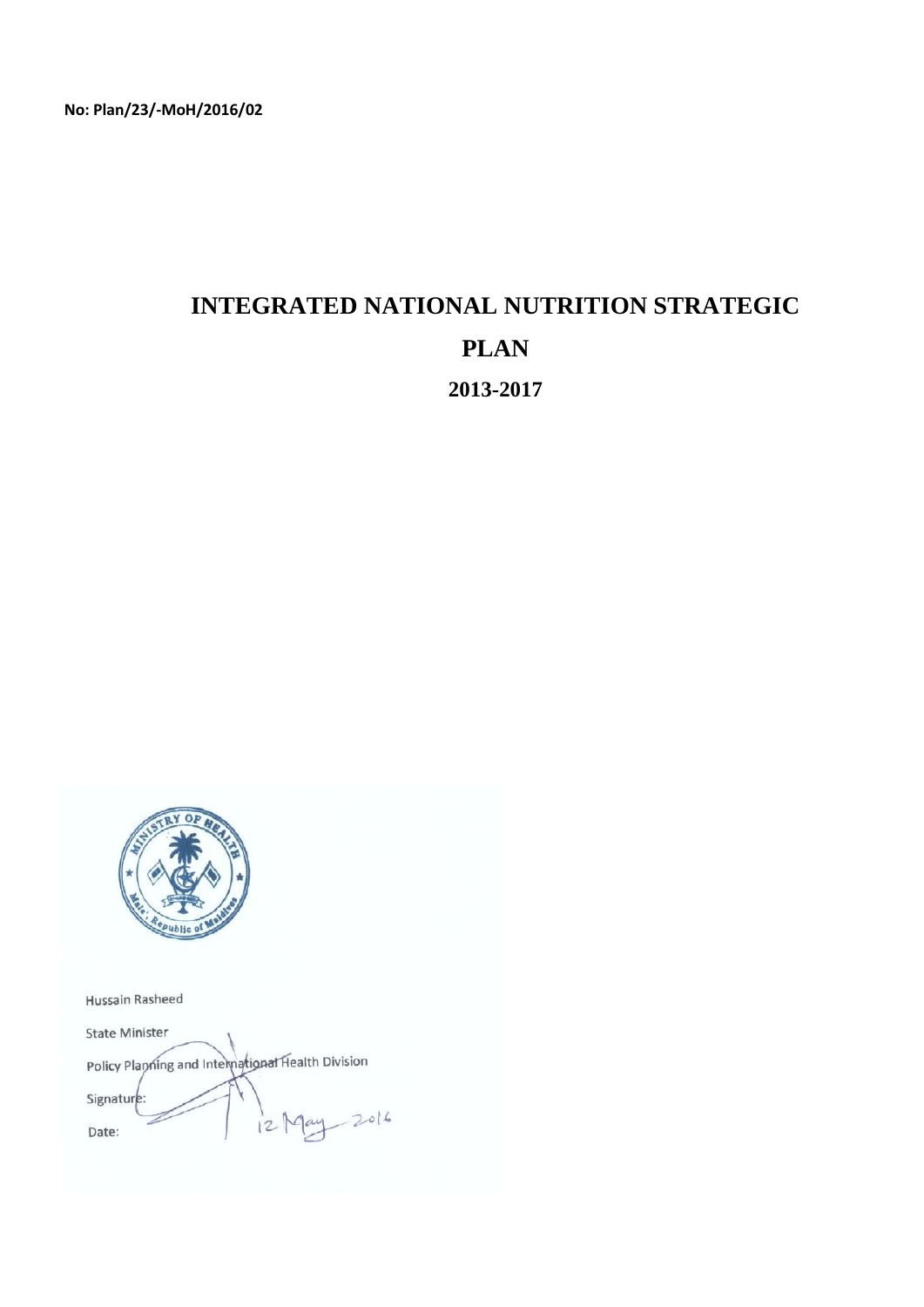# **INTEGRATED NATIONAL NUTRITION STRATEGIC PLAN 2013-2017**

# **1. Introduction**

Even though, Maldives has made significant progress in improving the nutrition status of the country, malnutrition still persists in the Maldives at an unacceptably high level. According to MDHS 2009, wasting is observed among10.6% of children under the age of five, 17.3% are underweight and 18.9% are chronically malnourished or stunted. The MDHS also found that 6% of under five children of Maldives are too heavy for their age. The Micronutrient survey conducted in 2007 showed that more than half the children 6 months to 5 years are vitamin A deficient (5.1% severely and 50.1% moderately deficient). Anaemia prevalence among children 6 months to 5years is 26%, with more than half the children (57%) iron deficient. Zinc and iodine deficiency are also at significant levels with 16% of children zinc deficient and 19% iodine deficient.

Since 1992, Maldives has developed and implemented four nutrition plan of action. Through these plans, several interventions have been under taken to address malnutrition with a special focus on improving the nutrition status of the children under five years. These interventions resulted in the improvements of the nutrition status of the children.

The fifth plan, Integrated National Nutrition Strategic Plan (INNSP) is a multi-sectoral plan which addresses the main challenges in the area of nutrition, food safety and food security.

The key sectors responsible for implementing this plan are Trade, Fisheries, Agriculture, Health, Education, Social protection, National Planning and private sector engaged in food production, processing, supply and trade.

## **1.1 Previous National Nutrition Plans of Action**

The first national plan of action for nutrition, the **National Nutrition Strategy (NNS 1992-1996)** was developed in 1992, in response to the International Conference on Nutrition (ICN). This plan mainly focused on food security and primary health care. It also recognised the importance of nutrition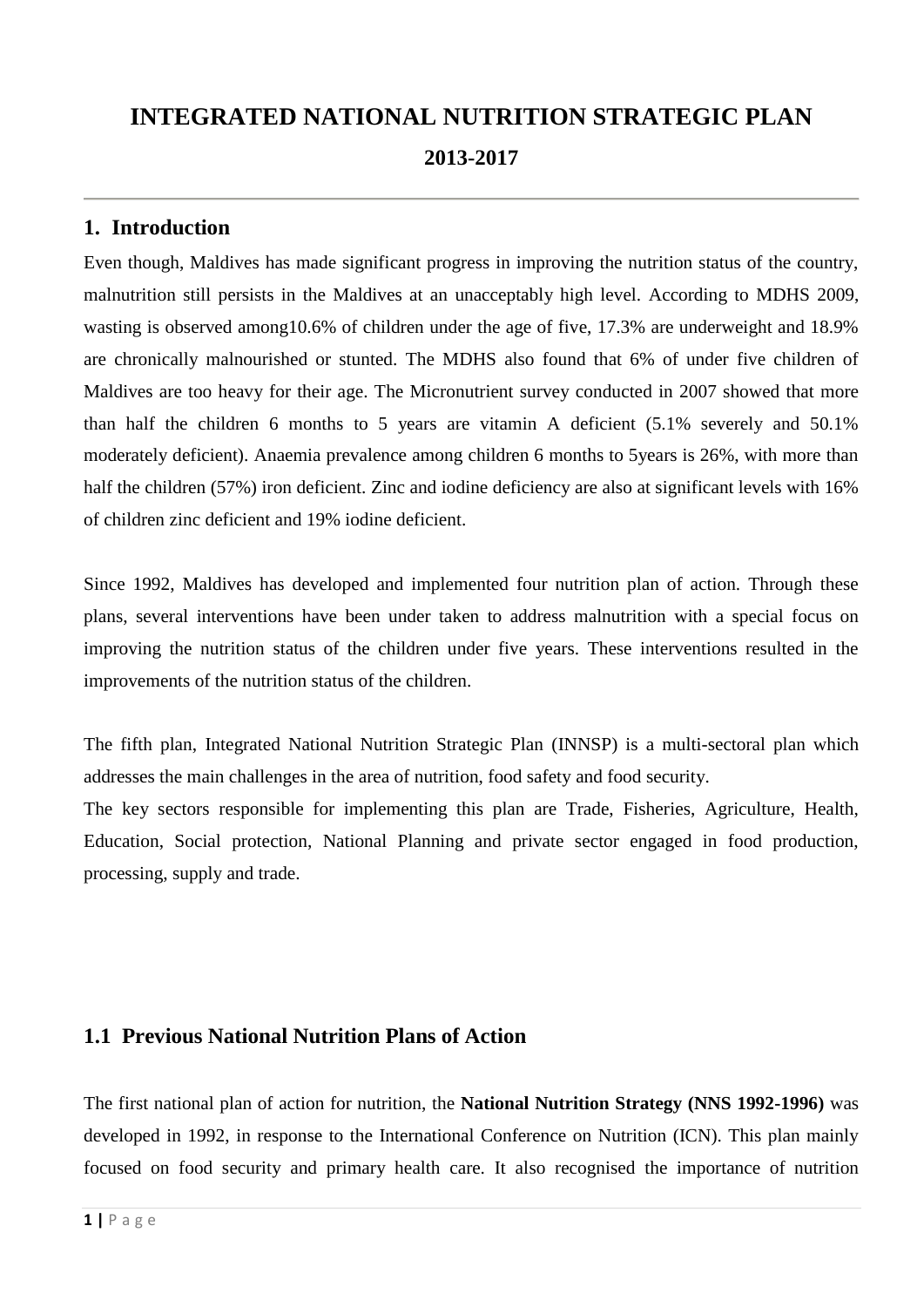assessment and during this period the Multiple Cluster Indicator Survey (MICS-I) was carried out which included the nutrition indicators.

MICS I identified malnutrition as a serious public health problem in the country. This was the basis for a second **National Nutrition Plan (NNP 1997 - 2000)**, developed with technical assistance from WHO, which focused on:

- 1. Food Security in Terms of Quantity and Quality
- 2. Prevention and Control of Micronutrient Deficiencies
- 3. Breast Feeding and Complementary feeding Practices
- 4. Nutrition Education
- 5. Continuous Monitoring of Growth and Nutritional Status of Young Children, Pregnant and Lactating Women
- 6. Provision of Nutritional Supplements to Mothers and Young Children of very low Social– Economic Groups
- 7. Advocacy on Nutritional Issues
- 8. Capacity Building
- 9. Monitoring, Surveillance and Evaluation

MICS II conducted in 2001 showed improvements in most nutritional indicators. The GoM sought multi-sectoral inputs to review the NNP and to develop the **National Nutrition Strategic Plan** (**NNSP 2002-2006**). The NNSP included several interventions involving sectors outside health such as fisheries and agriculture, environment etc targeting the nutritional needs of school-age children, adolescents, women of childbearing age and older adults in addition to the children under five.

The **National Nutrition Strategic Plan (NNSP 2008-2010)** also included the interventions targeting different age groups; however nutrition activities continued to focus mainly on under five children. During this period there was a continuation of the activities started during NNSP 2002-2006 which includes establishing Baby Friendly Hospital, Positive Deviance Programme and Online Nutrition Child Health Surveillance System.

## **1.2 Nutrition Situation**

According to MICS in 1996 the percentage of children under 5 years who are underweight was 43%. This figure when measured in MDHS using the revised WHO standard had declined to 17.3% in 2009.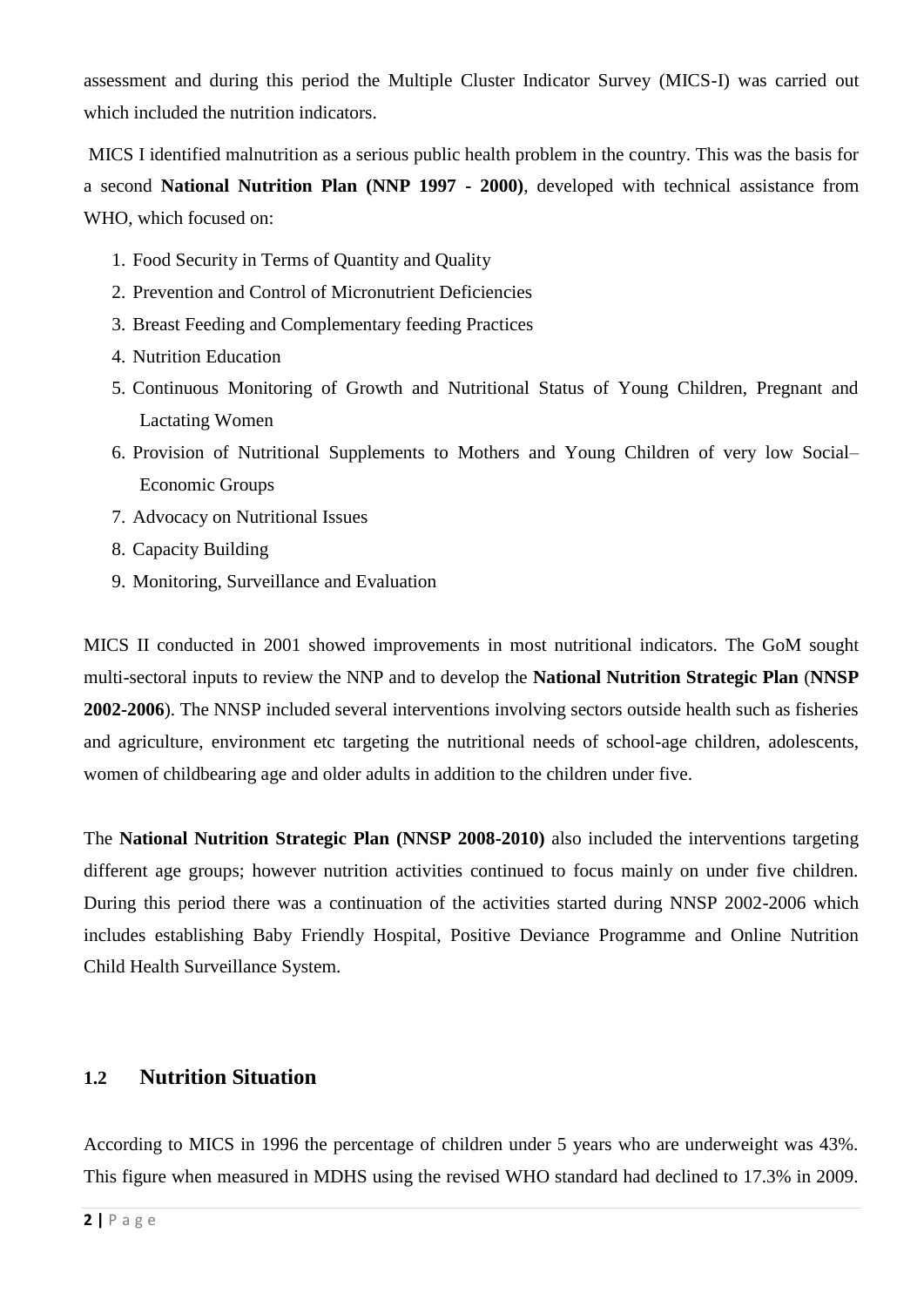Similarly, stunting declined from 30% in 1996 to 18.9 % in 2009; and wasting declined from 17% in 1996 to 10.6 % in 2009. MDHS data indicate that higher proportion of boys (20%) are stunted compared to girls (17%). However, there is no statistically significant difference in the overall under nutrition status between girls and boys under 5 years. The data also shows that 6% of children under 5 years are overweight.

Micronutrient survey conducted in 2007 showed that anaemia prevalence among children 6 months to 5years is 26%, with more than half the children (57%) iron deficient. Similarly more than half the children 6months to 5 years are vitamin A deficient (5.1% severely and 50.1% moderately deficient). Zinc and iodine deficiency though less severe is sever at levels of public health concern with 16% of children zinc deficient and 19% iodine deficient. The findings from the survey didn't show a significant difference in micronutrient deficiencies between boys and girls.

The dietary practices among adolescent are suboptimal. The results of Global School Health Survey (GSHS) indicate that only 22.7% of students usually ate a fruit two or more times per day and only 10.1% of students ate a vegetable three or more times per day. Male students (26.4%) consume more fruits and vegetables (12.6) than female students (19.3%- fruits) and (7.7% vegetables). The consumption of fruit and vegetables in Male' is much lower compared to Atoll with fruit intakes 24.7% and vegetables intake 11.2% in Atoll and in Male' fruit intakes is 5.2% and vegetables intake 7.5%. There is no statistical information to compare availability to this difference. However, stakeholder interview and focus group discussion indicate in Male' availability of fruits and vegetables is not an issue. It is worth noting that 15% of the students indicated they eat from a restaurant three or more times a day. Among students only 24% of children engaged in physical activities for at least 60 minutes for 5 days in a typical week while 42% spend more than 3 hours per day engaged in sitting activities. Less students (39.6%) from Atolls engage in sedentary behavior than students (46.2%) from Male'. While this is so, about one third of the students are trying to lose weight by eating less (MoE, 2010).

Malnutrition among reproductive aged women also continues to be of concern. MDHS showed that 46% of women 15-49 years are overweight or obese and only 8% are too thin with BMI less than 18.5. While overweight and obesity prevalence is high, micronutrient deficiencies are also high in this age group. According to the micronutrient survey, 15.4% women of reproductive age were found to be anaemic to some degree with 15.1% of them moderately anaemic in 2007; Micronutrient deficiencies follow the same pattern as in children with 38% of reproductive aged women were iron deficient and 44% vitamin A deficient. Zinc deficiency and iodine deficiency among reproductive aged women remained at 27% for both minerals.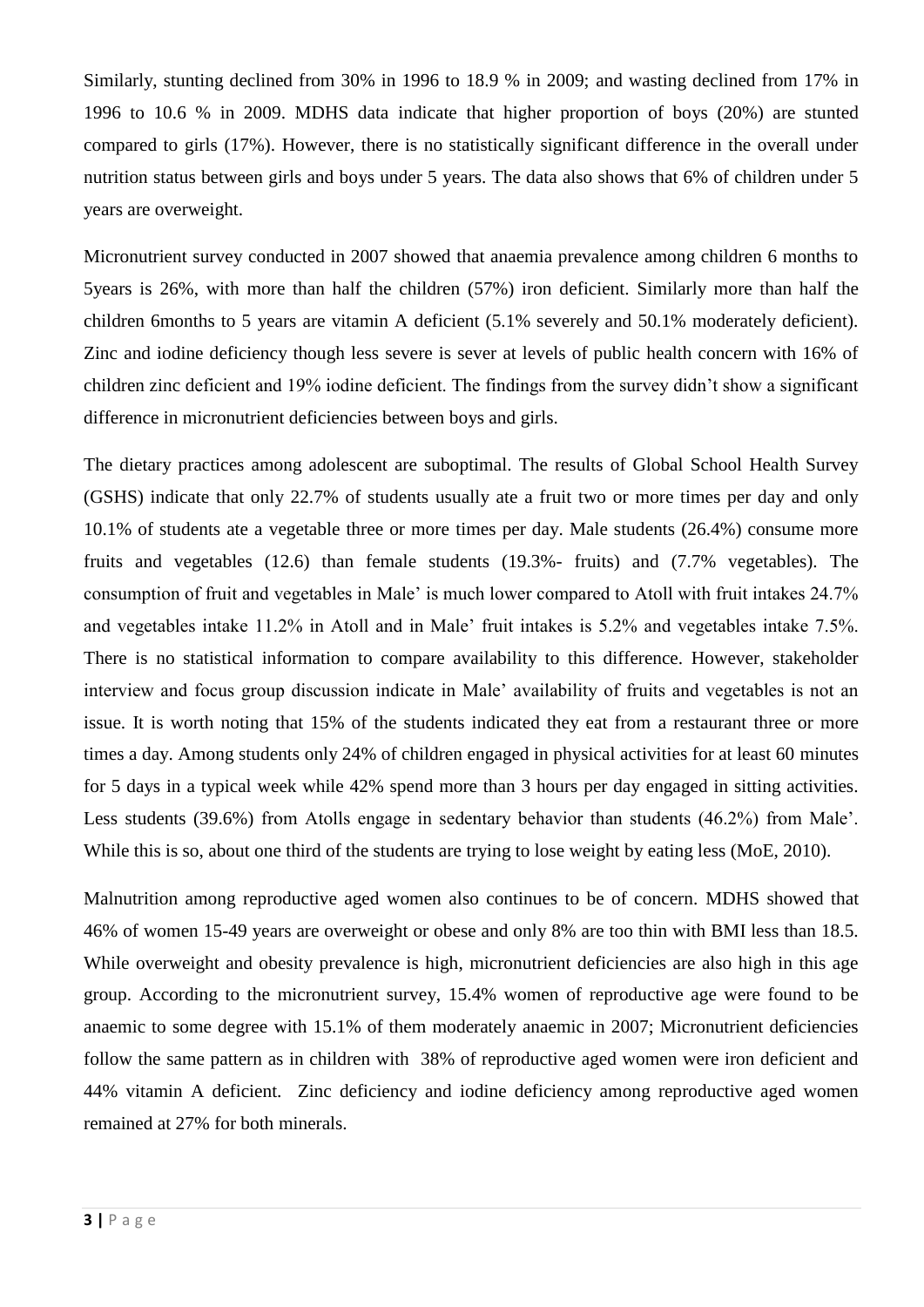STEPS survey conducted in Male' indicate that 46% of men are overweight and 17% obese. Health inequality analysis of this study showed that males and females in the poorest SES quintiles are more likely to be overweight and less likely if they are living in the 4th or richest, suggesting there is an inequality in the distribution of overweight between the poorest and richest SES quintiles. Within the Male' population, the average weekly servings of fruit and vegetable is higher for males (7.0 and 6.4) per person respectively) than it is for females (5.8 and 5.4 per person respectively) and is more common amongst the richest SES quintiles (WHO, 2010).

Education emerges as having a significant impact on consumption of fruit and vegetables, with those with secondary education and tertiary education being 2.4 and 3.3 times more likely than those with no education. This suggests that a health dietary intake is related more to levels of education than income, and may reflect the ability of better-educated people to absorb health education messages better (WHO, 2010).

Based on the finding of the MDHS, MNS and GSHS it is evident that there is considerable regional variation in the nutrition status of the population. It is observed that overall nutrition status is better in the North region of the country. Both stunting in children under 5 years and Obesity among women is lower in this region compared to other regions. However, micronutrient deficiencies are more severe in North and South central regions of the country. Obesity among reproductive aged women is more common in Male' and the regions closer to Male'.

Male' region has higher prevalence of poor infant and young child feeding practices such as delay in initiation of breast feeding and early initiation of complementary feeding. Similarly the practice of eating fruit and vegetables among adolescents is less common in Male' compared to atolls. It can be concluded that although there is general awareness of healthy food, low functional knowledge of food and food items is one of the main underlying causes affecting care practices.

### **II Integrated National Nutrition Strategic Plan (2013-2017)**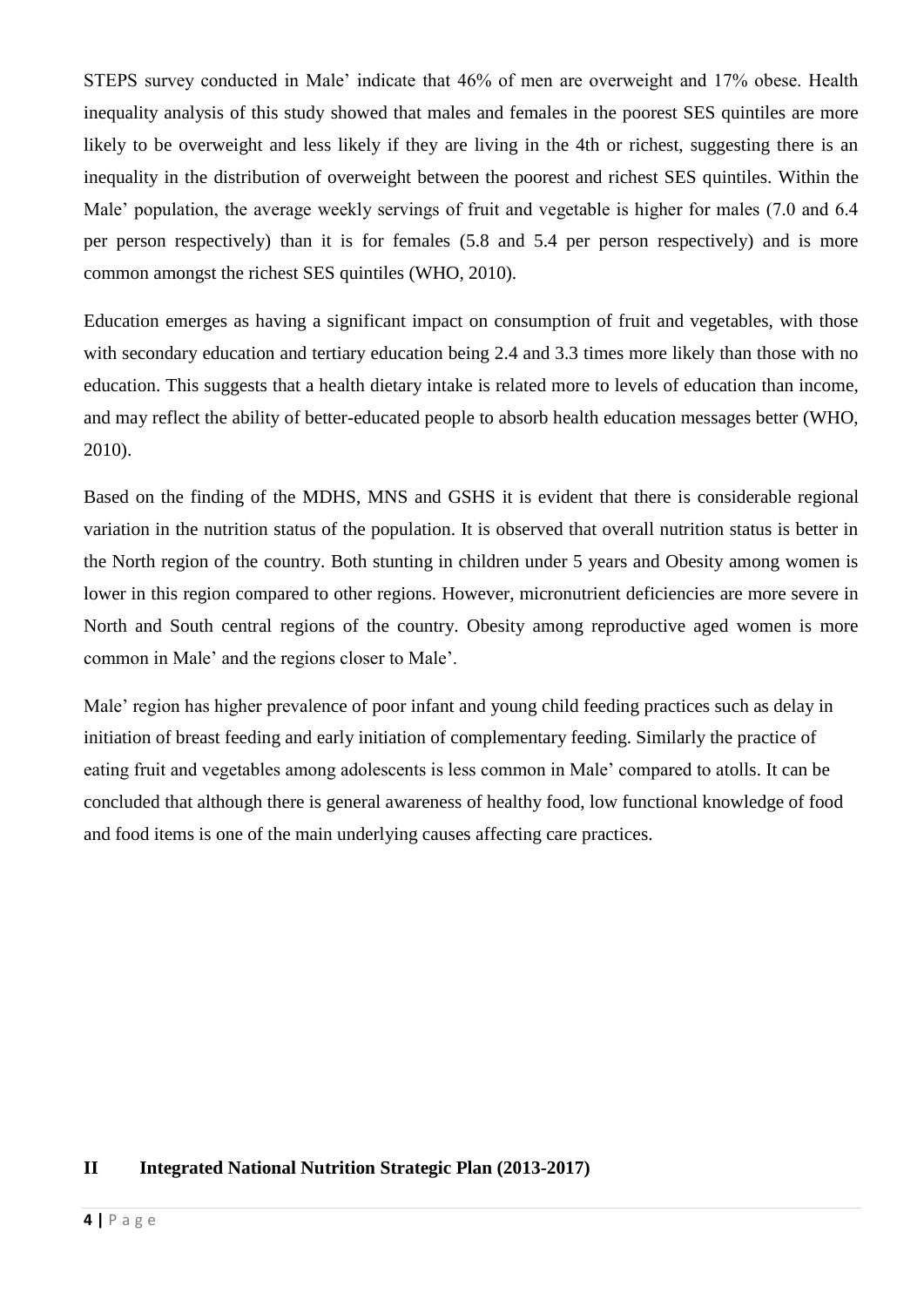Prior to the development of the INNSP (2013-2017), a situation assessment was conducted to identify the causes of nutritional outcomes in the country. It was evident from the findings that nutrition situation in the country ranges from under nutrition among children, overweight and obesity among adults and micronutrient deficiency in all age groups. It is likely that obesity among children is also at levels of public concern. The situation assessment identified linkages of both food safety and food security issues, which must be addressed to sustain nutritional outcomes. Based on the findings of this assessment, an integrated food and nutrition framework was developed which is the basis for INNSP 2013-2017.

### **2.1 Goals and Objectives of INNSP (2013-2017)**

Although the goals of previous nutrition plans have not been fully met, considerable progress has been made in the reduction of Malnutrition in Maldives. Table II outlines the goals and targets of INNSP 2013-2017.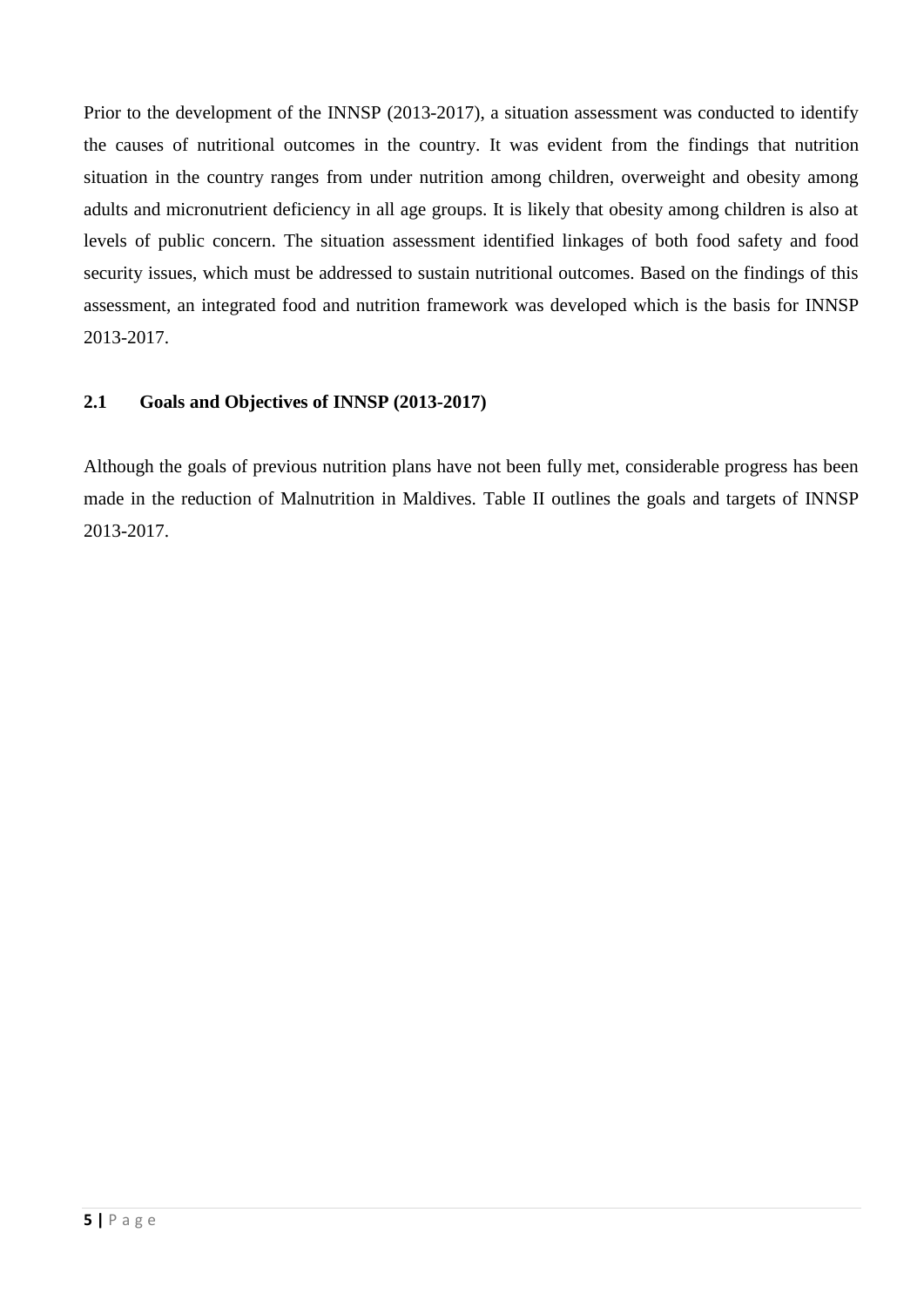# **Table II: Goal and targets of the Integrated National Nutrition Strategic Plan (2013-2017)**

| <b>RELEVENT POLICIES OF SAP</b>              | <b>GOALS</b>       | <b>TARGETS</b>                           |
|----------------------------------------------|--------------------|------------------------------------------|
|                                              |                    |                                          |
| Policy 1: Strengthen commercial              | Ensure food        | Prevalence of hunger reduced to <5%;     |
| agriculture to reduce reliance on            | security           | Ratio of local agricultural produce to   |
| imported food and attain food                | (availability and  | agricultural imports increased to -----; |
| Security.                                    | access to safe and | 80% of inhabited islands have all items  |
| <b>Policy 2:</b> Facilitate the availability | nutritious food)   | of food basket available throughout      |
| of agricultural inputs and                   | throughout the     | the year;                                |
| accessibility to appropriate and             | country at         | 10% of local and imported agricultural   |
| environment friendly technology in           | household levels   | products are tested for chemical         |
| all regions to promote sustainable           |                    | contamination;                           |
| agriculture farming systems                  |                    | All items of food basket are tested for  |
| Policy 3: Develop systems,                   |                    | nutrient content;                        |
| networks and physical                        |                    | Prevalence of food borne diseases        |
| infrastructure for strengthening             |                    | reduced to $<$ 5%;                       |
| marketing and trade                          |                    | Price controlled in 50% of items of      |
| of agriculture produce and to                |                    | food basket;                             |
| encourage commercial agriculture             |                    | 80% of eligible families provided with   |
| <b>Policy 5: Strengthen the</b>              |                    | food subsidy;                            |
| institutional capacity to support            |                    |                                          |
| the growth of agricultural sector            |                    |                                          |
| (Agriculture sector)                         |                    |                                          |
|                                              |                    |                                          |
| Policy 1: Expand the scope of the            |                    |                                          |
| fisheries sector in the economy and          |                    |                                          |
| diversify fish and marine products           |                    |                                          |
| in a sustainable manner.                     |                    |                                          |
| <b>Policy 3: Facilitate business</b>         |                    |                                          |
| development, trade and export                |                    |                                          |
| Promotion in fisheries. (Fisheries           |                    |                                          |
| sector)                                      |                    |                                          |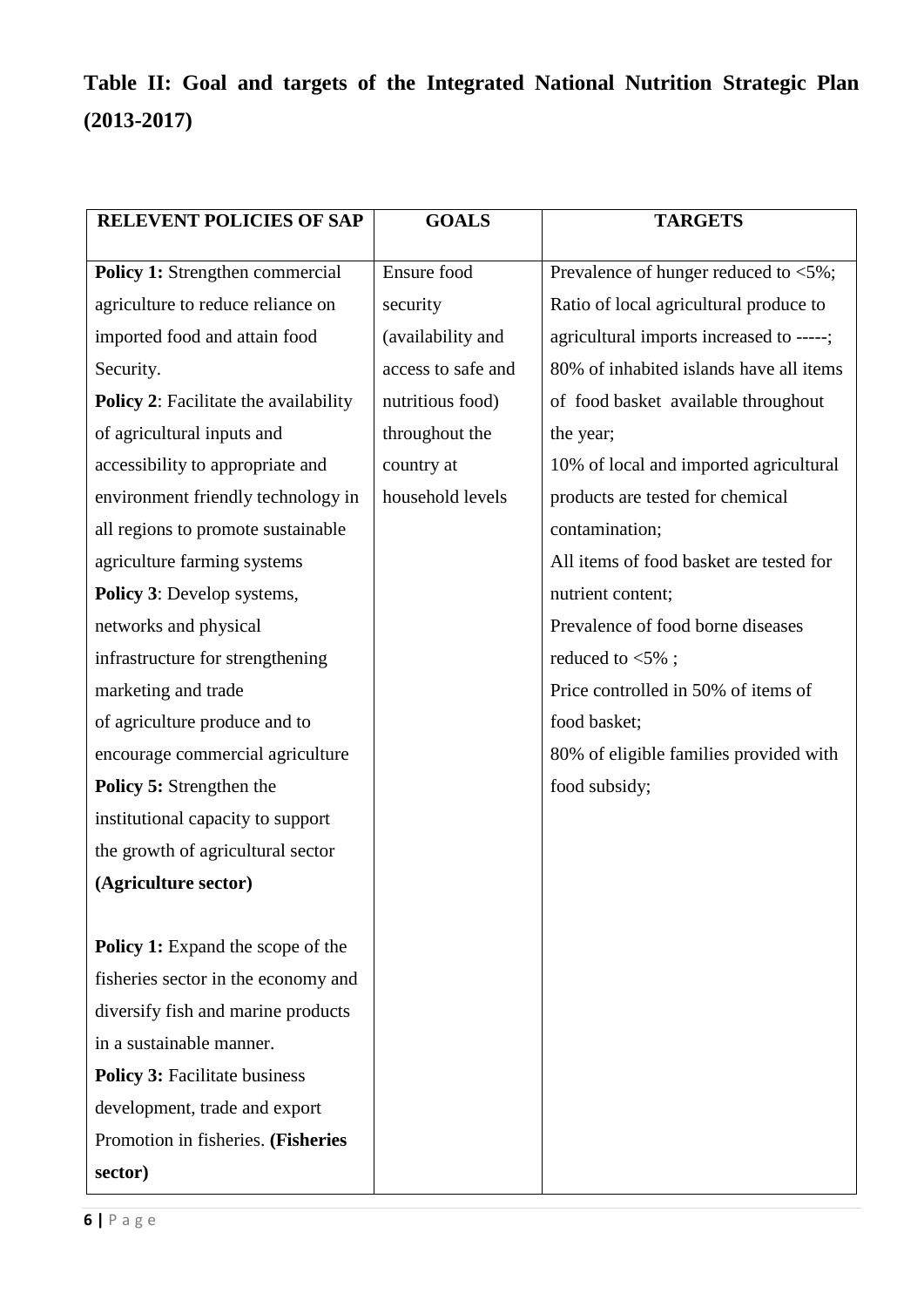| <b>Policy 1:</b> Restructure the revenue |                         |                                       |
|------------------------------------------|-------------------------|---------------------------------------|
| system towards direct taxation           |                         |                                       |
| and rationalise the tariff regime to     |                         |                                       |
| reduce burden on the poor                |                         |                                       |
| Policy 3: Reduce barriers to a           |                         |                                       |
| competitive market environment           |                         |                                       |
| including costs of intermediation        |                         |                                       |
| and barriers to entry for all sizes      |                         |                                       |
| of business enterprises                  |                         |                                       |
| <b>Policy 5: Make available</b>          |                         |                                       |
| affordable basic health insurance        |                         |                                       |
| for all as well as control costs of      |                         |                                       |
| medicine and food items.                 |                         |                                       |
| (Affordable living costs)                |                         |                                       |
| Policy 1: Strengthen health              |                         |                                       |
| promotion, protection and advocacy       |                         |                                       |
| for healthy public policies. (Health     |                         |                                       |
| sector)                                  |                         |                                       |
|                                          |                         |                                       |
|                                          |                         |                                       |
| <b>Policy 1:</b> Establish a social      |                         |                                       |
| protection system that is preventive,    |                         |                                       |
| promotive, and transformative.           |                         |                                       |
| (Social protection)                      |                         |                                       |
| <b>Policy 1:</b> Strengthen health       | Ensure care givers      | $<10\%$ of children under 5 years are |
| promotion, protection and advocacy       | practice appropriate    | undernourished and <15% stunted,      |
| for healthy public policies.             | <b>IYCF</b> and dietary | <8% wasted                            |
| (Health Sector)                          | practices               | <5% of children are obese             |
|                                          |                         | >95% coverage of monthly growth       |
| <b>Policy 1:</b> Establish a social      |                         | monitoring in children under 2 years  |
| protection                               |                         | 60% of children exclusively breastfed |
| system that is preventive,               |                         | for 6 months                          |
| promotive,                               |                         | <10% of infants under 6 months fed    |
| and transformative.                      |                         | with BMS                              |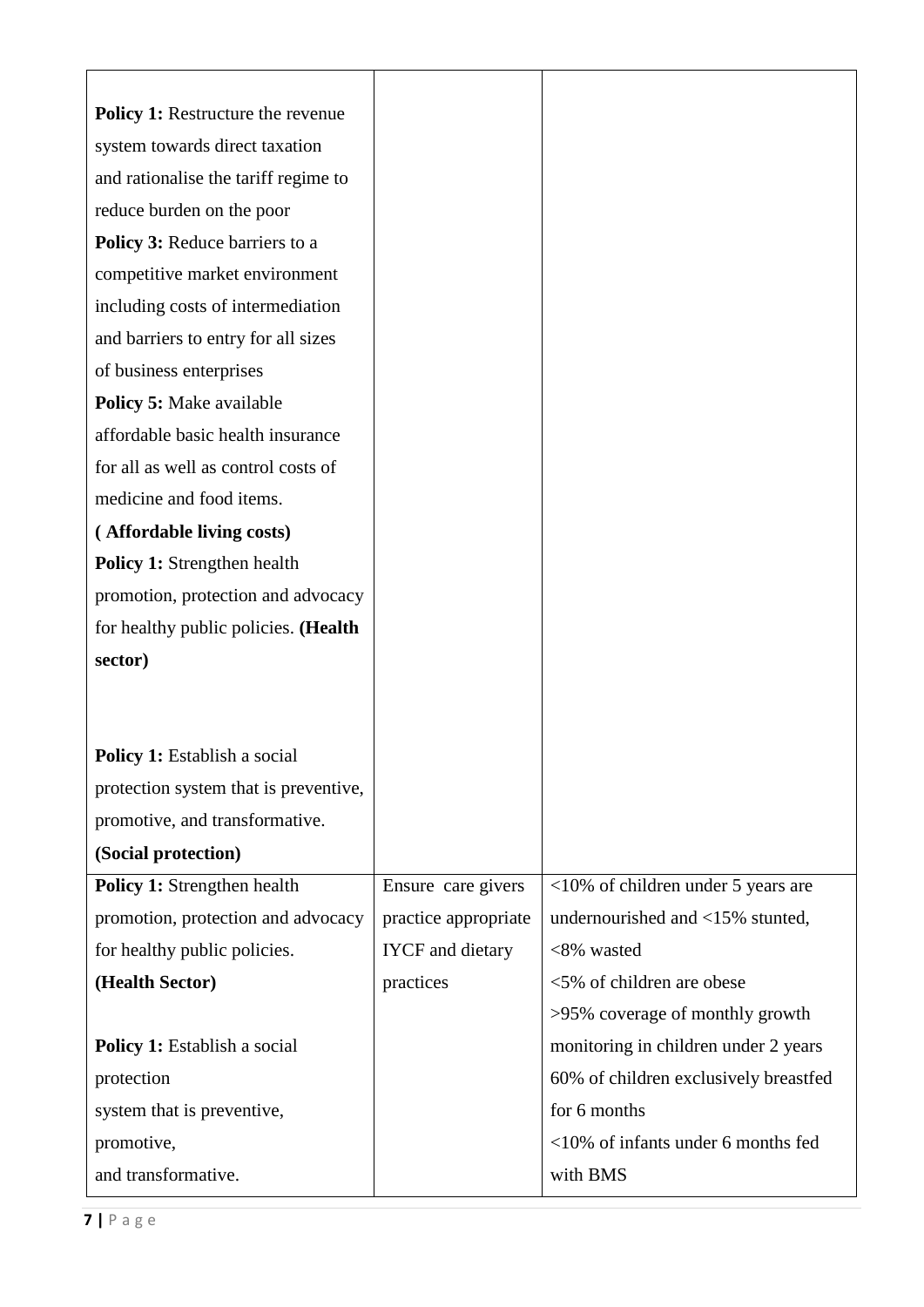| (Social protection)                  |                    | 75% of infants fed with the 3 IYCF               |
|--------------------------------------|--------------------|--------------------------------------------------|
|                                      |                    | practices                                        |
| Policy 1:                            |                    | <25% of infants fed with commercial              |
| Restructure the revenue              |                    | baby food                                        |
| system towards direct taxation       |                    | 60% of infants over 6months to 2 years           |
| and rationalise the tariff regime to |                    | fed with fruits and vegetables daily;            |
| reduce burden on the poor            |                    | All hospitals confirm to the 10 steps of         |
| (Affordable living costs)            |                    | a Baby Friendly Hospital                         |
|                                      |                    | All marketed BMS and packaged                    |
|                                      |                    | infant food conform to labelling and             |
|                                      |                    | marketing regulations                            |
|                                      |                    | All food advertisements giving                   |
|                                      |                    | appropriate warnings                             |
| Policy 1: Strengthen health          | Reduce             | Prevalence of Vitamin A deficiency in            |
| promotion, protection and advocacy   | micronutrient      | children under 5 years reduced to 35%            |
| for healthy public policies. (Health | deficiencies among | Prevalence of iron deficiency in                 |
| sector)                              | children and       | children under 5 years reduced to 30%            |
|                                      | women              | >95% of household use salt is                    |
|                                      |                    | adequately fortified with iodine                 |
|                                      |                    | >80% of children under 5 years                   |
|                                      |                    | provided with vitamin A                          |
|                                      |                    | supplementation                                  |
|                                      |                    | Prevalence of anaemia in pregnant                |
|                                      |                    | women decreases to 10%                           |
| Policy 1: Strengthen health          | Reduce obesity     | 30% of young people and adults                   |
| promotion, protection and advocacy   | among adults       | consume>400grams of fruit and or                 |
| for healthy public policies.         |                    | vegetables per day;                              |
|                                      |                    | 30% of adults' daily energy intake from          |
| (Health sector)                      |                    | saturated fats is <10%;                          |
|                                      |                    | 30% of adults' daily energy intake from          |
|                                      |                    | free sugars is $<10\%$ among adults;             |
|                                      |                    | 60% of adults consume <5grams of salt<br>per day |
|                                      |                    | 50% adults engaged in at least 20 minutes        |
|                                      |                    | of continuously physical activity for 5 days     |
|                                      |                    | a week                                           |
|                                      |                    |                                                  |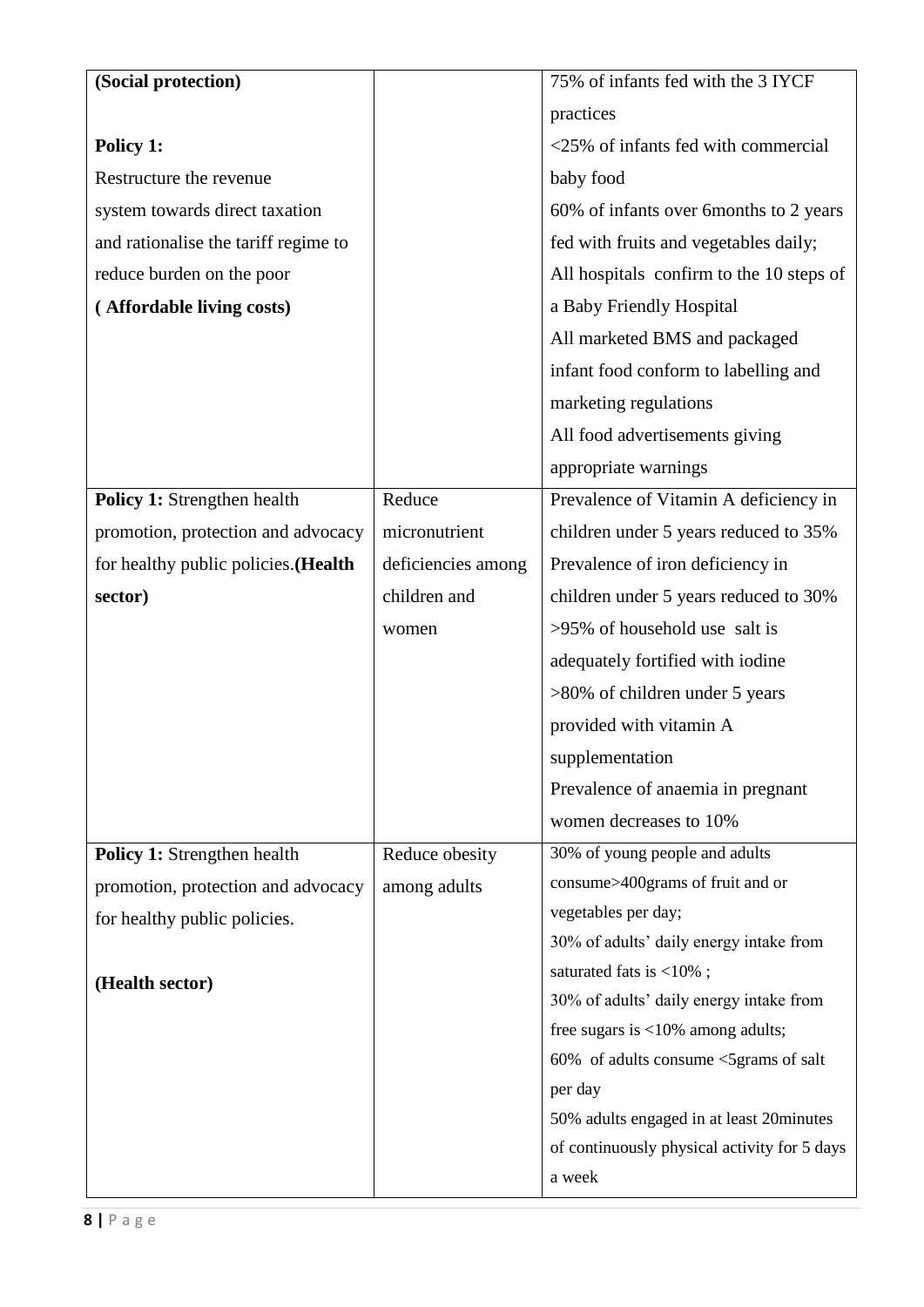| Policy 1: Align the Civil Service     | Strengthen national | Food and nutrition council meet regularly     |
|---------------------------------------|---------------------|-----------------------------------------------|
| structure to the governing system     | coordination and    | and review progress annually;                 |
| of the country as required by the     | capacity for food   | National food basket established;             |
| Constitution (2008) and ensure that   | and nutrition       | National food based dietary guidelines        |
| political transitional arrangements   | security            | developed;                                    |
| are institutionalised.                |                     | Sector work plans of agriculture, fisheries,  |
| (Public Sector Reform)                |                     | trade, health, social protection and          |
|                                       |                     | education have outputs linked to the          |
|                                       |                     | integrated food and nutrition framework;      |
| <b>Policy 5: Strengthen the</b>       |                     | Referral and coordination procedure           |
| institutional                         |                     | developed between local health service        |
| capacity to support the growth of     |                     | providers and public health institutions at   |
| agricultural sector                   |                     | atoll and national level;                     |
| (Agriculture Sector)                  |                     | Atleast 2 staff trained upto postgraduate     |
|                                       |                     | level in each of the 3 areas(food security,   |
| Policy 3: Build a competent,          |                     | food safety and nutrition) working in         |
| professional health service           |                     | respective national programmes at national    |
| workforce (Health sector)             |                     | level;                                        |
|                                       |                     | Atleast 1 staff trained in nutrition and food |
|                                       |                     | safety (certificate 3/4) working in nutrition |
|                                       |                     | area at atoll level;                          |
|                                       |                     | Atleast 1 staff trained in fisheries,         |
|                                       |                     | agriculture and food production (certificate  |
|                                       |                     | 3/4) working in nutrition programme at        |
|                                       |                     | national level;                               |
| Policy 7: Strengthen agricultural     | Ensure appropriate  | National food availability data published in  |
| statistics for results-based planning | data and            | statistical year book                         |
| (Agriculture Sector)                  | information is      | Food quality control data maintained and      |
| Policy 5: Promote research in         | available for       | analyzed                                      |
| fisheries and introduce fish          | decision making     | Local food consumption baseline data          |
| breeding                              |                     | collected and analyzed                        |
| and productivity(Fisheries Sector)    |                     | Food borne disease surveillance system        |
| Policy 4: Build a culture of          |                     | established and data analyzed annually        |
| evidence                              |                     | Growth monitoring data analyzed annually      |
| based decision making within the      |                     | Studies on food production and dietary        |
|                                       |                     | practices conducted including a Total         |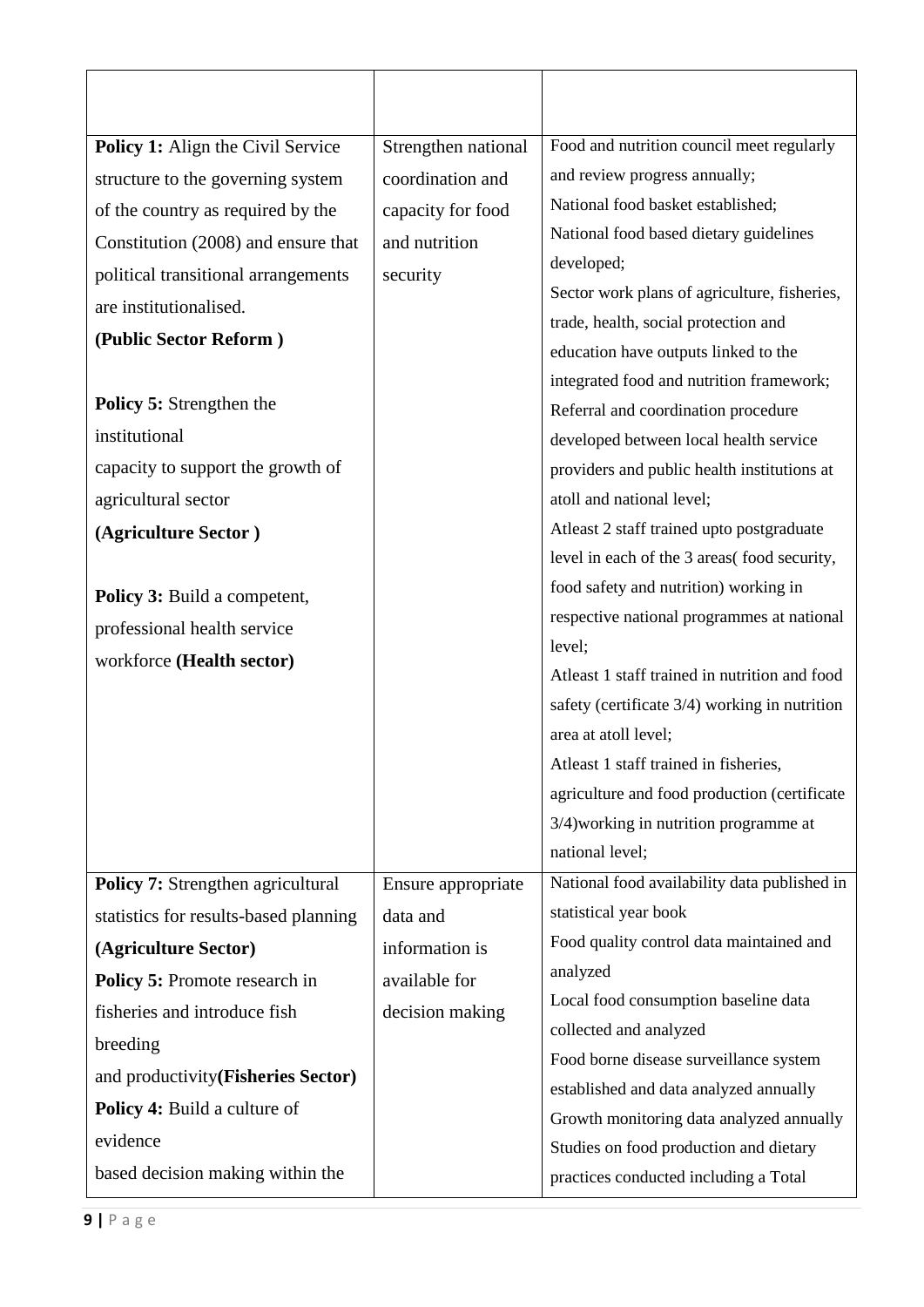#### **2.2 Operationalizing the Integrated National Nutrition Strategic Plan 2013-2017**

To ensure the effective implementation of the INNSP 2013-2017, the National Food and Nutrition Council (FNC) has been established. The main aim of this council is to ensure the food and nutrition policies and programmes are prepared and implemented with the involvement of the relevant sectors in order to achieve the national goals. There are two task groups under the council to provide the technical inputs.

- 1. **Planning and monitoring task group:** Develop budget action plans for food and nutrition programmes, monitor the progress of the programmes being implemented and collect food and nutrition statistics. The Secretariat for this group is Health Protection Agency (HPA). Other organization involve in this task group is department of national planning, ministry of health, ministry of Fisheries and Agriculture and ministry of Economic Development.
- 2. **Enforcement and standards task group:** Create awareness among the general population and service providers regarding food safety standards. It is also the task of this group to monitor how food standards and laws are being enforced and to address the challenges during the enforcement. This task group includes Ministry of Economic Development, Maldives Food and Drug Authority, Health Protection agency, Ministry of Fisheries and Agriculture and Maldives Customs Services. The secretariat for this group is Maldives Food and Drug authority.

#### **2.3 Key action areas of INNSP**

The following are the key action areas outlined in the nutrition plan to address the nutritional deficiencies and to promote nutritional practices in Maldives. Details, including activities, expected outputs, lead and supporting implementing agencies are found in Annex I: INNSP 2013-2017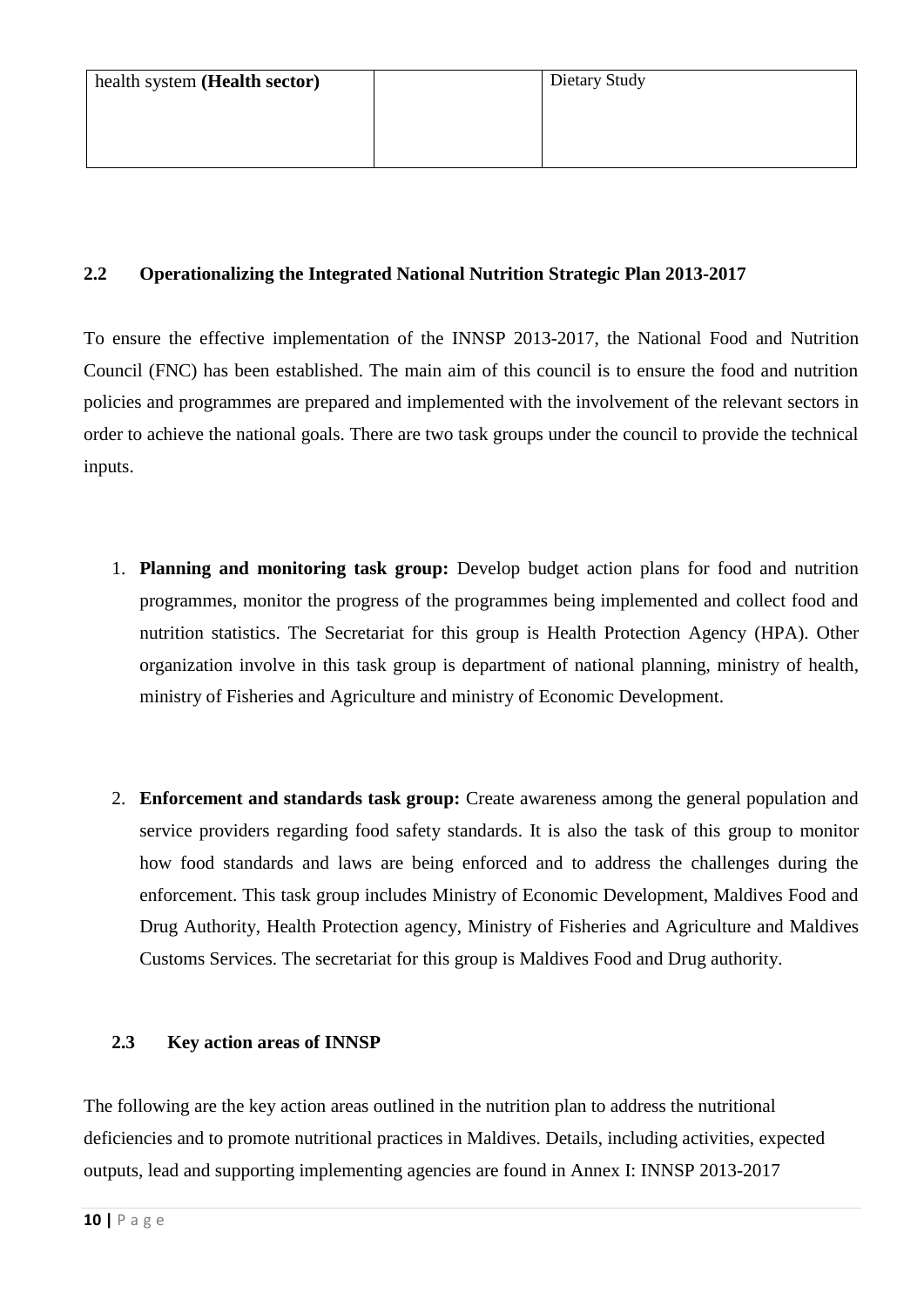#### **ACTION AREAS**

#### **1. Supporting early start and early years**

The most critical step is to bring back focus of the nutrition programme to IYCF as recommended in the global strategy on IYCF, starting with foetal nutrition. This should specifically include reviving the support for BFHI and Code of BMS from the health system players, especially from paediatricians and obstetricians as well as professional associations of doctors, nurses and public health workers. This could include advocacy; providing training and BCC materials and tools on nutrition education during pregnancy, counseling and supporting mothers for exclusive breastfeeding and complementary feeding. Similarly support for micronutrient supplementation, Vitamin A and therapeutic zinc supplementation should be generated among health care providers while initiating interventions for educating mothers/caregivers. In addition to global strategy on IYCF, behaviour change communication interventions and micronutrient supplementation are identified as most cost effective interventions and recommended in the framework for scaling up nutrition by World Bank and partners.

At the same time, priority needs to be given to revive school based nutrition and food safety programme, building on local experience, lessons learnt from other countries, including preschool nutrition programmes. Revival of the programme will require refresher training and establishing close relationship between school health programme and nutrition programme.

#### **2. Facilitating easy access to nutritious and safe food**

At the outset priority needs to be given to develop a national food basket that meets the nutrition needs of the population, supported by food based dietary guidelines. Interventions in agriculture, fisheries and trade sectors should then be developed to ensure sustained availability, easy access and utilization of healthy and safe food commodities of the basket. Supporting community based producer organizations for production of foods specified in the food basket, price control measures for the items of the food basket and ensuring food subsidies provided through social protection mechanism covers items of the food basket are interventions that needs to be considered.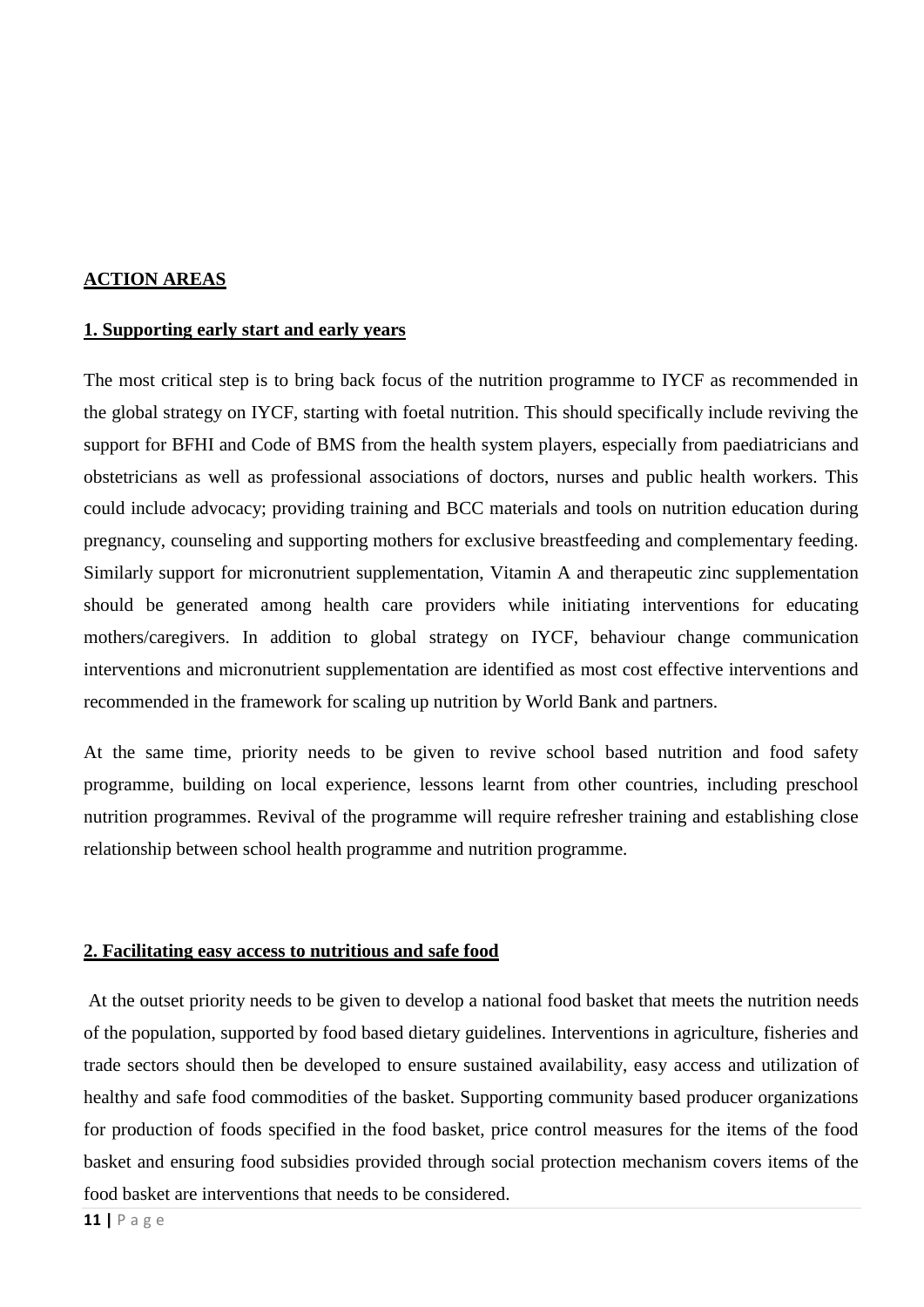The huge gaps in the food quality control system needs to be bridged with clear mechanism for post market surveillance linked to laboratory analysis and prevention and control of food borne diseases. This should address procedures for quality control of imported food including analysis for nutrients as well as microbial and chemical risk assessment, communication and management mechanism with public health, fisheries, agriculture and trade sectors. As the enactment of the draft food safety bill will empower the relevant institutions for enforcement of the relevant standards and procedures for quality control, plans to be made for developing enforcement capacity. Another critical component to be addressed is the establishing a coordinated food borne disease surveillance system linking disease and food components.

#### **3. Provide information and communication for behaviour change**

Appropriate advocacy and lobbying interventions supported by relevant information for prioritizing nutrition as an integral part of national development is needed as an imperative measure. This should be coupled with mass media engagement to gain popular support for nutrition promotion. IEC and BCC interventions such as media campaigns and positive deviance interventions for specific target groups such as caregivers and consumers on appropriate feeding/eating, food safety and hygiene practices need to be developed to empower consumers on food choices that are rich in micronutrients, low in transfats, saturated fats sugar and salt.

Similar communication measures should be implemented to build knowledge of traders, agricultural workers and fishermen on chemical contamination of agricultural produces and compliance with labelling and marketing regulations.

#### **4. Facilitating national coordination**

It is essential to develop a national food and nutrition coordination mechanism with clear mandate to harmonize policies, monitor progress and develop synergy between programmes of different agencies and charter an operational model to ensure functionality. As such a national food and nutrition council need to be established with task groups to support specific functions such as workgroups for awareness and consumer protection, planning and research, quality control etc.

The structure of public health system needs to be defined in the context of local governance and health system reform. The implementation of the system should be facilitated with accepted working protocols with health service corporations for management and delivery of nutrition interventions in health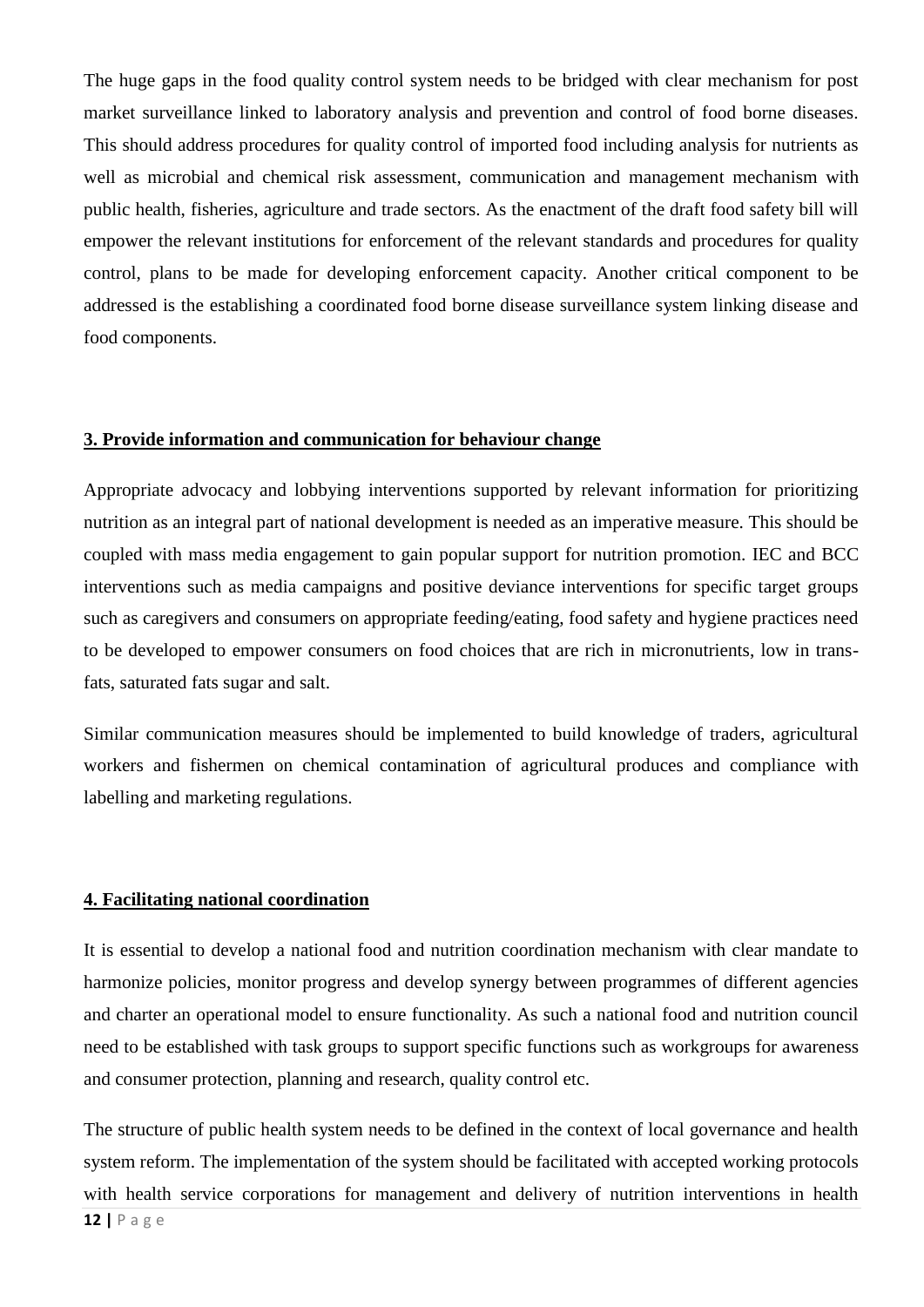facilities using PHC approach, reporting and supervision to public health officials in the island and atoll councils.

Building the human resource capacity for food and nutrition interventions and retention of trained staff should be a priority. It is important to develop a medium term training plan covering both pre service and refresher trainings. At the same time, there is a need to review of the assessment methodology and criteria of students in the area of interpersonal communication in PHC and nursing course at FHS, to ensure graduates are competent in providing IYCF education to mothers at ANC/PNC and growth monitoring sessions.

The implementation of community based interventions based on local context of the atoll or region, relevant to that atoll rather than the same programme for all atolls should be considered during the development of action plans. For example, in northern atolls more focus need to be given for interventions to address micronutrient deficiencies, while male and central atolls need focus on complementary feeding rather than exclusive breast feeding. The nutrition reports from atolls should be analyzed and used for prioritization of interventions for specific atolls.

### **5. Supporting policy with information and research:**

It is important to prioritize areas for research, including qualitative and systems research for improving operational efficiency of programmes. Some areas for research and analysis include food consumption and dietary studies; prevalence of food borne and food based diseases; extent of chemical contamination food and compliance to nutria requirements of the items of the food basket; underlying causes and determinants of feeding and eating behaviour; functional analysis of community based public health workers and health institution based nutrition staff.

A mechanism for data collection, reporting, analysis and dissemination of information on four key areas of food security (availability, access, utilization and sustainability), food safety including compliance of food products to the nutritional standards required of the product and nutrition status of the population, especially children, across key sectors is essential for joint programme planning and monitoring. This includes sharing of existing data in different sectors, access to data sets, cross analysis and secondary analysis to monitor the situation and estimate impact.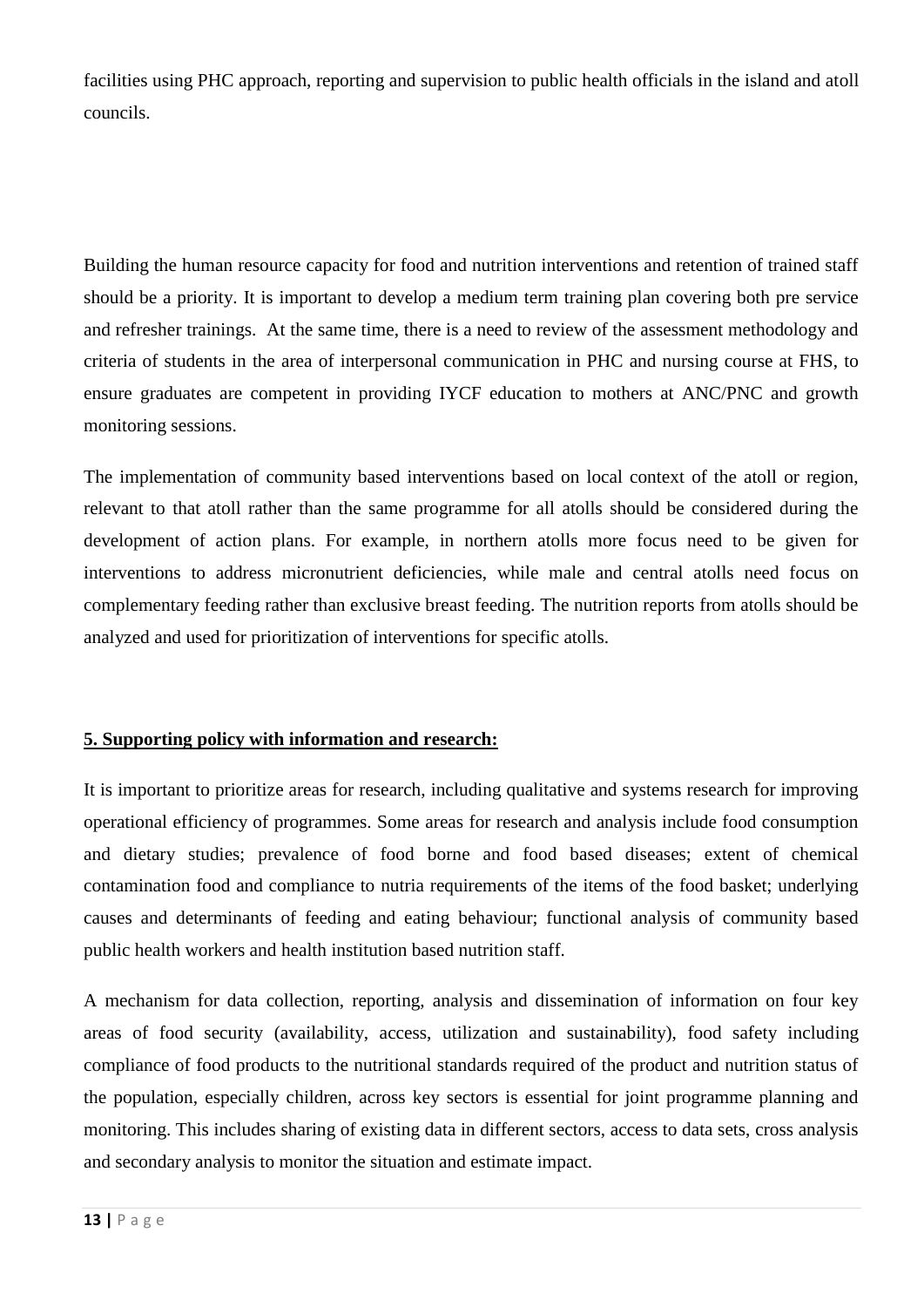## **6. Addressing determinants of nutrition:**

Advocacy and communication interventions should also be targeted to address the determinants of nutrition, specifically promotion of physical activity in all age groups. Specific school based interventions for physical activity promotion among secondary schools and women's' groups should be prioritized.

Another area is improving hygiene practices especially in schools, educational establishments and public places. Advocacy for such services in land use planning and development and enforcement of sanitary standards are essential in this regard.

Establishment of the national transport network will contribute to better distribution and availability of food. Aspects of transport of food should be considered in developing the transport network including transport of heat sensible and perishable food items.

Finally education of girls should be facilitated to ensure better care practices of self and newborns and young children. Recent studies in the country shows that mothers educated beyond secondary have healthier care practices than mothers with primary education.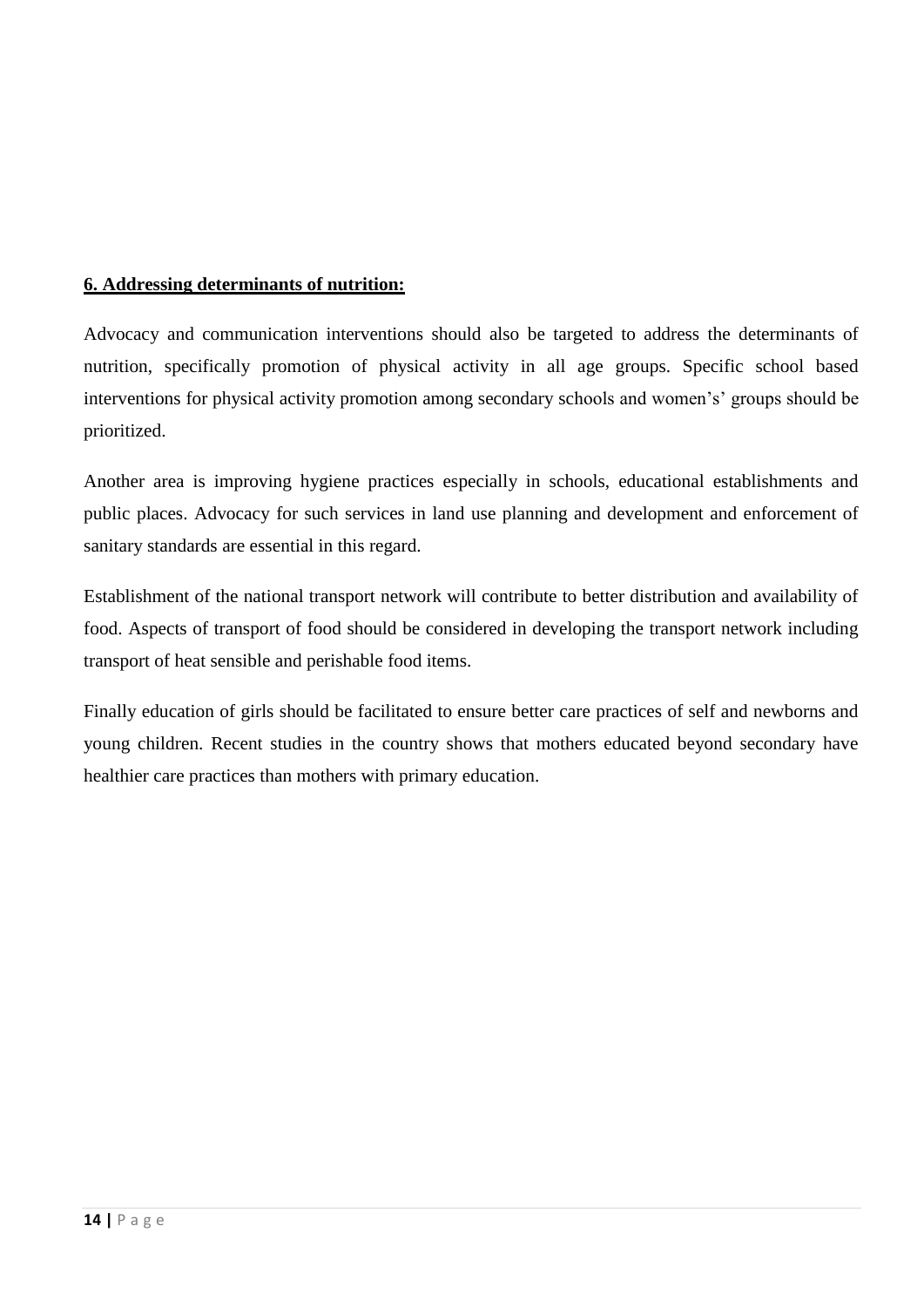# **Annex I: INNSP 2013-2017**

|                                                                                                  | <b>ACTIONS</b>                                                                                                                                                                                         |                                                                                                                                  |                                                                                                       | <b>OUTPUTS</b>                                                                                                                                   |                                                                                                                                               |                                                                                                                                               | <b>LEAD</b><br><b>IMPLEM</b>   | PARTNER/<br><b>SUPPORTING</b>                                                                                                          | <b>MEANS OF</b><br><b>VERIFICA</b>                                      | <b>ASSUMPTIOS</b>                                                                      |
|--------------------------------------------------------------------------------------------------|--------------------------------------------------------------------------------------------------------------------------------------------------------------------------------------------------------|----------------------------------------------------------------------------------------------------------------------------------|-------------------------------------------------------------------------------------------------------|--------------------------------------------------------------------------------------------------------------------------------------------------|-----------------------------------------------------------------------------------------------------------------------------------------------|-----------------------------------------------------------------------------------------------------------------------------------------------|--------------------------------|----------------------------------------------------------------------------------------------------------------------------------------|-------------------------------------------------------------------------|----------------------------------------------------------------------------------------|
| <b>STRATEGIES</b>                                                                                |                                                                                                                                                                                                        | 2013                                                                                                                             | 2014                                                                                                  | 2015                                                                                                                                             | 2016                                                                                                                                          | 2017                                                                                                                                          | <b>ENTING</b><br><b>AGENCY</b> | <b>AGENCIES</b>                                                                                                                        | <b>TION</b>                                                             |                                                                                        |
|                                                                                                  | <b>ACTION AREA 1: SUPPORTING EARLY YEARS OF LIFE</b>                                                                                                                                                   |                                                                                                                                  |                                                                                                       |                                                                                                                                                  |                                                                                                                                               |                                                                                                                                               |                                |                                                                                                                                        |                                                                         |                                                                                        |
| 1.1<br>Promote,<br><b>Protect and</b><br><b>Support</b><br><b>Exclusive</b><br>breast<br>feeding | Review status of BFHI<br>hospitals, provide<br>feedback to management<br>of those facilities and the<br>public and encourage to<br>revive the initiative in<br>hospitals                               | status<br>reviewed in 3<br>hospitals &<br>feedback<br>provided                                                                   | status<br>reviewed in 6<br>other<br>hospitals &<br>feedback<br>provided<br>(cumulative 9)<br>reviews) | <b>BFHI</b><br>established<br>in $2$ new<br>hospitals                                                                                            | <b>BFHI</b><br>established in<br>2 new<br>hospitals                                                                                           | <b>Status</b><br>reviewed in 6<br>hospitals                                                                                                   | <b>HPA</b>                     | Health<br>facilities                                                                                                                   | review<br>reports;<br>feedback<br>meeting<br>minutes                    | technical staff<br>and resources<br>available;<br>hospital<br>management<br>supportive |
|                                                                                                  | Lobby support of health<br>professional associations<br>(Maldivian Medical<br>Association, Maldives<br>Nurses Association;<br><b>Maldives Health Workers</b><br>Union) for exclusive<br>breast feeding | Advocacy<br>and<br>sensitization<br>meeting held<br>with each<br>health<br>professional's<br>association-<br>MMA, MNA<br>and HWU | Declaration<br>for support<br>obtained form<br>MMA, MNA<br>and HWU                                    | meeting held<br>with MMA,<br>MNA and<br>HWU to<br>discuss<br>issues that<br>needs to be<br>addressed to<br>increase<br>support for<br><b>EBF</b> | meeting held<br>with MMA,<br>MNA and<br>HWU to<br>discuss issues<br>that needs to<br>be addressed<br>to increase<br>support for<br><b>EBF</b> | meeting held<br>with MMA,<br>MNA and<br>HWU to<br>discuss issues<br>that needs to<br>be addressed<br>to increase<br>support for<br><b>EBF</b> | <b>HPA</b>                     | Maldivian<br>Medical<br>Association<br>(MMA),<br>Maldives<br><b>Nurses</b><br>Association<br>(MNA),<br>Health<br>workers<br>Union(HWU) | meeting<br>minutes<br>with the<br>association<br>s/ union               | participation<br>and support of<br>key persons<br>makers form<br>the profession        |
|                                                                                                  | Create a advocacy/lobby<br>group among doctors,<br>nurses and within the<br>community who would<br>act as mentors and<br>advisors to promote<br>recommended IYCF<br>practices at health                | At least 5<br>lobby group<br>members<br>identified                                                                               | lobby groups<br>members<br>actively<br>advocate EBF<br>in health<br>facilities and<br>community       | additional 5<br>lobby group<br>members<br>identified                                                                                             | lobby groups<br>members<br>actively<br>advocate EBF<br>in health<br>facilities and<br>community                                               | lobby groups<br>members<br>actively<br>advocate EBF<br>in health<br>facilities and<br>community                                               | <b>HPA</b>                     | MMA, MNA,<br>HWU, NGOs                                                                                                                 | list of<br>lobby<br>group<br>members<br>and their<br>meeting<br>minutes | health<br>professionals<br>interested and<br>supportive                                |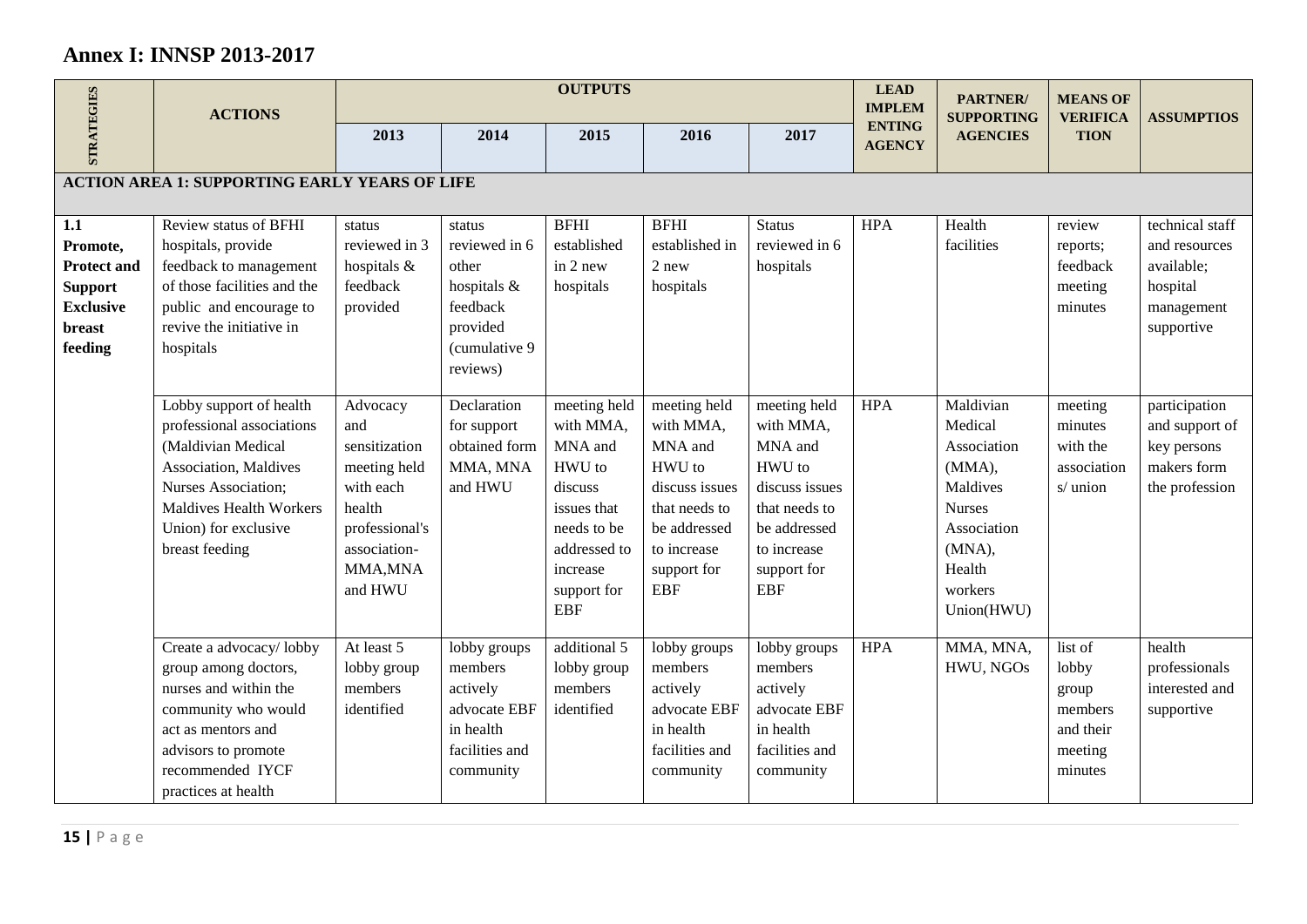| facilities                                                                                                                                                                        |                                                                          |                                                                                                |                                                                                              |                                                                                                      |                                                                          |                       |                           |                                                                                      |                                                                            |
|-----------------------------------------------------------------------------------------------------------------------------------------------------------------------------------|--------------------------------------------------------------------------|------------------------------------------------------------------------------------------------|----------------------------------------------------------------------------------------------|------------------------------------------------------------------------------------------------------|--------------------------------------------------------------------------|-----------------------|---------------------------|--------------------------------------------------------------------------------------|----------------------------------------------------------------------------|
| Provide refresher TOT to<br>concerned management<br>and technical staff of all<br>hospitals on the 10steps of<br><b>BFHI</b>                                                      |                                                                          | <b>TOT</b><br>provided to<br>identified<br>focal points<br>from all<br>registered<br>hospitals | $\overline{a}$                                                                               |                                                                                                      |                                                                          | <b>HPA</b>            | Health<br>facilities      | training<br>records                                                                  | staff available<br>for training                                            |
| Organize ANC/PNC<br>clinics or consultation<br>sessions to allow<br>provision of information<br>and education on<br>exclusive breast feeding<br>and recommended IYCF<br>practices | <b>ANC/PNC</b><br>clients<br>receive IYCF<br>information<br>in hospitals | <b>ANC/PNC</b><br>clients<br>receive IYCF<br>information<br>in hospitals                       | <b>ANC/PNC</b><br>clients<br>receive<br><b>IYCF</b><br>information<br>in hospitals           | <b>ANC/PNC</b><br>clients<br>receive IYCF<br>information<br>in hospitals                             | <b>ANC/PNC</b><br>clients<br>receive IYCF<br>information<br>in hospitals | Health<br>Facillities | Health<br>facilities, HPA | materials<br>provided &<br>info given<br>at ANC<br>visits at<br>health<br>facilities | health service<br>providers<br>supportive;<br>technical staff<br>available |
| Provide refresher training<br>to nurses and doctors<br>working in obstetrics<br>paediatrics on supporting<br>exclusive breast feeding<br>and IYCF counselling                     | Refresher<br>training<br>provided in 3<br>hospitals                      | Refresher<br>training<br>provided in 6<br>other<br>hospitals<br>(cumulative 9<br>hospitals)    | Refresher<br>training<br>provided in<br>6 other<br>hospitals<br>(cumulative<br>15 hospitals) | Refresher<br>training<br>provided in 6<br>other<br>hospitals<br><i>(cumulative)</i><br>21 hospitals) | ÷.                                                                       | <b>HPA</b>            | Health<br>facilities, HPA | training<br>records of<br>health<br>facilities                                       | health service<br>providers<br>supportive;                                 |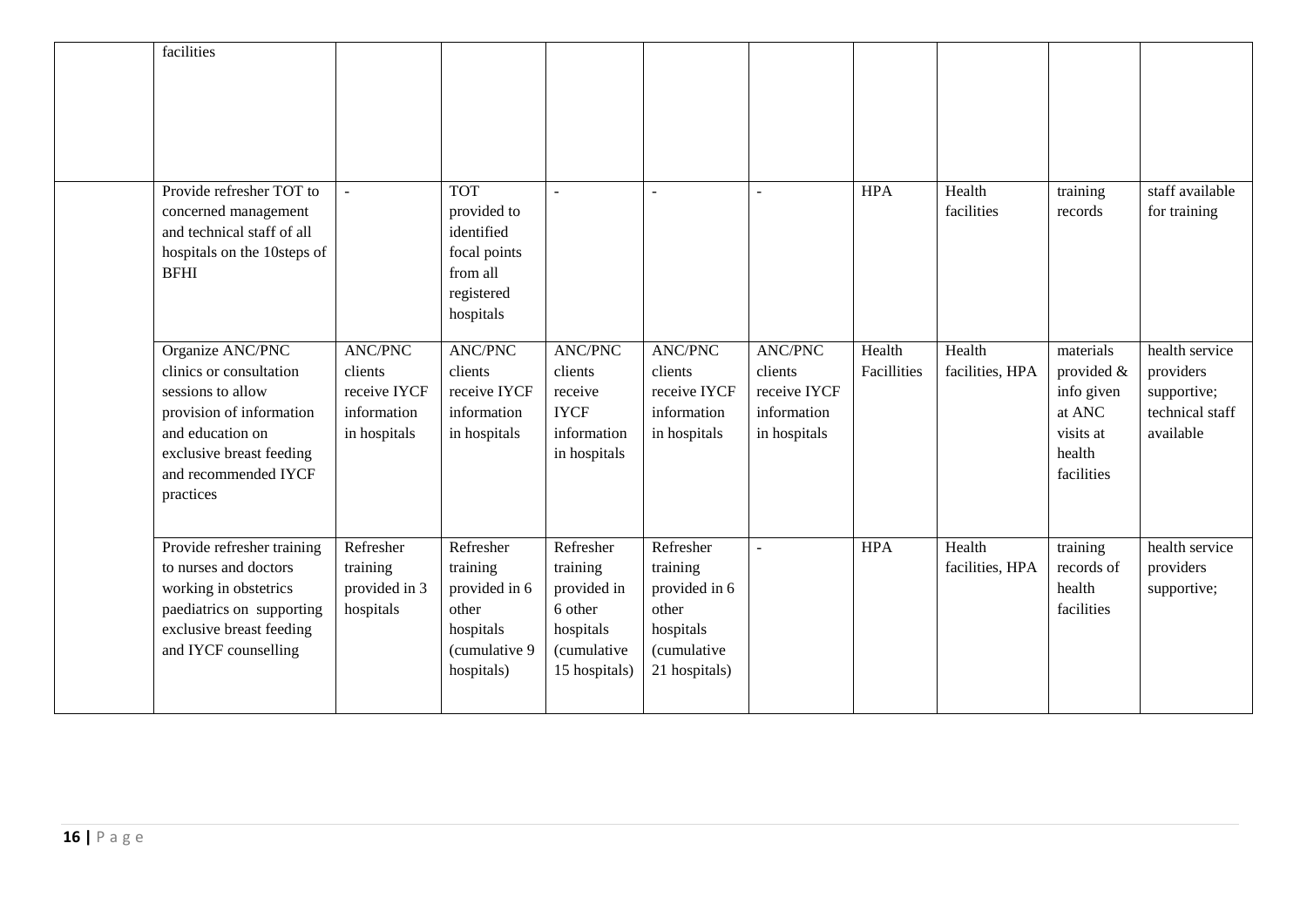| Provide IYCF and<br>exclusive breast feeding<br>counselling training to<br>nurses and primary health<br>care workers and conduct<br>skill assessment in this<br>area during nursing and<br>PHC pre service courses | $\ddot{\phantom{1}}$  | Skill<br>assessment<br>on IYCF<br>counselling<br>conducted as<br>part of PHC<br>training at<br><b>FHS</b> | Skill<br>assessment<br>on IYCF<br>counselling<br>conducted as<br>part of<br>nurses<br>training at |  | <b>Nurses</b><br>and PHC<br>Training<br>institution<br>S | Maldives<br>National<br>University<br>(MNU), HPA                    | skill<br>assessment<br>records | technical<br>expertise<br>available;<br>support from<br>course<br>director/dean |
|--------------------------------------------------------------------------------------------------------------------------------------------------------------------------------------------------------------------|-----------------------|-----------------------------------------------------------------------------------------------------------|---------------------------------------------------------------------------------------------------|--|----------------------------------------------------------|---------------------------------------------------------------------|--------------------------------|---------------------------------------------------------------------------------|
| conducted in the country<br>Develop national IYCF                                                                                                                                                                  | <b>IYCF</b>           | <b>IYCF</b>                                                                                               | <b>FHS</b>                                                                                        |  | <b>HPA</b>                                               | Health                                                              | guideline                      | technical                                                                       |
| guidelines including<br>breast feeding and infant<br>feeding by HIV positive<br>mothers and in<br>emergency/disaster<br>situations                                                                                 | guidelines<br>drafted | guidelines<br>enforces and<br>disseminated<br>to health care<br>providers                                 |                                                                                                   |  |                                                          | facilities                                                          | document                       | expertise<br>available                                                          |
| Advocate for extension of<br>maternity leave to at least<br>6months to enable<br>exclusive breast feeding<br>and care of newborns in<br>the first 6moths of life                                                   |                       | advocacy<br>meetings held<br>with PO,<br>HRC, CSC<br>and<br>parliamentari<br>ans                          | advocacy<br>meetings<br>held with<br>PO, HRC,<br>CSC and<br>parliamentar<br>ians                  |  | MoH                                                      | civil service<br>association,<br>HPA, human<br>rights<br>commission | meeting<br>minutes             | policy makers,<br>law makers<br>participation<br>and support                    |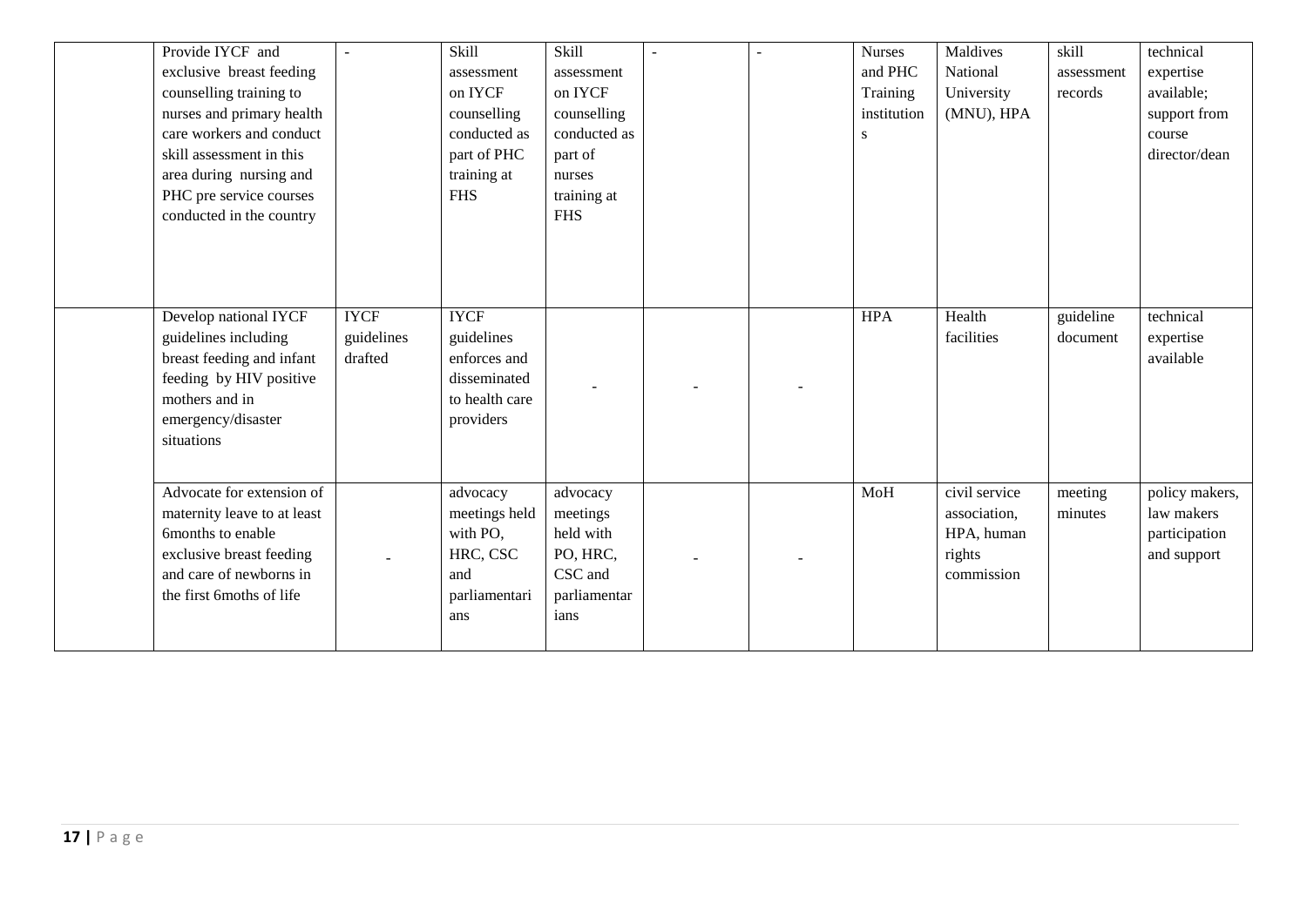|                                                                                         | Obtain support of CBOs<br>and community leaders<br>for promotion of<br>exclusive breast feeding                                                                                                                                                              | CBOS/<br>community<br>leaders<br>identified in<br>10 additional<br>islands to<br>promote EBF | CBOS/<br>community<br>leaders<br>identified in<br>15 additional<br>islands to<br>promote EBF<br>(cumulative<br>25 islands) | $\overline{\phantom{a}}$ | CBOS/<br>community<br>leaders<br>identified in<br>15 additional<br>islands to<br>promote EBF<br>(cumulative<br>40 islands) | CBOS/<br>community<br>leaders<br>identified in<br>15 additional<br>islands to<br>promote EBF<br>(cumulative<br>55 islands) | <b>HPA</b>  | CBO, NGO,<br>council offices                            | record of<br><b>CBOs</b><br>supporting<br><b>EBF</b> | technical<br>expertise<br>available;<br>CBOS interest;<br>resources<br>available;                         |
|-----------------------------------------------------------------------------------------|--------------------------------------------------------------------------------------------------------------------------------------------------------------------------------------------------------------------------------------------------------------|----------------------------------------------------------------------------------------------|----------------------------------------------------------------------------------------------------------------------------|--------------------------|----------------------------------------------------------------------------------------------------------------------------|----------------------------------------------------------------------------------------------------------------------------|-------------|---------------------------------------------------------|------------------------------------------------------|-----------------------------------------------------------------------------------------------------------|
| 1.2 Enforce<br>national<br>regulations<br>on<br>marketing<br>of BMS and<br>infant foods | Conduct<br>awareness/sensitization<br>sessions targeting health<br>care professionals on the<br>international code of BMS<br>and the national<br>regulation with regard to<br>roles and responsibilities<br>of health care providers<br>and facility mangers | One seminar<br>held at central<br>level                                                      | Two seminars<br>held targeting<br>health<br>services<br>corporations                                                       |                          | Two seminars<br>held targeting<br>health<br>services<br>corporations                                                       |                                                                                                                            | <b>HPA</b>  | Health<br>facilities, nurse<br>association,<br>MFDA,NGO | report of<br>seminars                                | technical<br>expertise<br>available;<br>resources<br>available;<br>health care<br>providers<br>supportive |
|                                                                                         | Lobby support of policy<br>makers, paediatricians and<br>child rights activists to<br>enforce the national<br>regulation on BMS                                                                                                                              | Meeting held<br>with policy<br>makers at<br>MOH and<br><b>MoED</b>                           | Meeting held<br>with policy<br>makers at<br>MOH and<br><b>MoED</b>                                                         |                          |                                                                                                                            |                                                                                                                            | <b>MFDA</b> | HPA, MMA,<br>MNA, HWU                                   | meeting<br>minutes                                   | participation<br>and support of<br>policy makers,<br>law makers<br>and lobby<br>group<br>members          |
|                                                                                         | Establish procedures for<br>enforcement-product<br>registration, inspection<br>and post market<br>surveillance of BMS and<br>infant foods                                                                                                                    | SOP for<br>product<br>registration<br>established                                            | SOP for<br>inspection<br>and PMS<br>established                                                                            |                          |                                                                                                                            |                                                                                                                            | <b>MFDA</b> | MED,<br>CUSTOMS,<br>council offices                     | <b>SOP</b><br>documents                              | stakeholder<br>support and<br>good<br>coordination                                                        |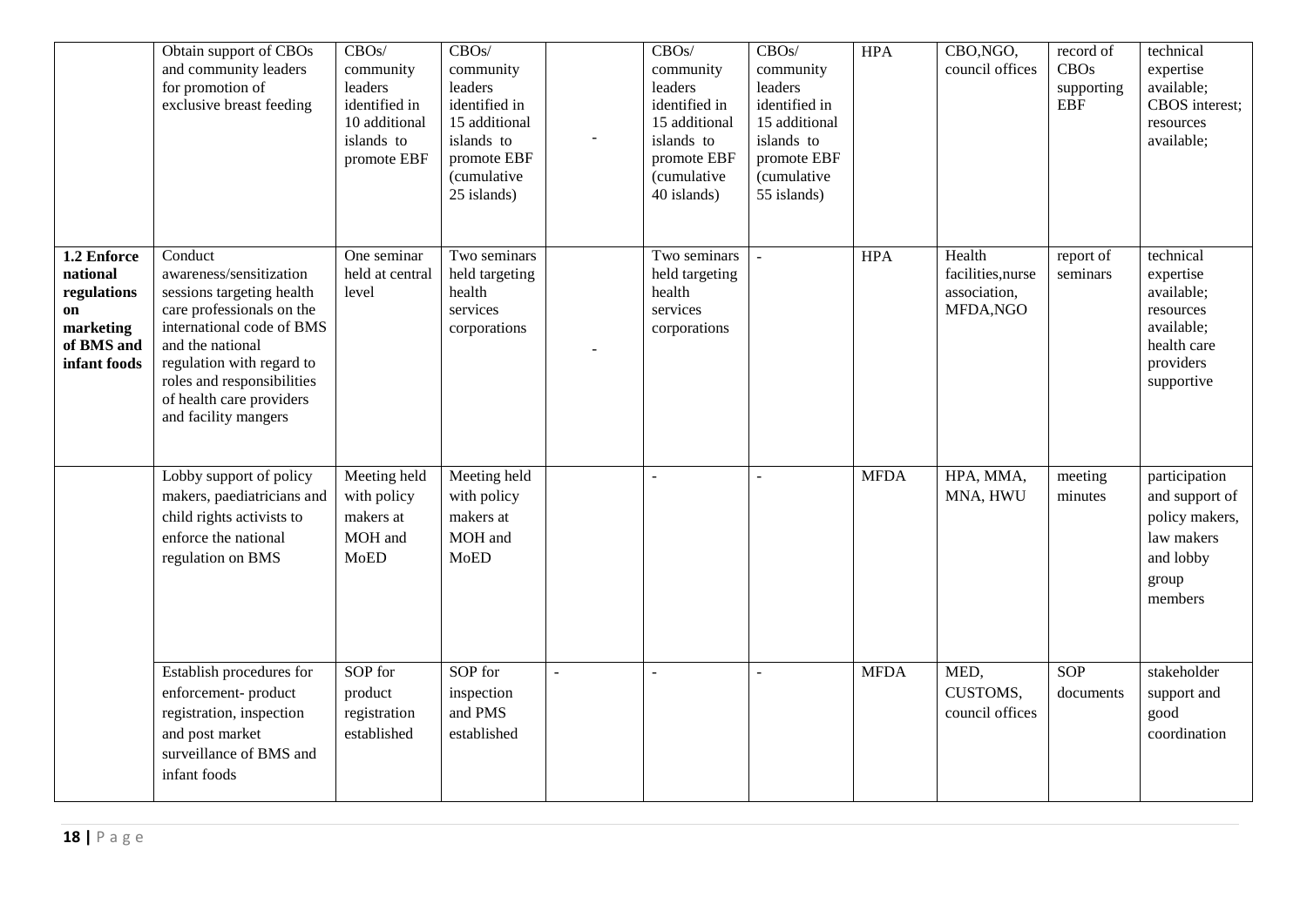| Sensitize importers,<br>wholesale and retailers on<br>the national regulation on<br><b>BMS</b>                                                                                                           | sensitization<br>seminar held<br>for importers<br>and traders | sensitization<br>seminar held<br>for importers<br>and traders                                                     |                                                                     | sensitization<br>seminar held<br>for importers<br>and traders                |                                                                  | <b>MFDA</b> | MFDA, MED                                                 | meeting<br>minutes/rep<br>ort | participation of<br>importers and<br>traders; limited<br>inference form<br><b>BMS</b><br>manufacturing<br>industry |
|----------------------------------------------------------------------------------------------------------------------------------------------------------------------------------------------------------|---------------------------------------------------------------|-------------------------------------------------------------------------------------------------------------------|---------------------------------------------------------------------|------------------------------------------------------------------------------|------------------------------------------------------------------|-------------|-----------------------------------------------------------|-------------------------------|--------------------------------------------------------------------------------------------------------------------|
| Conduct<br>awareness/training<br>sessions targeting<br>enforcement officers of<br>MFDA, customs, trade<br>and public health on the<br>national regulation on<br><b>BMS</b> and enforcement<br>procedures | $\blacksquare$                                                | Training<br>session<br>conducted for<br>enforcement<br>officers in<br>Male and<br>other<br>international<br>ports | $\blacksquare$                                                      | Refresher<br>training<br>session<br>conducted for<br>enforcement<br>officers | $\sim$                                                           | <b>MFDA</b> | <b>HPA/MED</b><br>customs/police                          | training<br>records           | staff available<br>for training;<br>city/atoll/islan<br>d councils<br>supportive                                   |
| Create public awareness<br>on the objectives and<br>requirements of the<br>national regulation on<br><b>BMS</b>                                                                                          | Information<br>provided<br>through radio<br>programmes        | Leaflet<br>produced on<br>the regulating<br><b>BMS</b>                                                            | Information<br>provided<br>through<br>radio and<br>TV<br>programmes | Information<br>provided<br>through radio<br>and TV<br>programmes             | Information<br>provided<br>through radio<br>and TV<br>programmes | <b>MFDA</b> | HPA/customs/<br>chamber/<br>central and<br>atoll councils | broadcast<br>records          | resources<br>available;<br>media<br>supportive                                                                     |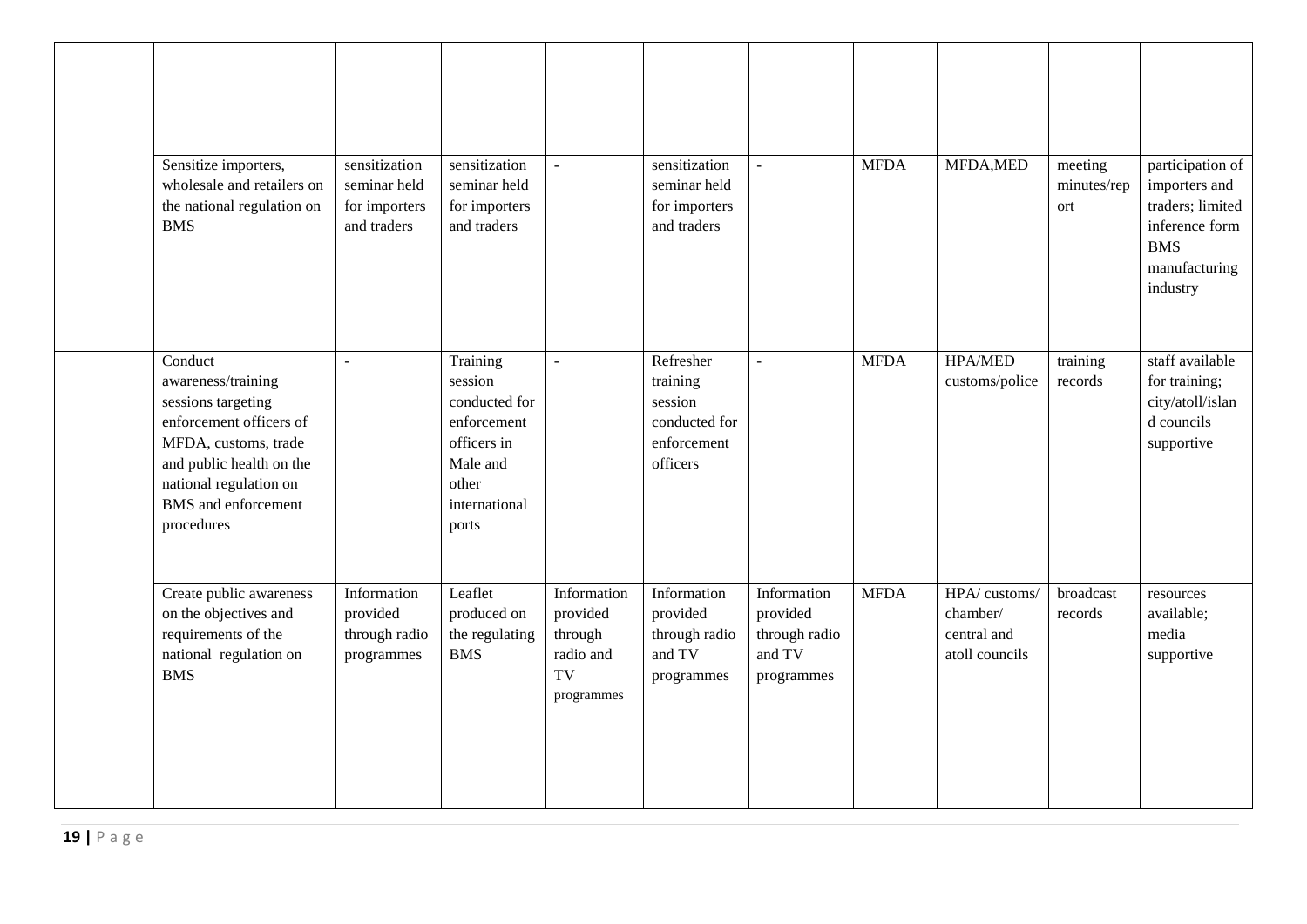| 1.3 Improve | Conduct nutrition camps     | $\blacksquare$  | Nutrition              | Nutrition      | Nutrition              | Nutrition              | MoE        | HPA, schools, | event   | MoE,HPA and      |
|-------------|-----------------------------|-----------------|------------------------|----------------|------------------------|------------------------|------------|---------------|---------|------------------|
| nutrition   | targeting adolescent girls  |                 | camp                   | camp           | camp                   | camp                   |            | <b>MNU</b>    | report  | health service   |
| status of   | and young women             |                 | conduced in 6          | conduced in    | conduced in            | conduced in            |            |               |         | providers        |
| young       | secondary schools and       |                 | schools/instit         | 10             | 15                     | 20                     |            |               |         | supportive       |
| women and   | higher education            |                 | utions                 | schools/insti  | schools/instit         | schools/instit         |            |               |         |                  |
| pregnant    | institutions monitor their  |                 |                        | tutions        | utions                 | utions                 |            |               |         |                  |
| mothers     | nutrition status, including |                 |                        |                |                        |                        |            |               |         |                  |
|             | anaemia status and          |                 |                        |                |                        |                        |            |               |         |                  |
|             | provide them nutrition      |                 |                        |                |                        |                        |            |               |         |                  |
|             | advice and information      |                 |                        |                |                        |                        |            |               |         |                  |
|             |                             |                 |                        |                |                        |                        |            |               |         |                  |
|             |                             |                 |                        |                |                        |                        |            |               |         |                  |
|             | Conduct nutrition           | Nutrition       | Nutrition              | Nutrition      | Nutrition              | Nutrition              | <b>HPA</b> | Health        | ANC     | health service   |
|             | assessment as part of       | advice given    | advice given           | advice given   | advice given           | advice given           |            | facilities,   | records | providers        |
|             | ANC and provide dietary     | to mothers at   | to mothers at          | to mothers     | to mothers at          | to mothers at          |            | HPA, council  |         | supportive;      |
|             | advice from early           | ANC visits in   | ANC visits in          | at ANC         | ANC visits in          | ANC visits in          |            | offices       |         | trained staff in |
|             | pregnancy through ANC       | 3               | 6 additional           | visits in 6    | 6 additional           | 6 additional           |            |               |         | place            |
|             | clinics and visits          | hospitals/clini | hospitals/clini        | additional     | hospitals/clini        | hospitals/clini        |            |               |         |                  |
|             |                             | cs              | $\mathbf{c}\mathbf{s}$ | hospitals/cli  | $\mathbf{c}\mathbf{s}$ | $\mathbf{c}\mathbf{s}$ |            |               |         |                  |
|             |                             |                 | (cumulative 9)         | nics           | <i>(cumulative)</i>    | <i>(cumulative)</i>    |            |               |         |                  |
|             |                             |                 | facilities)            | (cumulative    | 21 facilities)         | 27 facilities)         |            |               |         |                  |
|             |                             |                 |                        | 15 facilities) |                        |                        |            |               |         |                  |
|             |                             |                 |                        |                |                        |                        |            |               |         |                  |
|             |                             |                 |                        |                |                        |                        |            |               |         |                  |
|             |                             |                 |                        |                |                        |                        |            |               |         |                  |
|             |                             |                 |                        |                |                        |                        |            |               |         |                  |
|             |                             |                 |                        |                |                        |                        |            |               |         |                  |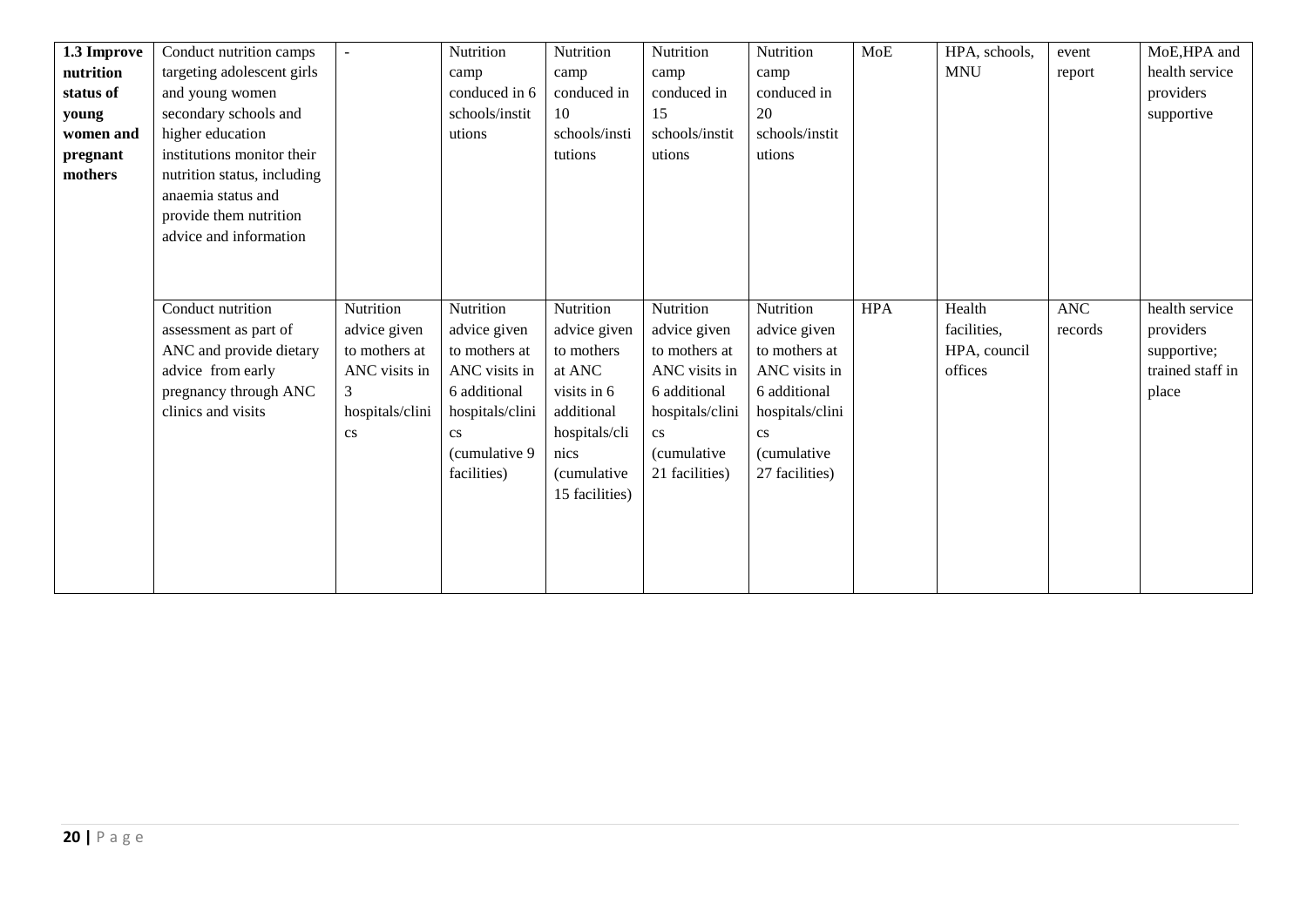|                | Obtain support of CBOs  | CBOS/         | CBOS/         |               | CBOS/               | CBOS/               | <b>HPA</b> | council    | record of  | interest of        |
|----------------|-------------------------|---------------|---------------|---------------|---------------------|---------------------|------------|------------|------------|--------------------|
|                | and community leaders   | community     | community     |               | community           | community           |            | offices,   | CBOs       | CBO <sub>s</sub> , |
|                | for nutrition promotion | leaders       | leaders       |               | leaders             | leaders             |            | CBO, NGO   | supporting | women's            |
|                | and support of pregnant | identified in | identified in |               | identified in       | identified in       |            |            | pregnant   | groups;            |
|                | women                   | 10 islands to | 15 additional |               | 15 additional       | 15 additional       |            |            | women's    | technical          |
|                |                         | promote       | islands to    |               | islands to          | islands to          |            |            | nutrition  | guidance           |
|                |                         | nutrition of  | promote       |               | promote             | promote             |            |            |            | provided           |
|                |                         | pregnant      | nutrition of  |               | nutrition of        | nutrition of        |            |            |            |                    |
|                |                         | women         | pregnant      |               | pregnant            | pregnant            |            |            |            |                    |
|                |                         |               | women         |               | women               | women               |            |            |            |                    |
|                |                         |               | (cumulative   |               | <i>(cumulative)</i> | <i>(cumulative)</i> |            |            |            |                    |
|                |                         |               | 25 islands)   |               | 40 islands)         | 55 islands)         |            |            |            |                    |
|                |                         |               |               |               |                     |                     |            |            |            |                    |
|                |                         |               |               |               |                     |                     |            |            |            |                    |
|                |                         |               |               |               |                     |                     |            |            |            |                    |
|                |                         |               |               |               |                     |                     |            |            |            |                    |
| 1.4            | Conduct nutrition       | Community     | <b>BCC</b>    | <b>BCC</b>    | <b>BCC</b>          | <b>BCC</b>          | <b>HPA</b> | ngo, mfda, | island     | interest of        |
| <b>Empower</b> | awareness activities    | based BCC     | facilitators  | facilitators  | facilitators        | facilitators        |            | women's    | council    | CBO <sub>s</sub> , |
| mothers        | targeting mothers, care | session       | trained to    | trained to    | trained to          | trained to          |            | committees | record of  | women's            |
| and            | givers on recommended   | designed      | deliver the   | deliver the   | deliver the         | deliver the         |            |            | sessions   | groups;            |
| caregivers,    | IYCF practices,         |               | sessions and  | sessions and  | sessions and        | sessions and        |            |            | conducted  | technical          |
| including      | appropriate food        |               | piloted in 5  | piloted in 10 | piloted in 10       | piloted in 10       |            |            |            | guidance           |
| childcare      | preparation and storage |               | islands       | additional    | additional          | additional          |            |            |            | provided           |
| workers in     | methods                 |               |               | islands       | islands             | islands             |            |            |            |                    |
| state care     |                         |               |               | (cumulative   | <i>(cumulative</i>  | (cumulative         |            |            |            |                    |
| facilities for |                         |               |               | 15 islands)   | 25 islands)         | 35 islands)         |            |            |            |                    |
| children, to   |                         |               |               |               |                     |                     |            |            |            |                    |
| practice       |                         |               |               |               |                     |                     |            |            |            |                    |
| recommend      |                         |               |               |               |                     |                     |            |            |            |                    |
|                |                         |               |               |               |                     |                     |            |            |            |                    |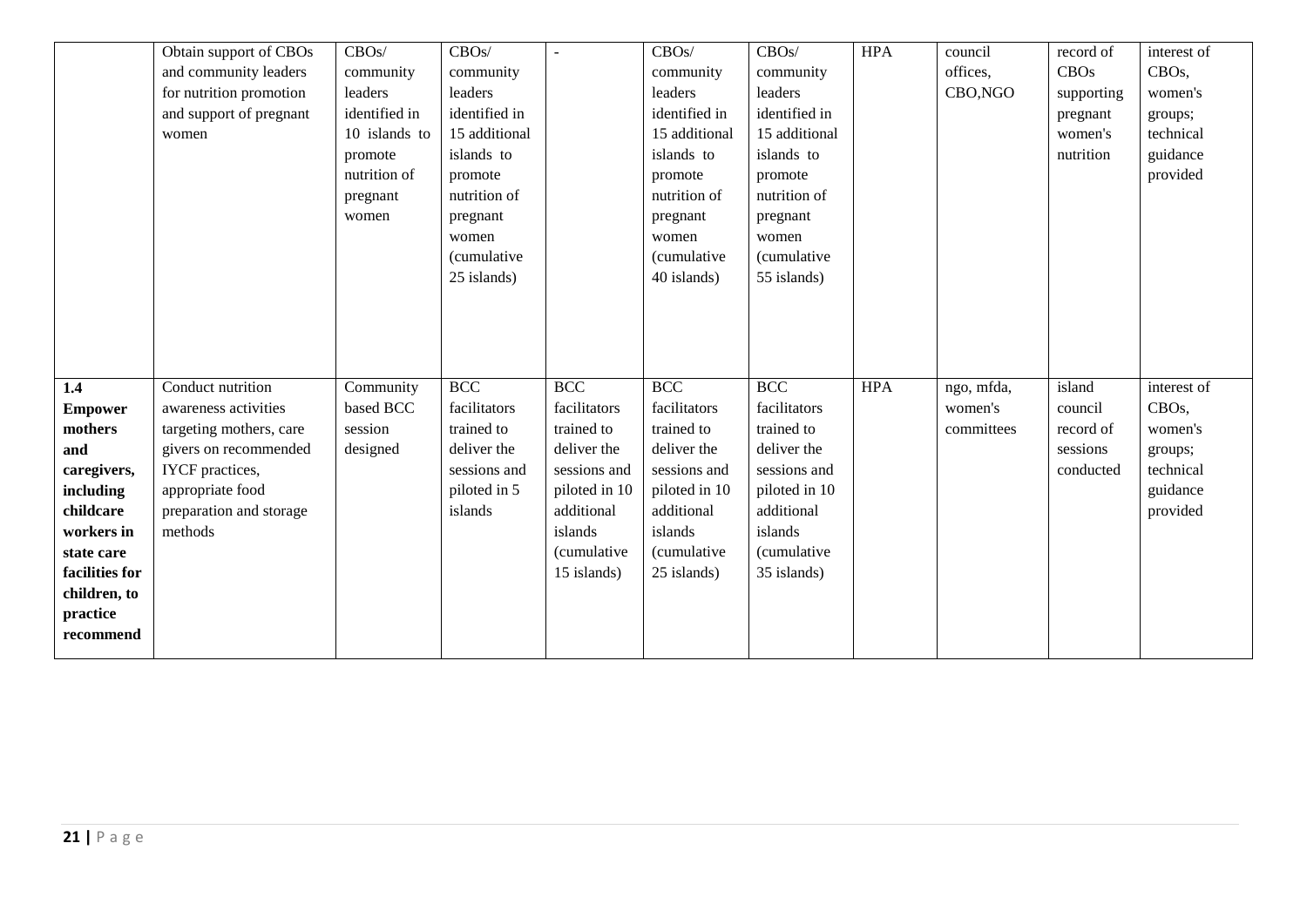| ed IYCF   | Provide health education  | <b>IYCF</b>              | <b>IYCF</b> info | <b>IYCF</b> info   | <b>IYCF</b> info | <b>IYCF</b> info     | <b>HPA</b> | media, Health | <b>IYCF</b> info | resources              |
|-----------|---------------------------|--------------------------|------------------|--------------------|------------------|----------------------|------------|---------------|------------------|------------------------|
| practices | materials and conduct     | awareness                | pack             | pack               | pack             | pack                 |            | facilities    | pack             | available;             |
|           | mass media campaigns to   | info pack                | Pretested and    | provided to        | available in     | available in         |            |               | available in     |                        |
|           | disseminate information   | designed                 | printed          | all health         | health           | health               |            |               | health           |                        |
|           | and increase practice of  |                          |                  | facilities an      | facilities       | facilities           |            |               | facilities       |                        |
|           | recommended IYCF          |                          |                  | private<br>clinics |                  |                      |            |               |                  |                        |
|           | practices                 |                          |                  |                    |                  |                      |            |               |                  |                        |
|           | Provide health education  | $\overline{\phantom{a}}$ | IEC material     | IEC material       | IEC materials    | <b>IEC</b> materials | <b>HPA</b> | media, Health | <b>IEC</b>       |                        |
|           | materials and conduct     |                          | to increase      | published          | available in     | available in         |            | facilities    | materials        | resources<br>available |
|           | mass media campaigns to   |                          | care giver's     | and                | health           | health               |            |               | with CBOs        |                        |
|           | increase functional       |                          | functional       | disseminate        | facilities and   | facilities and       |            |               |                  |                        |
|           | knowledge of mothers and  |                          | knowledge        | d to health        | with CBOs        | with CBOs            |            |               |                  |                        |
|           | care givers on nutritious |                          | about food       | facilities and     |                  |                      |            |               |                  |                        |
|           | food for infant feeding   |                          | designed and     | <b>CBOs</b>        |                  |                      |            |               |                  |                        |
|           |                           |                          | pretested        |                    |                  |                      |            |               |                  |                        |
|           |                           |                          |                  |                    |                  |                      |            |               |                  |                        |
|           |                           |                          |                  |                    |                  |                      |            |               |                  |                        |
|           |                           |                          |                  |                    |                  |                      |            |               |                  |                        |
|           | Create a advocacy/lobby   | advocacy                 | advocacy         |                    | advocacy         | advocacy             | <b>HPA</b> | HWU,MNA,      | record of        | interest of            |
|           | group of public health    | members                  | members          |                    | members          | members              |            | MMA, NGOs     | lobby            | women's                |
|           | workers/midwives and      | identified in            | identified in    |                    | identified in    | identified in        |            | health        | group            | groups, CBOs,          |
|           | community leaders who     | 10 islands to            | 15 additional    |                    | 15 additional    | 15 additional        |            | facilities    | members          | community              |
|           | would act as mentors and  | promote                  | islands to       |                    | islands to       | islands to           |            |               |                  | leaders,               |
|           | advisors to promote       | nutrition of             | promote          |                    | promote          | promote              |            |               |                  | councillors            |
|           | recommended IYCF          | pregnant                 | nutrition of     |                    | nutrition of     | nutrition of         |            |               |                  |                        |
|           | practices in the          | women                    | pregnant         |                    | pregnant         | pregnant             |            |               |                  |                        |
|           | community and household   |                          | women            |                    | women            | women                |            |               |                  |                        |
|           | level                     |                          | (cumulative      |                    | (cumulative      | <i>(cumulative</i>   |            |               |                  |                        |
|           |                           |                          | 25 islands)      |                    | 40 islands)      | 55 islands)          |            |               |                  |                        |
|           |                           |                          |                  |                    |                  |                      |            |               |                  |                        |
|           |                           |                          |                  |                    |                  |                      |            |               |                  |                        |
|           |                           |                          |                  |                    |                  |                      |            |               |                  |                        |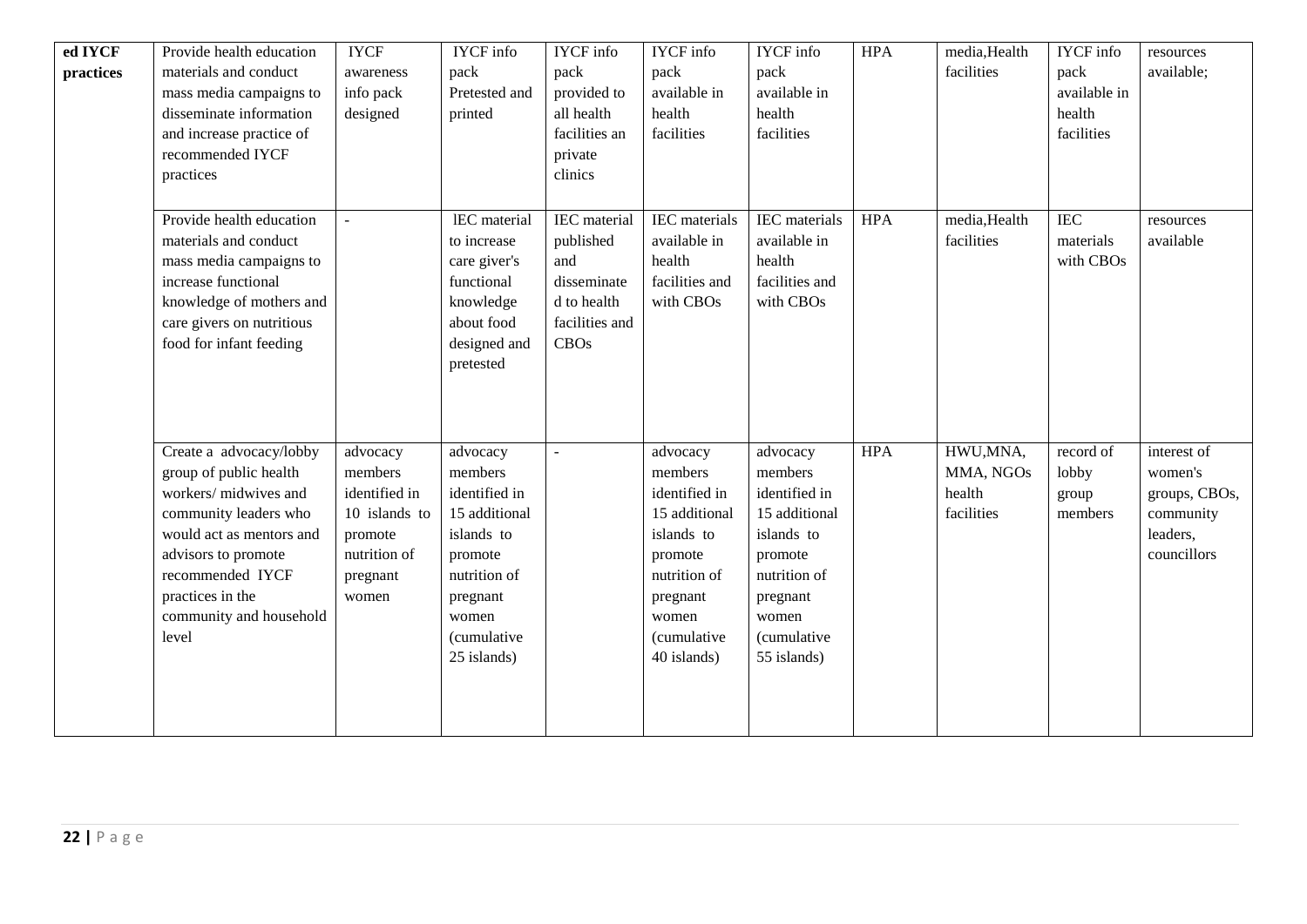|                                                                                                          | Provide training to<br>supervisors at child care<br>facilities on recommended<br>IYCF practices, use of<br>BMS and growth &<br>developmental milestones              |                                                                                                                   | Training<br>conducted for<br>care workers                                                                         |                                                                                                                      | Refresher<br>training<br>conducted for<br>care workers                                                            |                                                                                                                   | Ministry<br>of<br>Gender, Fa<br>mily and<br>Humanrig<br>hts | <b>HPA</b>                                    | training<br>records             | technical<br>expertise<br>available                                      |
|----------------------------------------------------------------------------------------------------------|----------------------------------------------------------------------------------------------------------------------------------------------------------------------|-------------------------------------------------------------------------------------------------------------------|-------------------------------------------------------------------------------------------------------------------|----------------------------------------------------------------------------------------------------------------------|-------------------------------------------------------------------------------------------------------------------|-------------------------------------------------------------------------------------------------------------------|-------------------------------------------------------------|-----------------------------------------------|---------------------------------|--------------------------------------------------------------------------|
| 1.5<br><b>Strengthen</b><br>growth and<br>developmen<br>tal<br>monitoring<br>of children<br>and referral | Conduct growth and<br>developmental monitoring<br>monthly for all children<br>up to at least 24 months of<br>age in the health facilities<br>at island level.        | growth and<br>developmenta<br>1 monitoring<br>done for all<br>babies<br>registered at<br>the facility<br>for 2yrs | growth and<br>developmenta<br>1 monitoring<br>done for all<br>babies<br>registered at<br>the facility<br>for 2yrs | growth and<br>development<br>al<br>monitoring<br>done for all<br>babies<br>registered at<br>the facility<br>for 2yrs | growth and<br>developmenta<br>1 monitoring<br>done for all<br>babies<br>registered at<br>the facility<br>for 2yrs | growth and<br>developmenta<br>1 monitoring<br>done for all<br>babies<br>registered at<br>the facility<br>for 2yrs | Health<br>facilities                                        | Health<br>facilities, HPA,<br>council offices | growth<br>monitoring<br>records | support of<br>health service<br>providers,<br>mothers and<br>care givers |
|                                                                                                          | Ensure complete<br>information of child's<br>growth and development<br>is recorded in the Child<br>health record, both, the<br>facility record and family<br>record. | Child health<br>record up to<br>date for all<br>children<br>registered at<br>the health<br>facility               | Child health<br>record up to<br>date for all<br>children<br>registered at<br>the health<br>facility               | Child health<br>record up to<br>date for all<br>children<br>registered at<br>the health<br>facility                  | Child health<br>record up to<br>date for all<br>children<br>registered at<br>the health<br>facility               | Child health<br>record up to<br>date for all<br>children<br>registered at<br>the health<br>facility               | Health<br>facilities                                        | health<br>facilities/HPA                      | growth<br>monitoring<br>records | support of<br>health service<br>providers,                               |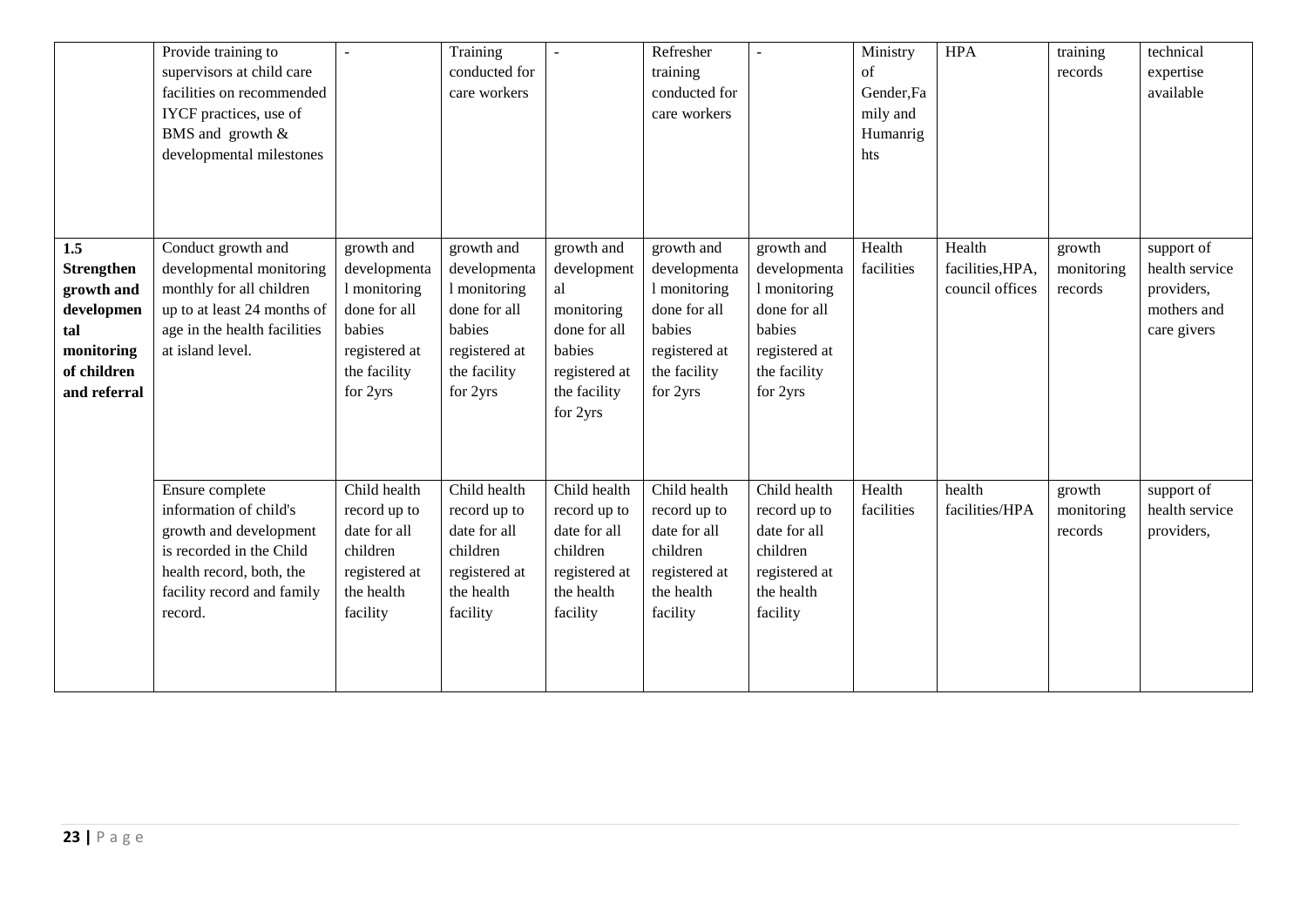| Develop procedure for<br>exchange of growth<br>monitoring information<br>from health facilities to<br>community based public<br>health workers                                                     | SOP adopted                                         | SOP<br>reviewed                                                                             | $\overline{a}$                                                                               | $\overline{a}$                                                                                      | $\overline{a}$ | <b>HPA</b> | health<br>facilities, privat<br>e hospitals,<br>council offices | SOP<br>documents                                                 | support of<br>health service<br>providers,                                                  |
|----------------------------------------------------------------------------------------------------------------------------------------------------------------------------------------------------|-----------------------------------------------------|---------------------------------------------------------------------------------------------|----------------------------------------------------------------------------------------------|-----------------------------------------------------------------------------------------------------|----------------|------------|-----------------------------------------------------------------|------------------------------------------------------------------|---------------------------------------------------------------------------------------------|
| Produce and provide child<br>health records to health<br>service providers                                                                                                                         | $\frac{1}{2}$                                       |                                                                                             | Child health<br>records for 3<br>years printed                                               | Child health<br>records<br>available in<br>health<br>facilities                                     |                | <b>HPA</b> | health<br>facilities, privat<br>e hospitals,<br>council offices | child health<br>records in<br>health<br>facilities               | resources<br>available                                                                      |
| Establish procedure to<br>identify and refer children<br>whose growth continues<br>to falter/are becoming<br>malnourished to provide<br><b>IYCF</b> counselling and<br>support to their caregivers | SOP adopted                                         | SOP<br>reviewed                                                                             | $\sim$                                                                                       | $\overline{a}$                                                                                      |                | <b>HPA</b> | HPA, health<br>facilities, counc<br>il offices                  | SOP<br>documents                                                 | support of<br>health service<br>providers,                                                  |
| Provide refresher trainings<br>to nurses and health care<br>workers at health facilities<br>on appropriate growth and<br>developmental monitoring                                                  | Refresher<br>training<br>provided in 3<br>hospitals | Refresher<br>training<br>provided in 6<br>other<br>hospitals<br>(cumulative 9<br>hospitals) | Refresher<br>training<br>provided in<br>6 other<br>hospitals<br>(cumulative<br>15 hospitals) | Refresher<br>training<br>provided in 6<br>other<br>hospitals<br><i>(cumulative</i><br>21 hospitals) |                | <b>HPA</b> | health<br>facilities, HPA                                       | training<br>records of<br>health<br>corporation<br>s, facilities | support of<br>management<br>of health<br>facilities;<br>technical<br>expertise<br>available |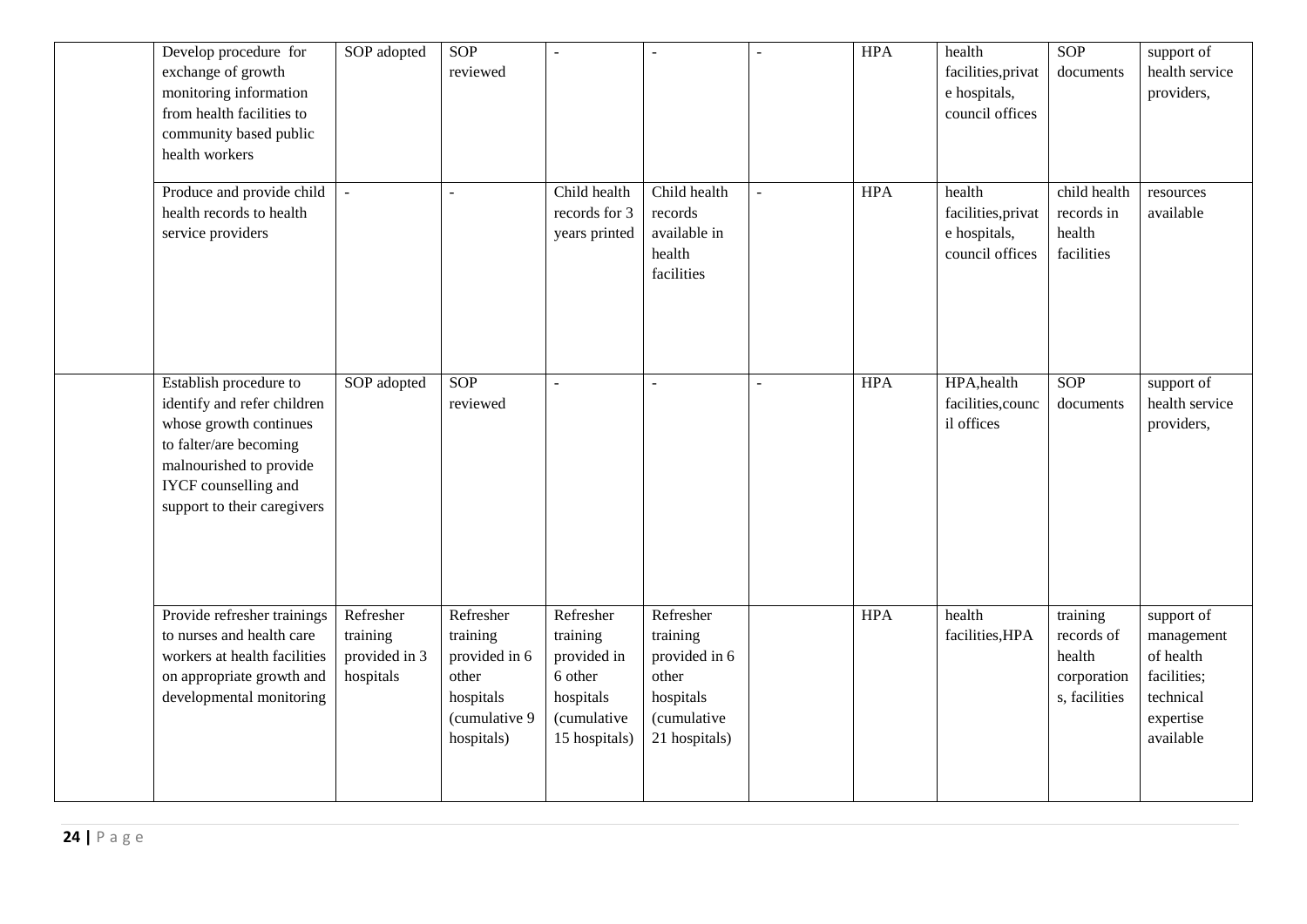| 1.6 Provide<br>micronutrie<br>nt<br>supplement<br>ation | Provide Vitamin A<br>supplementation through<br>EPI and growth<br>monitoring sessions up to<br>2 years through health<br>facilities | Vitamin A<br>provided to<br>children in all<br>health<br>facilities<br>providing<br>vaccination<br>and growth<br>monitoring<br>services | Vitamin A<br>provided to<br>children in all<br>health<br>facilities<br>providing<br>vaccination<br>and growth<br>monitoring<br>services | Vitamin A<br>provided to<br>children in<br>all health<br>facilities<br>providing<br>vaccination<br>and growth<br>monitoring<br>services | Vitamin A<br>provided to<br>children in all<br>health<br>facilities<br>providing<br>vaccination<br>and growth<br>monitoring<br>services | Vitamin A<br>provided to<br>children in all<br>health<br>facilities<br>providing<br>vaccination<br>and growth<br>monitoring<br>services | <b>HPA</b>                  | health<br>facilities/HPA | child health<br>records    | support of<br>health service<br>providers, care<br>givers |
|---------------------------------------------------------|-------------------------------------------------------------------------------------------------------------------------------------|-----------------------------------------------------------------------------------------------------------------------------------------|-----------------------------------------------------------------------------------------------------------------------------------------|-----------------------------------------------------------------------------------------------------------------------------------------|-----------------------------------------------------------------------------------------------------------------------------------------|-----------------------------------------------------------------------------------------------------------------------------------------|-----------------------------|--------------------------|----------------------------|-----------------------------------------------------------|
|                                                         | Provide Vitamin A<br>supplementation through<br>preschools up to 5 years                                                            | Vitamin A<br>provided<br>twice a year<br>to all children<br>in preschools                                                               | Vitamin A<br>provided<br>twice a year<br>to all children<br>in preschools                                                               | Vitamin A<br>provided<br>twice a year<br>to all<br>children in<br>preschools                                                            | Vitamin A<br>provided<br>twice a year<br>to all children<br>in preschools                                                               | Vitamin A<br>provided<br>twice a year<br>to all children<br>in preschools                                                               | Ministry<br>of<br>Education | MoE, HPA                 | school<br>event<br>records | support of<br>school<br>management,<br>caregivers         |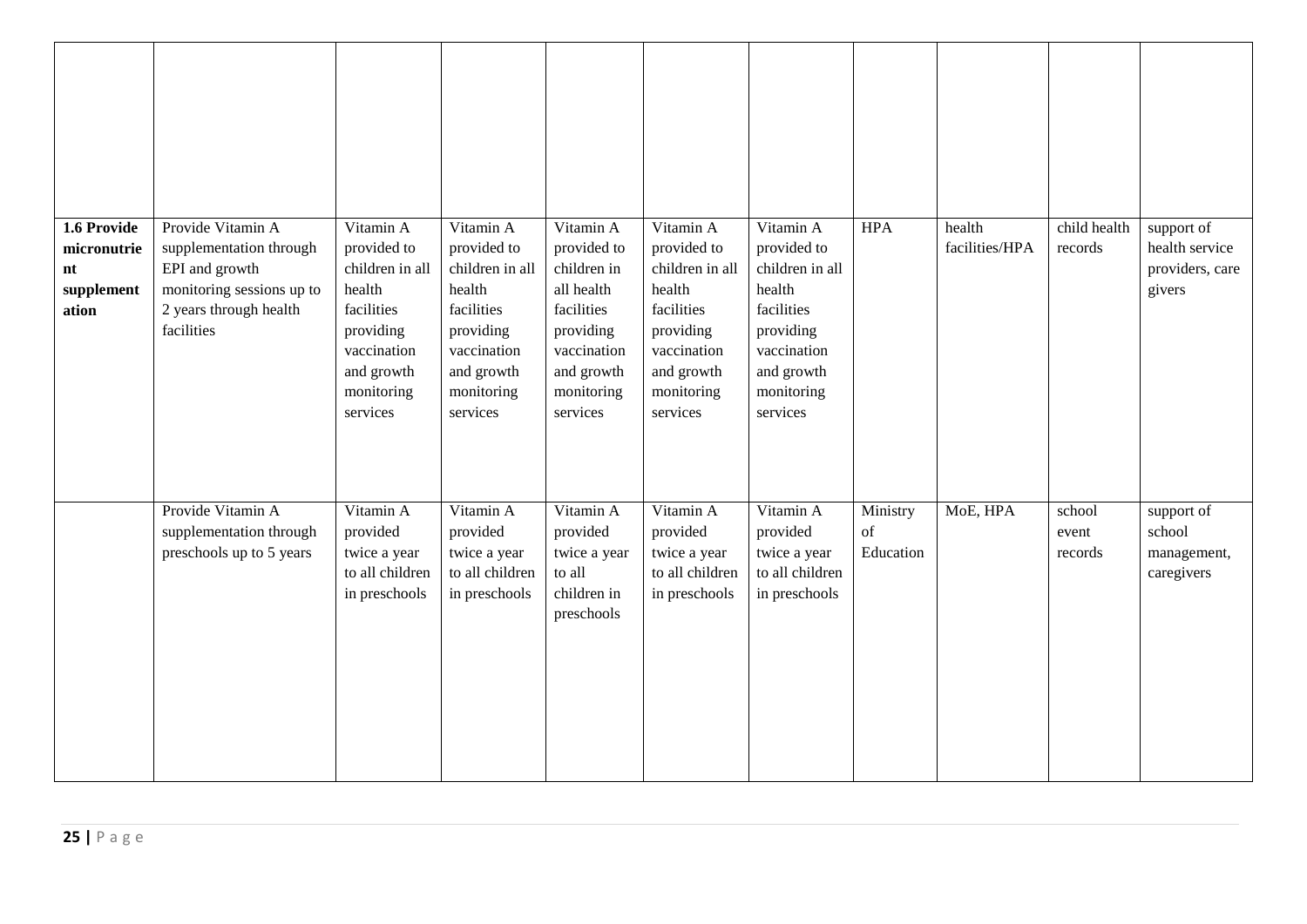| Revise diarrhoea<br>treatment guidelines to<br>include therapeutic zinc<br>supplementation                                                                  | Protocol<br>revised                                                | Protocol<br>disseminated<br>to all health<br>care<br>providers     |                                                                    |                                                                    | $\sim$                                                             | <b>HPA</b> | <b>MMA</b>                                         | revised<br>protocol<br>document                            | support of<br>health<br>professionals                      |
|-------------------------------------------------------------------------------------------------------------------------------------------------------------|--------------------------------------------------------------------|--------------------------------------------------------------------|--------------------------------------------------------------------|--------------------------------------------------------------------|--------------------------------------------------------------------|------------|----------------------------------------------------|------------------------------------------------------------|------------------------------------------------------------|
| Procure annual stock of<br>micronutrient and provide<br>to health facilities and<br>preschools                                                              | Micronutrient<br>s procured<br>and sent to<br>health<br>facilities | Micronutrient<br>s procured<br>and sent to<br>health<br>facilities | Micronutrie<br>nts procured<br>and sent to<br>health<br>facilities | Micronutrient<br>s procured<br>and sent to<br>health<br>facilities | Micronutrient<br>s procured<br>and sent to<br>health<br>facilities | <b>HPA</b> | health<br>facilities,<br>schools, MoE,<br>councils | micronutrie<br>nts<br>available at<br>health<br>facilities | resources<br>available                                     |
| Sensitize paediatricians<br>and GPs on the situation<br>of micronutrient<br>deficiencies and revised<br>guidelines on Vitamin A<br>and zinc supplementation |                                                                    | Information<br>provided to<br>paediatricians<br>and GPs            |                                                                    | Information<br>provided to<br>paediatricians<br>and GPs            |                                                                    | <b>HPA</b> | health<br>facilities,<br>HPA, MMA                  | meeting<br>minutes/rep<br>ort                              | participation<br>and support of<br>health<br>professionals |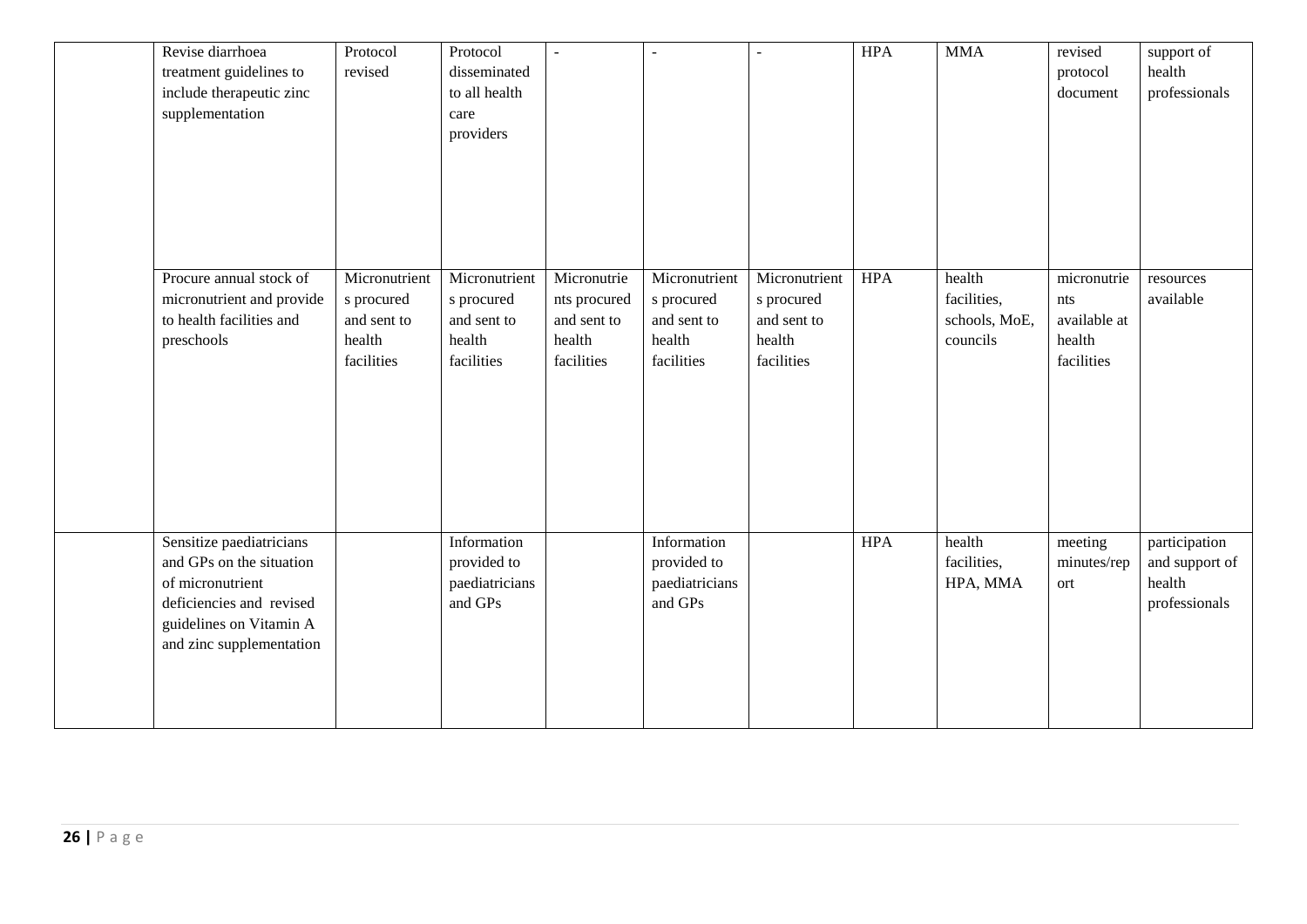| Create awareness of<br>mothers on use of<br>adequately iodized salt<br>and appropriate storage<br>methods                     | group<br>awareness<br>session<br>conducted in<br>10 islands | group<br>awareness<br>session<br>conducted in<br>15 additional<br>islands<br><i>(cumulative</i><br>25 islands) | $\blacksquare$                                                      | group<br>awareness<br>session<br>conducted in<br>15 additional<br>islands<br>(cumulative<br>40 islands) | group<br>awareness<br>session<br>conducted in<br>15 additional<br>islands<br><i>(cumulative</i><br>55 islands) | <b>HPA</b> | MoE,NGOs,<br>councils, health<br>facilities, MFD<br>$\mathbf{A}$ | island<br>council<br>record of<br>sessions<br>conducted,<br>monitoring<br>reports | support of<br>CBOS,<br>women's<br>groups and<br>island councils |
|-------------------------------------------------------------------------------------------------------------------------------|-------------------------------------------------------------|----------------------------------------------------------------------------------------------------------------|---------------------------------------------------------------------|---------------------------------------------------------------------------------------------------------|----------------------------------------------------------------------------------------------------------------|------------|------------------------------------------------------------------|-----------------------------------------------------------------------------------|-----------------------------------------------------------------|
| Conduct<br>community/school based<br>activities to monitor<br>adequacy of iodine in<br>household salt, using<br>rapid methods |                                                             | iodine<br>content<br>monitoring<br>conducted in<br>10 islands                                                  | iodine<br>content<br>monitoring<br>conducted in<br>15<br>additional | iodine<br>content<br>monitoring<br>conducted in<br>15 additional<br>islands                             | iodine<br>content<br>monitoring<br>conducted in<br>15 additional<br>islands                                    | <b>HPA</b> | schools,<br>MFDA,<br>council offices                             | event<br>report,<br>monitoring<br>reports                                         | test kits<br>available;<br>$CBOs$ ,<br>schools<br>supportive    |
|                                                                                                                               |                                                             |                                                                                                                | islands<br>(cumulative<br>25 islands)                               | (cumulative<br>40 islands)                                                                              | <i>(cumulative</i><br>55 islands)                                                                              |            |                                                                  |                                                                                   |                                                                 |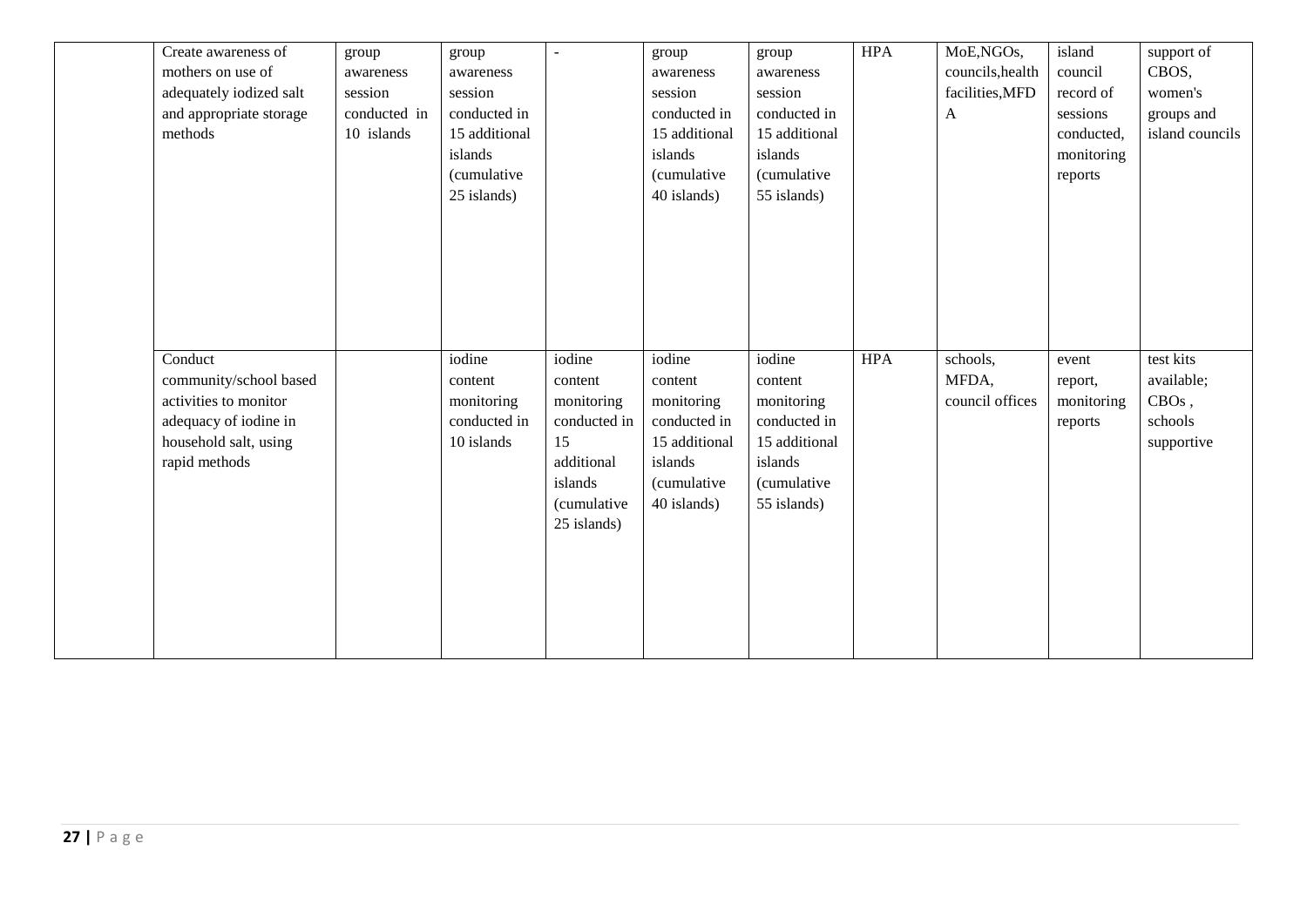|                                                           | Conduct regular home<br>visits and monitor growth<br>monitoring and Vitamin A<br>supplementation coverage                                                      |                                                             | home visits<br>conducted in<br>all islands                                                              | home visits<br>conducted in<br>all islands                                                         | home visits<br>conducted in<br>all islands                                                              | home visits<br>conducted in<br>all islands                                                              | <b>HPA</b> | Health<br>facilities,<br>CBOs, NGOs              | Health<br>facilities<br>record of<br>sessions<br>conducted,<br>monitoring<br>reports | support of<br>families and<br>island<br>councils;<br>trained staff<br>available              |
|-----------------------------------------------------------|----------------------------------------------------------------------------------------------------------------------------------------------------------------|-------------------------------------------------------------|---------------------------------------------------------------------------------------------------------|----------------------------------------------------------------------------------------------------|---------------------------------------------------------------------------------------------------------|---------------------------------------------------------------------------------------------------------|------------|--------------------------------------------------|--------------------------------------------------------------------------------------|----------------------------------------------------------------------------------------------|
|                                                           | Conduct community<br>based awareness session<br>to increase mother's and<br>caregiver's functional<br>knowledge about foods<br>rich in vitamin and<br>minerals | group<br>awareness<br>session<br>conducted in<br>10 islands | group<br>awareness<br>session<br>conducted in<br>15 additional<br>islands<br>(cumulative<br>25 islands) | $\overline{a}$                                                                                     | group<br>awareness<br>session<br>conducted in<br>15 additional<br>islands<br>(cumulative<br>40 islands) | group<br>awareness<br>session<br>conducted in<br>15 additional<br>islands<br>(cumulative<br>55 islands) | <b>HPA</b> | health<br>facilities/<br><b>MoFA</b>             | Health<br>Facilities<br>record of<br>sessions<br>conducted,<br>monitoring<br>reports | support of<br>CBOs, women<br>groups and<br>island<br>councils;<br>trained staff<br>available |
| 1.7 Develop<br>nutrition<br>programme<br>in<br>preschools | Conduct age appropriate<br>activities empowering<br>children to choose healthy<br>food                                                                         | <b>BCC</b><br>sessions<br>conducted in<br>5 schools         | <b>BCC</b><br>sessions<br>conducted in<br>10 additional<br>schools<br>(cumulative<br>15)                | <b>BCC</b><br>sessions<br>conducted in<br>10<br>additional<br>schools<br><i>(cumulative</i><br>25) | <b>BCC</b><br>sessions<br>conducted in<br>10 additional<br>schools<br>(cumulative<br>35)                | <b>BCC</b><br>sessions<br>conducted in<br>10 additional<br>schools<br><i>(cumulative</i><br>45)         | <b>MoE</b> | MoE/HPA/<br>health<br>facilities/<br><b>MoFA</b> | school<br>event<br>records                                                           | trained<br>staff/SHA<br>available;<br>technical<br>support<br>available                      |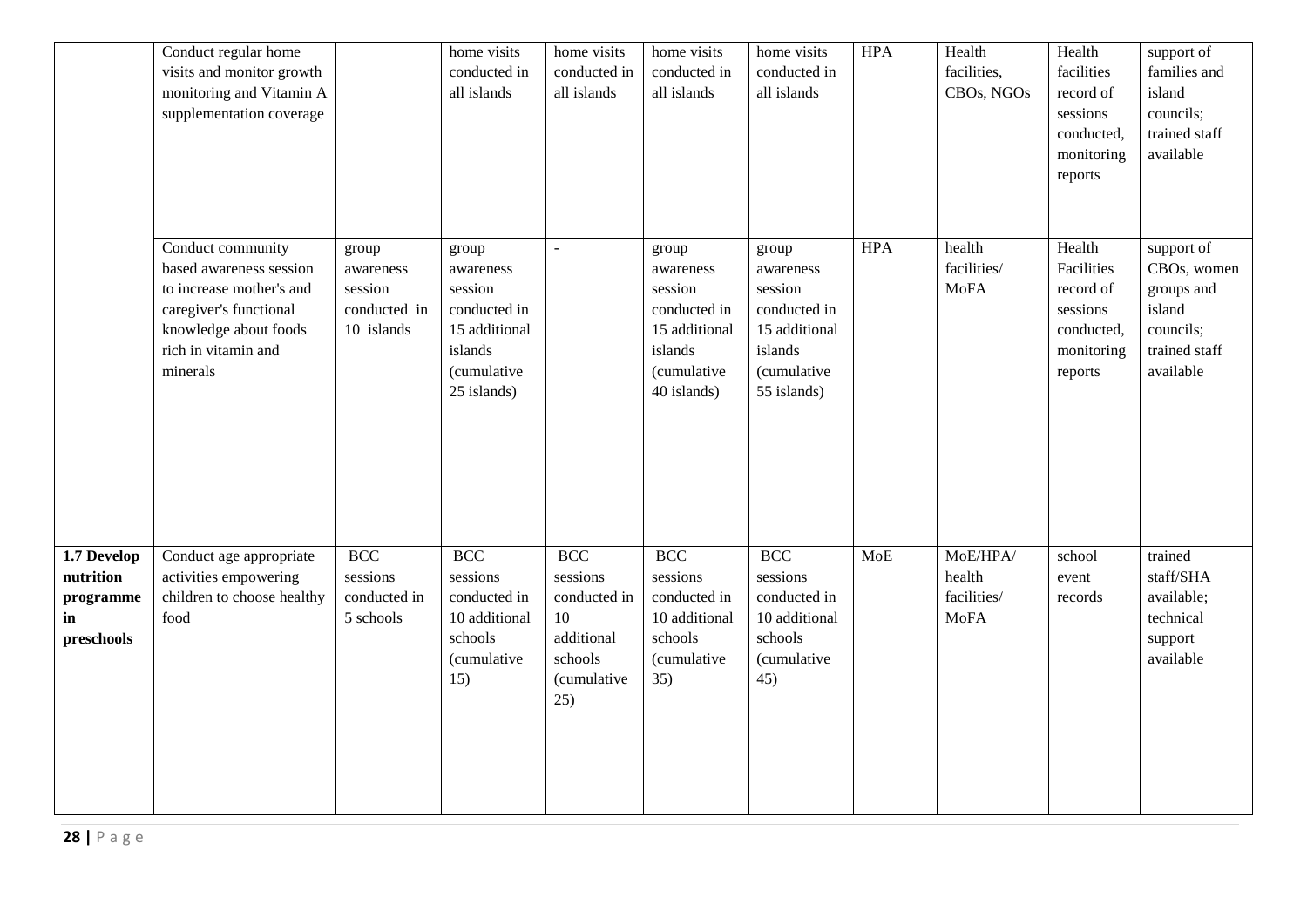| Conduct growth<br>monitoring of preschool<br>children every 6 months<br>and provide feedback to<br>parents on the child's<br>nutrition status | Feedback of<br>growth<br>monitoring<br>provided to<br>parents in 5<br>schools            | Feedback of<br>growth<br>monitoring<br>provided to<br>parents in 10<br>additional<br>schools<br>(cumulative<br>15) | Feedback of<br>growth<br>monitoring<br>provided to<br>parents in 10<br>additional<br>schools<br>(cumulative<br>25) | Feedback of<br>growth<br>monitoring<br>provided to<br>parents in 10<br>additional<br>schools<br><i>(cumulative</i><br>35) | Feedback of<br>growth<br>monitoring<br>provided to<br>parents in 10<br>additional<br>schools<br><i>(cumulative</i><br>45) | <b>MoE</b> | MoE/HPA/<br>health<br>facilities | school<br>information<br>system;<br>health<br>records of<br>students | trained<br>staff/SHA<br>available;<br>technical<br>support<br>available |
|-----------------------------------------------------------------------------------------------------------------------------------------------|------------------------------------------------------------------------------------------|--------------------------------------------------------------------------------------------------------------------|--------------------------------------------------------------------------------------------------------------------|---------------------------------------------------------------------------------------------------------------------------|---------------------------------------------------------------------------------------------------------------------------|------------|----------------------------------|----------------------------------------------------------------------|-------------------------------------------------------------------------|
| Provide Vitamin A<br>supplementation and<br>dewormng to all children<br>in preschools every 6<br>months                                       | Vitamin A &<br>deworming<br>provided<br>twice a year<br>to all children<br>in preschools | Vitamin A &<br>deworming<br>provided<br>twice a year<br>to all children<br>in preschools                           | Vitamin A<br>$\&$<br>deworming<br>provided<br>twice a year<br>to all<br>children in<br>preschools                  | Vitamin A &<br>deworming<br>provided<br>twice a year<br>to all children<br>in preschools                                  | Vitamin A &<br>deworming<br>provided<br>twice a year<br>to all children<br>in preschools                                  | <b>MoE</b> | MoE/HPA/<br>health<br>facilities | school<br>event<br>records                                           | trained<br>staff/SHA<br>available;<br>technical<br>support<br>available |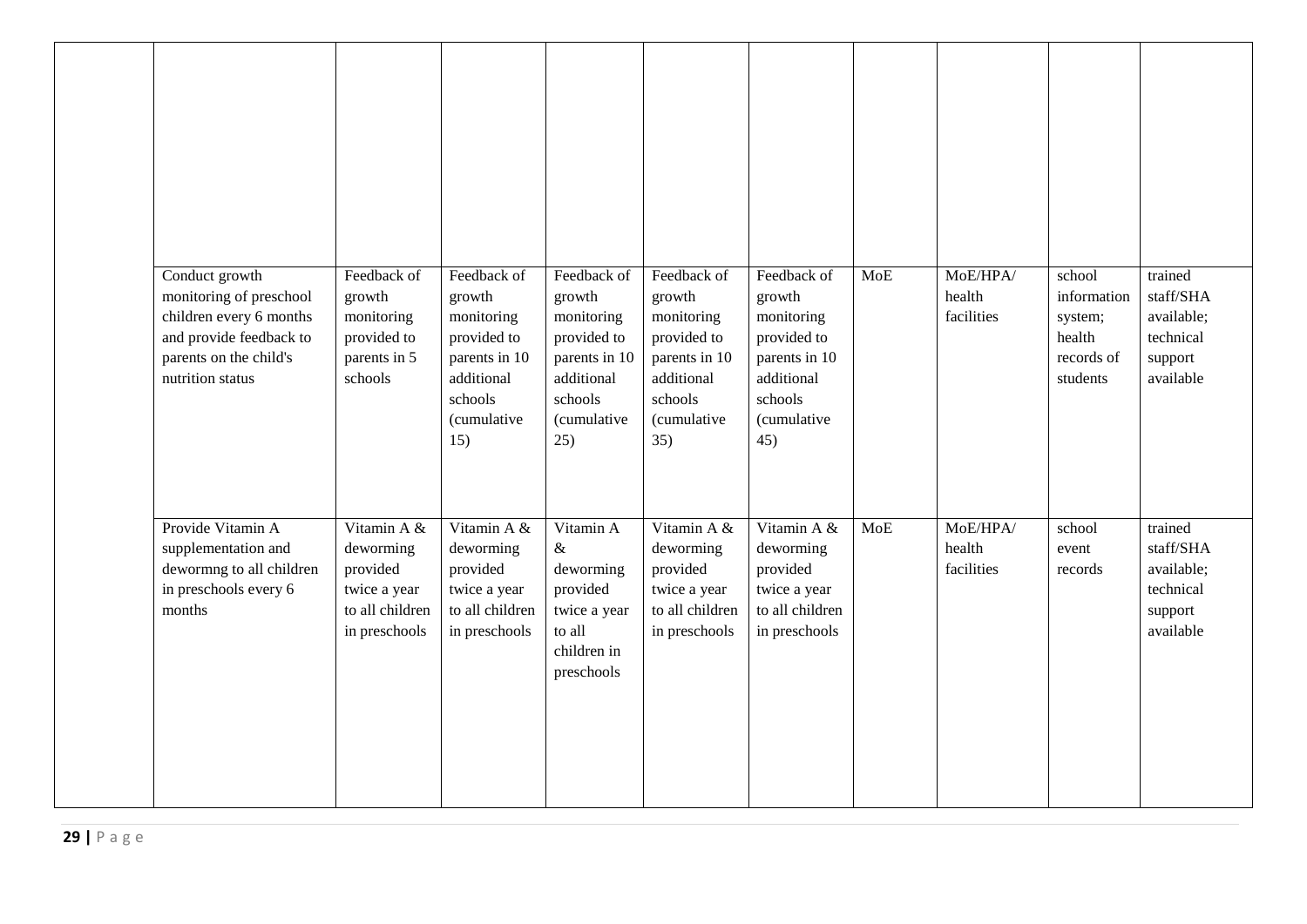| Conduct annual analysis                                         | students      | students            | students            | students            | students             | MoE | MoE/HPA/   | analysis    | trained     |
|-----------------------------------------------------------------|---------------|---------------------|---------------------|---------------------|----------------------|-----|------------|-------------|-------------|
| of nutrition of                                                 | nutrition     | nutrition           | nutrition           | nutrition           | nutrition            |     | health     | report      | staff/SHA   |
| performance of the                                              | status        | status              | status              | status              | status               |     | facilities |             | available;  |
| children in the preschool                                       | analysed in 5 | analysed in         | analysed in         | analysed in         | analysed in          |     |            |             | technical   |
|                                                                 | schools       | 10 additional       | 10                  | 10 additional       | 10 additional        |     |            |             | support     |
|                                                                 |               | schools             | additional          | schools             | schools              |     |            |             | available   |
|                                                                 |               | (cumulative         | schools             | <i>(cumulative</i>  | <i>(cumulative</i> ) |     |            |             |             |
|                                                                 |               | 15)                 | <i>(cumulative)</i> | 35)                 | 45)                  |     |            |             |             |
|                                                                 |               |                     | 25)                 |                     |                      |     |            |             |             |
|                                                                 |               |                     |                     |                     |                      |     |            |             |             |
|                                                                 |               |                     |                     |                     |                      |     |            |             |             |
|                                                                 |               |                     |                     |                     |                      |     |            |             |             |
|                                                                 |               |                     |                     |                     |                      |     |            |             |             |
| Implement policy of                                             | healthy food  | healthy food        | healthy food        | healthy food        | healthy food         | MoE | MoE/HPA/   | school's    | Parents and |
| healthy food and drinks in                                      | policy        | policy              | policy              | policy              | policy               |     | health     | healthy     | teachers    |
| school for the whole                                            | implemented   | implemented         | implemente          | implemented         | implemented          |     | facilities | food policy | supportive; |
| school community                                                | in 5 schools  | $\sin 10$           | $d$ in $10$         | $\text{in}$ 10      | $\sin 10$            |     |            | document    | canteen     |
|                                                                 |               | additional          | additional          | additional          | additional           |     |            |             | operators   |
|                                                                 |               | schools             | schools             | schools             | schools              |     |            |             | sensitized  |
|                                                                 |               | <i>(cumulative)</i> | <i>(cumulative)</i> | <i>(cumulative)</i> | (cumulative          |     |            |             |             |
|                                                                 |               | 15)                 | 25)                 | 35)                 | 45)                  |     |            |             |             |
|                                                                 |               |                     |                     |                     |                      |     |            |             |             |
|                                                                 |               |                     |                     |                     |                      |     |            |             |             |
| ACTION AREA 2: FACILITATING EASY ACCESS TO SAFE NUTRITIOUS FOOD |               |                     |                     |                     |                      |     |            |             |             |
|                                                                 |               |                     |                     |                     |                      |     |            |             |             |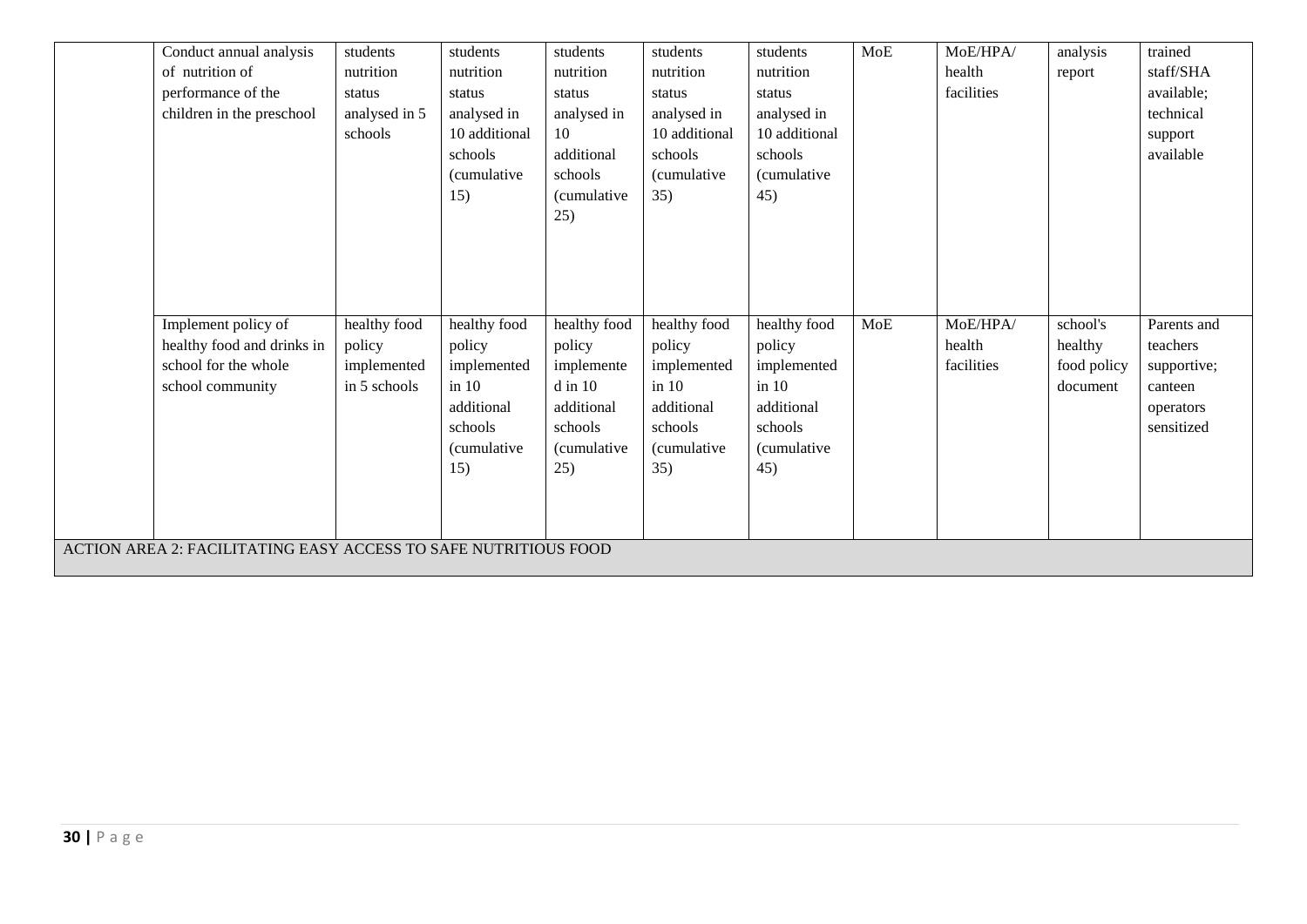| $2.1$ Develop<br>national<br>minimum<br>requiremen<br>ts of food<br>basket and<br>national<br>guidelines | Define the national food<br>basket as the cornerstone<br>for developing policies<br>and strategies for national<br>food security | Draft<br>developed | Food basket<br>defined and<br>adopted by<br>$\ensuremath{\mathsf{NFNC}}$ | $\overline{\phantom{a}}$ | $\overline{\phantom{a}}$ | $\blacksquare$ | MoED        | MoFT, MoFA,<br>MoH, NCC | food basket<br>document,<br>minutes of<br>council<br>meeting<br>approving<br>the food<br>basket | technical<br>expertise<br>available;<br>policy makers<br>supportive |
|----------------------------------------------------------------------------------------------------------|----------------------------------------------------------------------------------------------------------------------------------|--------------------|--------------------------------------------------------------------------|--------------------------|--------------------------|----------------|-------------|-------------------------|-------------------------------------------------------------------------------------------------|---------------------------------------------------------------------|
| on diet                                                                                                  | Develop operational plan<br>for ensuring food security                                                                           | $\blacksquare$     | plan<br>developed                                                        | $\blacksquare$           | $\sim$                   | $\blacksquare$ | <b>MoFA</b> | MFDA/HPA/<br><b>DNP</b> | plan<br>document                                                                                | technical<br>expertise                                              |
|                                                                                                          | of national food basket                                                                                                          |                    |                                                                          |                          |                          |                |             |                         |                                                                                                 | available;<br>policy makers<br>supportive                           |
|                                                                                                          | Develop minimum<br>nutrient content<br>requirement for items of<br>food basket                                                   | ÷,                 | minimum<br>requirements<br>defined                                       |                          |                          |                | <b>HPA</b>  | MCoC/MFDA               | minimum<br>requiremen<br>ts<br>document                                                         | technical<br>expertise<br>available;                                |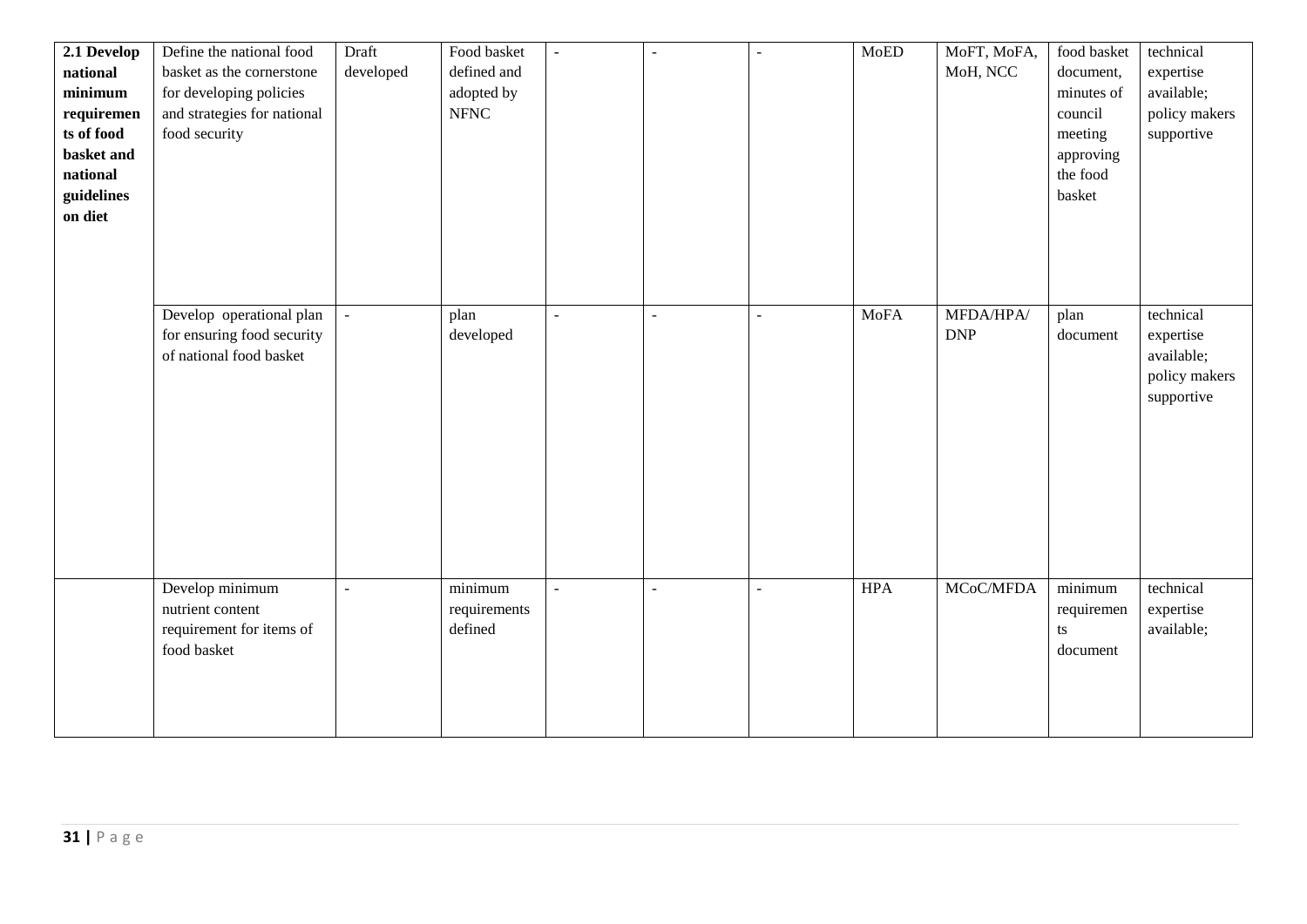|               | Develop national food<br>based dietary guidelines | Draft<br>developed       | dietary<br>guidelines | <b>IEC</b><br>materials |              |        | <b>HPA</b> | MED/MFDA        | guideline<br>document | technical<br>expertise |
|---------------|---------------------------------------------------|--------------------------|-----------------------|-------------------------|--------------|--------|------------|-----------------|-----------------------|------------------------|
|               | for children and adults                           |                          | adopted               | developed to            |              |        |            |                 |                       | available;             |
|               | and sensitize food                                |                          |                       | promote the             |              |        |            |                 |                       |                        |
|               | suppliers and food service                        |                          |                       | guideline               |              |        |            |                 |                       |                        |
|               | providers                                         |                          |                       |                         |              |        |            |                 |                       |                        |
|               |                                                   |                          |                       |                         |              |        |            |                 |                       |                        |
|               |                                                   |                          |                       |                         |              |        |            |                 |                       |                        |
|               |                                                   |                          |                       |                         |              |        |            |                 |                       |                        |
|               |                                                   |                          |                       |                         |              |        |            |                 |                       |                        |
|               |                                                   |                          |                       |                         |              |        |            |                 |                       |                        |
|               |                                                   |                          |                       |                         |              |        |            |                 |                       |                        |
|               |                                                   |                          |                       |                         |              |        |            |                 |                       |                        |
|               |                                                   |                          |                       |                         |              |        |            |                 |                       |                        |
|               | Conduct sensitization and                         | $\blacksquare$           |                       | Sensitization           |              |        | MoED       | chamber/        | meeting               | participation          |
|               | awareness among food                              |                          |                       | meeting                 |              |        |            | MOFA/           | report                | of food                |
|               | importers, suppliers,                             |                          |                       | conducted               |              |        |            | customs/        |                       | importers,             |
|               | retailers and food service                        |                          |                       |                         |              |        |            | <b>MFDA/HPA</b> |                       | traders and            |
|               | providers on national food                        |                          |                       |                         |              |        |            |                 |                       | service                |
|               | basket and dietary                                |                          |                       |                         |              |        |            |                 |                       | providers              |
|               | guidelines                                        |                          |                       |                         |              |        |            |                 |                       |                        |
|               |                                                   |                          |                       |                         |              |        |            |                 |                       |                        |
|               |                                                   |                          |                       |                         |              |        |            |                 |                       |                        |
| 2.2 Improve   | Define maximum retail                             | $\overline{\phantom{a}}$ |                       | <b>MRP</b>              | $\mathbf{r}$ | $\sim$ | <b>MED</b> | chamber/DNP/    | regulation            | policy makers          |
| accessibility | price of items of national                        |                          |                       | adopted for             |              |        |            | MFDA/MoFA       | notice                | supportive             |
| nutritious    | food basket and maintain                          |                          |                       | items of                |              |        |            |                 | published             |                        |
| food          | price control                                     |                          |                       | food basket             |              |        |            |                 | in gazette            |                        |
|               |                                                   |                          |                       |                         |              |        |            |                 |                       |                        |
|               |                                                   |                          |                       |                         |              |        |            |                 |                       |                        |
|               |                                                   |                          |                       |                         |              |        |            |                 |                       |                        |
|               |                                                   |                          |                       |                         |              |        |            |                 |                       |                        |
|               |                                                   |                          |                       |                         |              |        |            |                 |                       |                        |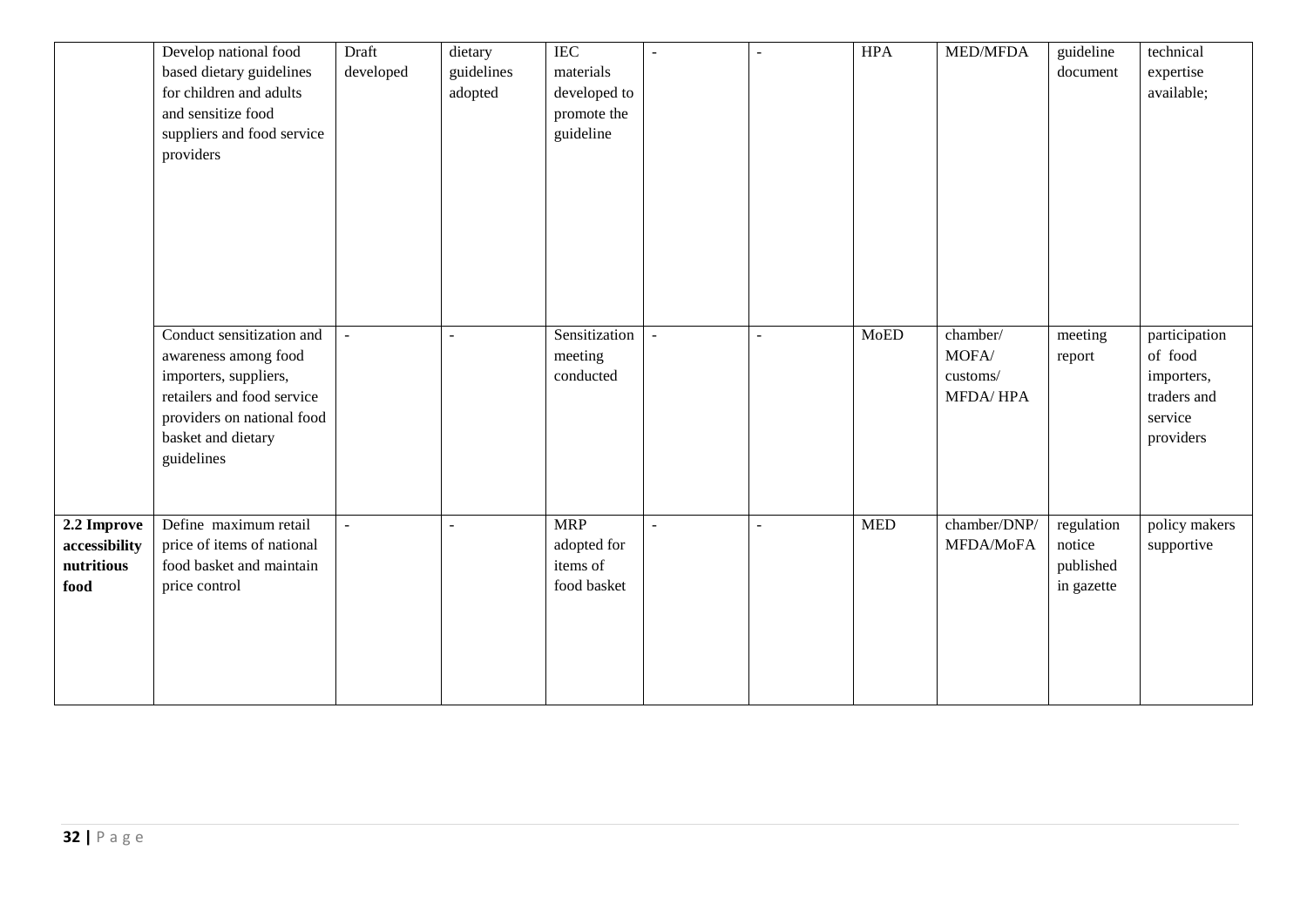| Provide food subsidy on<br>items of national food<br>basket for 'poor families'<br>under the national social<br>protection scheme                       | $\Box$                                                             | criteria and<br>procedure for<br>food subsidy<br>adopted                                             | Food<br>subsidy<br>provision<br>initiated                          | $\blacksquare$ | ÷,                       | <b>NSPA</b> | MOFA/MED/<br>chamber/<br>HPA/ ministry<br>of<br>gender, family<br>and human<br>rights | subsidy<br>criteria an<br>notice<br>published<br>in gazette | policy makers<br>supportive;<br>targeting<br>mechanism in<br>place                |
|---------------------------------------------------------------------------------------------------------------------------------------------------------|--------------------------------------------------------------------|------------------------------------------------------------------------------------------------------|--------------------------------------------------------------------|----------------|--------------------------|-------------|---------------------------------------------------------------------------------------|-------------------------------------------------------------|-----------------------------------------------------------------------------------|
| Promote healthy food/fish<br>markets supported with<br>relevant standards and<br>guidelines                                                             | Standard on<br>healthy fish<br>market<br>adopted &<br>disseminated | $\omega$                                                                                             | Standard on<br>healthy food<br>market<br>adopted &<br>disseminated | $\mathbb{L}$   | $\overline{\phantom{a}}$ | <b>MFDA</b> | MoFA/MFDA                                                                             | standards<br>document                                       | technical<br>expertise;<br>city/atoll<br>councillors<br>support                   |
| Promote healthy canteens<br>in schools, higher<br>educational<br>establishments and<br>hospitals supported with<br>relevant standards and<br>guidelines | Canteen<br>guideline for<br>schools<br>drafted                     | Canteen<br>guideline<br>adopted and<br>disseminated<br>to<br>schools/educa<br>tional<br>institutions | $\sim$                                                             | $\blacksquare$ | $\overline{a}$           | <b>HPA</b>  | education/healt<br>h<br>facillities/MF<br>DA/NGOs                                     | canteen<br>guideline<br>document                            | technical<br>expertise; MoE<br>policy makers<br>& school<br>management<br>support |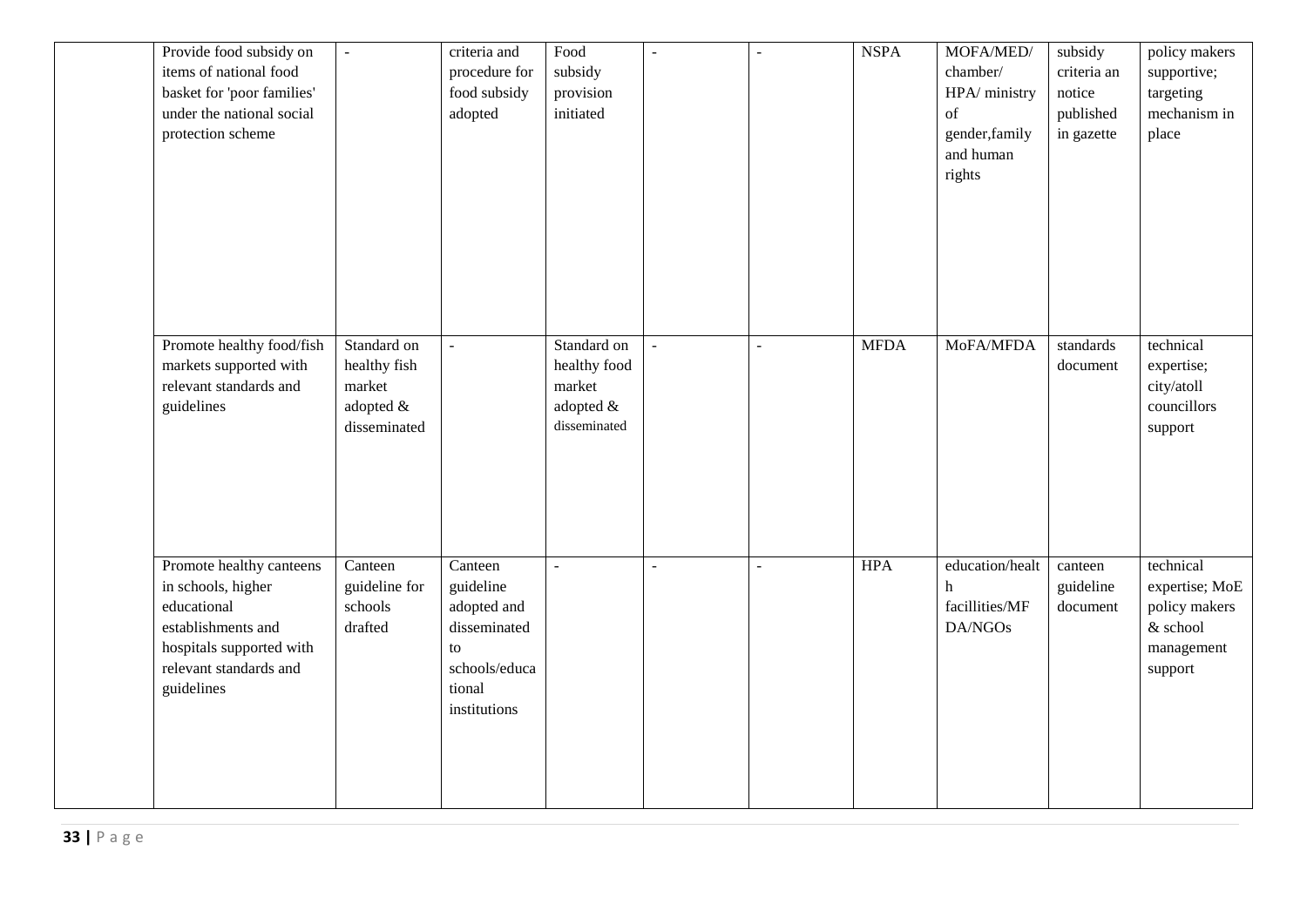| Promote and support<br>cultivation of home<br>vegetable gardens for<br>family consumption             | home<br>gardening<br>support<br>provided to<br>10 islands            | home<br>gardening<br>support<br>provided to<br>additional 10<br>islands<br><i>(cumulative</i><br>20) | home<br>gardening<br>support<br>provided to<br>additional<br>10 islands<br>(cumulative<br>30) | home<br>gardening<br>support<br>provided to<br>additional 10<br>islands<br>(cumulative<br>40) | home<br>gardening<br>support<br>provided to<br>additional 10<br>islands<br>(cumulative<br>50) | <b>MoFA</b> | MFDA/HPA/<br><b>MED</b>                | <b>MoFA</b><br>monitoring<br>records;<br>programme<br>records | community<br>support; island<br>councillors<br>support;<br>resources<br>available |
|-------------------------------------------------------------------------------------------------------|----------------------------------------------------------------------|------------------------------------------------------------------------------------------------------|-----------------------------------------------------------------------------------------------|-----------------------------------------------------------------------------------------------|-----------------------------------------------------------------------------------------------|-------------|----------------------------------------|---------------------------------------------------------------|-----------------------------------------------------------------------------------|
| Support community based<br>producer organizations to<br>cultivate products of<br>national food basket | Awareness<br>and technical<br>support<br>provided to<br><b>CBPOs</b> | Awareness<br>and technical<br>support<br>provided to<br><b>CBPOs</b>                                 | Awareness<br>and<br>technical<br>support<br>provided to<br><b>CBPOs</b>                       | Awareness<br>and technical<br>support<br>provided to<br><b>CBPOs</b>                          | Awareness<br>and technical<br>support<br>provided to<br><b>CBPOs</b>                          | <b>MoFA</b> | MED/chamber<br>HPA/MFDA/C<br><b>BO</b> | <b>MoFA</b><br>monitoring<br>records;<br>programme<br>records | community<br>support; island<br>councillors<br>support;<br>resources<br>available |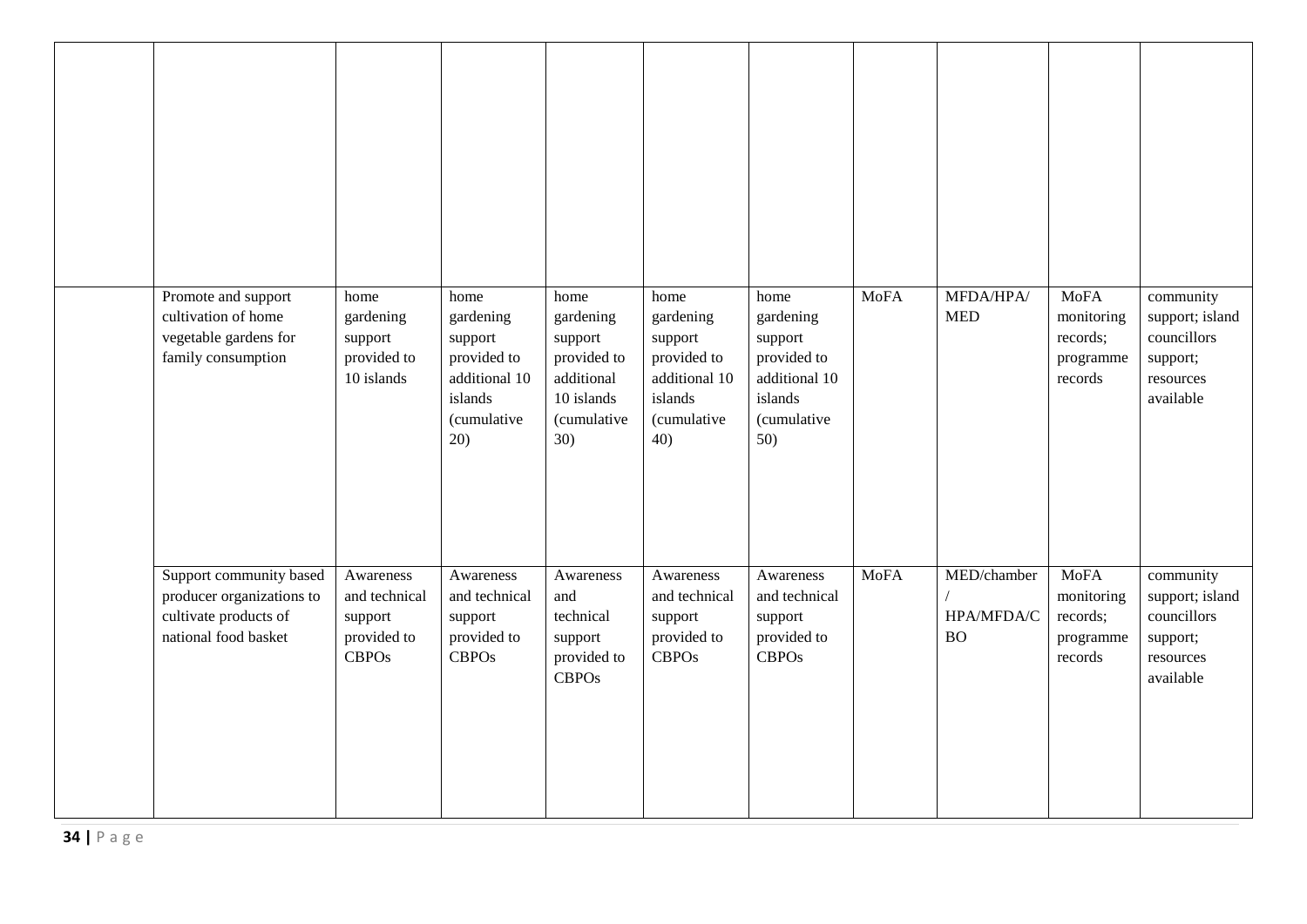|                                                        | Develop SOP for<br>providing food in<br>emergencies, including<br>food for infants and<br>elderly                     | $\overline{\phantom{a}}$               | SOP drafted                         | <b>SOP</b><br>adopted and<br>disseminate<br>d to all<br>stakeholders | $\sim$                                                 | $\overline{a}$           | <b>NDMC</b> | MED/HPA/<br>MFDA/food<br>suppliers | <b>SOP</b><br>document         | technical<br>expertise<br>available;<br>stakeholder<br>participation |
|--------------------------------------------------------|-----------------------------------------------------------------------------------------------------------------------|----------------------------------------|-------------------------------------|----------------------------------------------------------------------|--------------------------------------------------------|--------------------------|-------------|------------------------------------|--------------------------------|----------------------------------------------------------------------|
| 2.3<br>Strengthen<br>food quality<br>control<br>system | Lobby support for<br>enactment of the draft<br>food safety law                                                        | Meetings<br>held with PO,<br>Ag office | meetings held<br>with<br>parliament |                                                                      | $\overline{\phantom{a}}$                               | $\overline{\phantom{a}}$ | <b>MFDA</b> | parliament/PO/<br><b>MED</b>       | meting<br>minutes              | policy makers,<br>law makers<br>supportive                           |
|                                                        | Conduct awareness and<br>sensitization sessions for<br>stakeholders and<br>consumers on aspects of<br>food safety law |                                        | $\overline{a}$                      | Sensitization<br>seminar held<br>for national<br>agencies            | sensitization<br>meeting held<br>for<br>atoll/councils | $\overline{\phantom{a}}$ | <b>MFDA</b> | MED,<br>chambers,<br><b>MoFA</b>   | meeting<br>minutes/rep<br>orts | participation of<br>stakeholders;<br>resources                       |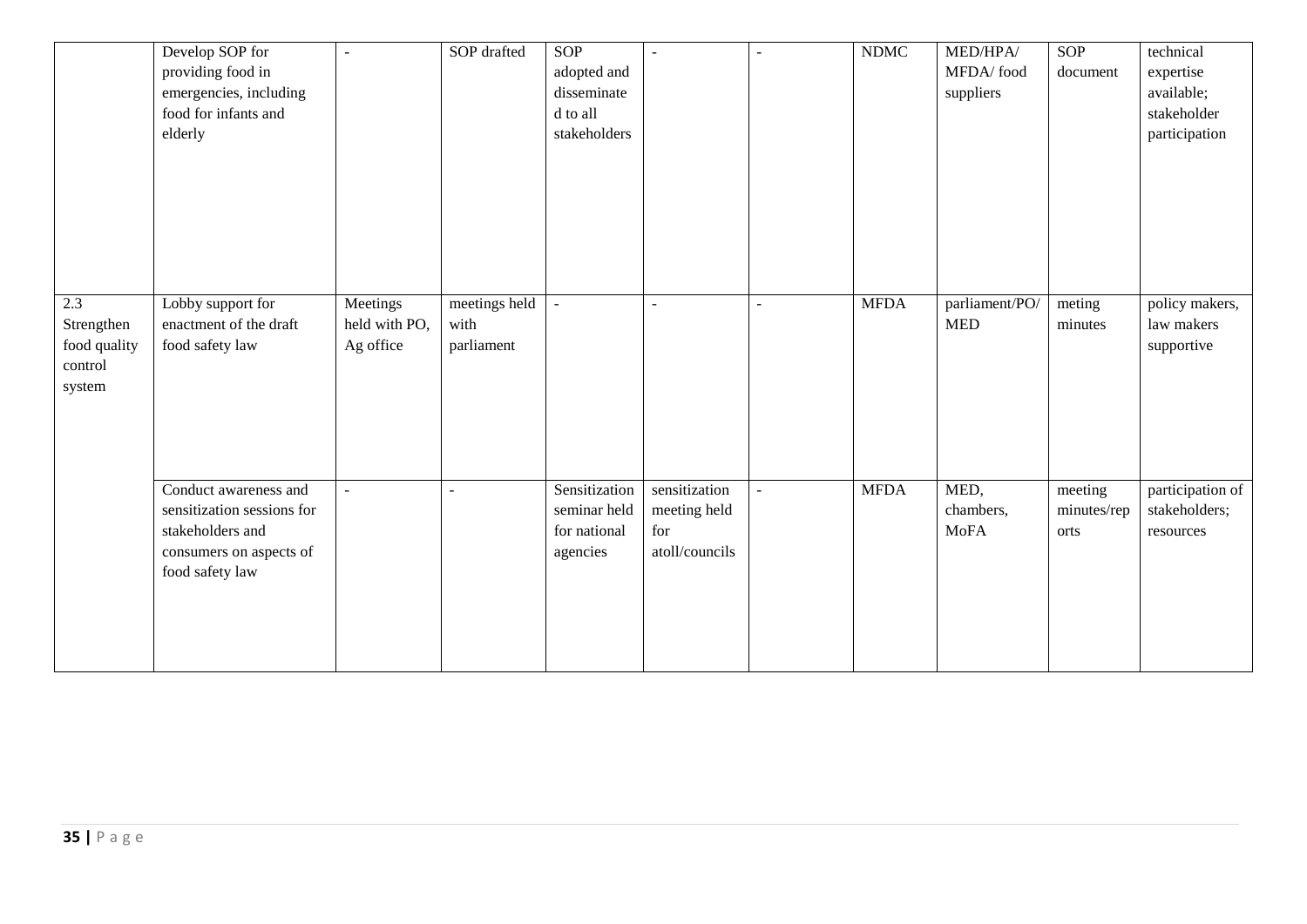| Develop and enforce<br>regulations on food<br>import, labelling,<br>marketing and advertising<br>of food including BMS,<br>food production,<br>processing, transport and<br>storage of food products                         | food import<br>regulations<br>developed                                         | labelling and<br>marketing<br>regulations<br>developed                                           | food<br>processing,<br>transport<br>and storage<br>regulations<br>developed                     |                                                                                                          |                                                                                                          | <b>MFDA</b> | MED, MoFA,<br>chamber,<br><b>NGOs</b><br>(consumer) | standards<br>documents | technical<br>expertise<br>available                                                      |
|------------------------------------------------------------------------------------------------------------------------------------------------------------------------------------------------------------------------------|---------------------------------------------------------------------------------|--------------------------------------------------------------------------------------------------|-------------------------------------------------------------------------------------------------|----------------------------------------------------------------------------------------------------------|----------------------------------------------------------------------------------------------------------|-------------|-----------------------------------------------------|------------------------|------------------------------------------------------------------------------------------|
| Identify and train<br>enforcement officers up to<br>atoll level                                                                                                                                                              | enforcement<br>officers<br>provided with<br>training on<br>new<br>regulations   | enforcement<br>officers in<br>Male' region<br>provided with<br>training on<br>new<br>regulations | enforcement<br>officers at<br>atoll level<br>provided<br>with training<br>on new<br>regulations | enforcement<br>officers in<br>Male' region<br>provided with<br>refresher<br>training                     | enforcement<br>officers at<br>atoll level<br>provided with<br>refresher<br>training                      | <b>MFDA</b> | MFDA, HPA,<br>university,<br>Councils               | training<br>records    | staff available;<br>city/atoll/islan<br>d councillor<br>supportive                       |
| Conduct post market<br>surveillance of items of<br>food basket linked to<br>laboratory analysis for<br>assessing safety and<br>compliance with nutrient<br>content requirements<br>(e.g.: salt content, transfat<br>content) | procedure for<br><b>PMS</b><br>developed<br>with linkages<br>to lab<br>analysis | $P\overline{MS}$<br>conducted in<br>Male'                                                        | <b>PMS</b><br>conducted<br>for items of<br>food basket<br>in 4 atolls                           | <b>PMS</b><br>conducted for<br>items of food<br>basket in 4<br>other atolls<br><i>(cumulative)</i><br>8) | <b>PMS</b><br>conducted for<br>items of food<br>basket in 4<br>other atolls<br><i>(cumulative</i><br>12) | <b>MFDA</b> | <b>MED/HPA</b>                                      | <b>PMS</b><br>records  | technical staff<br>available;<br>resources for<br>laboratory<br>functioning<br>available |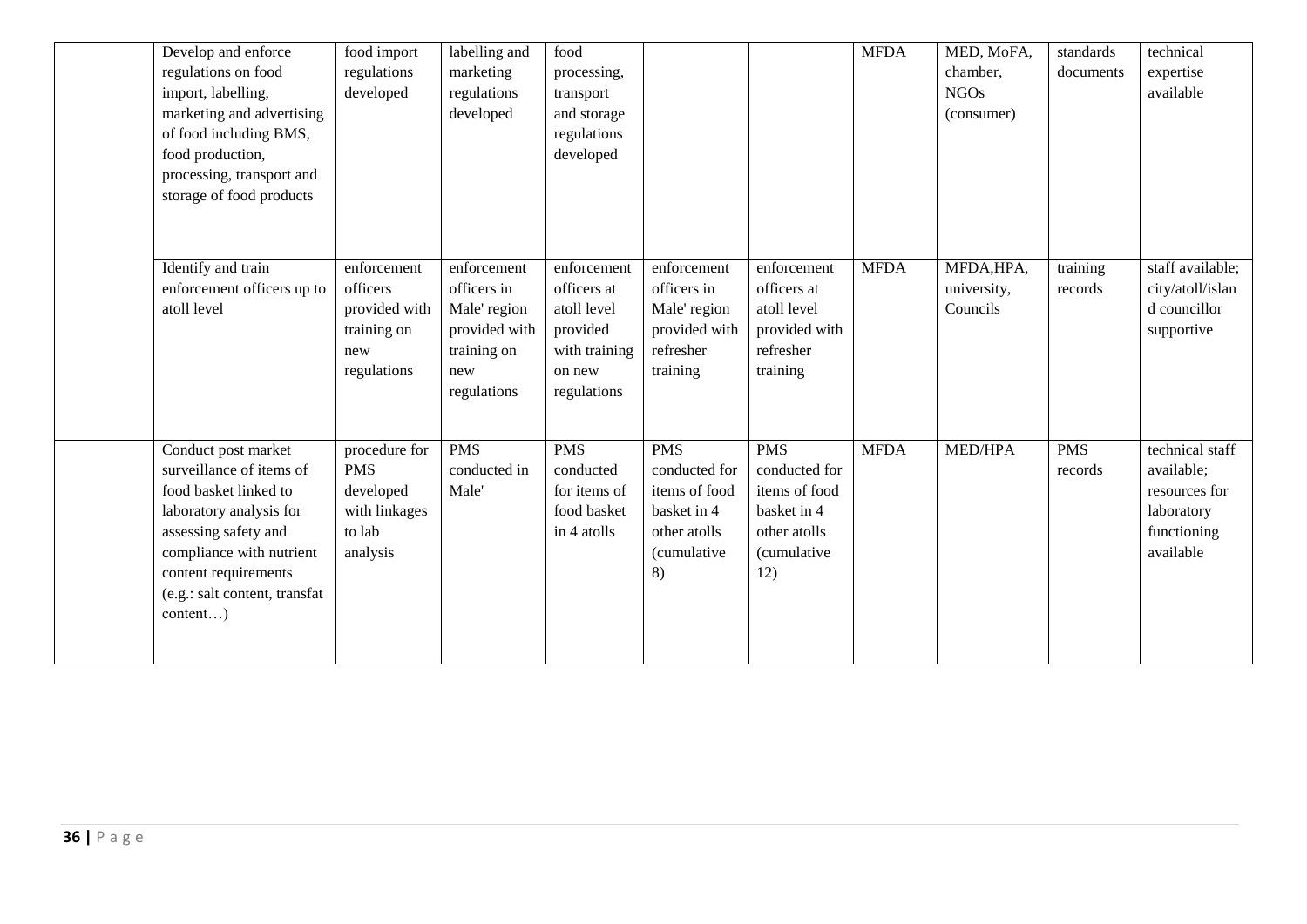|                                                                                 | Maintain ISO<br>accreditation status of<br>microbiology and<br>chemistry lab of National<br><b>Health Laboratory</b>             | consumables<br>procurement<br>plan and<br>equipment<br>maintenance<br>plan<br>developed | renew<br>accreditation<br>status of<br>microbiology<br>lab                          | calibration<br>audit<br>conducted                    | renew<br>accreditation<br>status of<br>chemistry lab | caliberation<br>audit<br>conducted | <b>MFDA</b> | MoH, MoFA,<br><b>MoED</b>                              | audit and<br>assessment<br>reports  | technical<br>expertise<br>available;<br>resources<br>available |
|---------------------------------------------------------------------------------|----------------------------------------------------------------------------------------------------------------------------------|-----------------------------------------------------------------------------------------|-------------------------------------------------------------------------------------|------------------------------------------------------|------------------------------------------------------|------------------------------------|-------------|--------------------------------------------------------|-------------------------------------|----------------------------------------------------------------|
|                                                                                 | Develop laboratory<br>capacity to undertake<br>nutrient content,<br>pesticides and heavy<br>metals analysis of food<br>products, | $\overline{\phantom{a}}$                                                                | capacity for<br>micronutrient<br>analysis<br>developed                              | capacity for<br>heavy metal<br>analysis<br>developed | capacity for<br>pesticide<br>analysis<br>developed   | ÷.                                 | <b>MFDA</b> | <b>HPA</b>                                             | analysis<br>reports and<br>lab data | resources<br>available;<br>trained staff in<br>place           |
| 2.4 Develop<br>an integrated<br>food borne<br>disease<br>surveillance<br>system | Develop case definition<br>and reporting protocols<br>for food borne and food<br>based diseases                                  | case<br>definitions<br>and protocol<br>developed                                        | <b>SIDAS</b><br>modified to<br>integrate<br><b>FBD</b><br>surveillance              |                                                      | $\overline{a}$                                       | $\overline{a}$                     | <b>HPA</b>  | MFDA/health<br>facillities                             | case<br>definition<br>documents     | technical<br>expertise<br>available;<br>health<br>facillities  |
|                                                                                 | Conduct TOT for health<br>care providers on diseases<br>and reporting mechanism<br>for food borne disease<br>surveillance        |                                                                                         | <b>TOT</b><br>conducted for<br>focal points<br>of health<br>service<br>corporations |                                                      |                                                      |                                    | <b>HPA</b>  | MFDA/disaste<br>r management/<br>health<br>facillities | training<br>records                 | staff available<br>for training                                |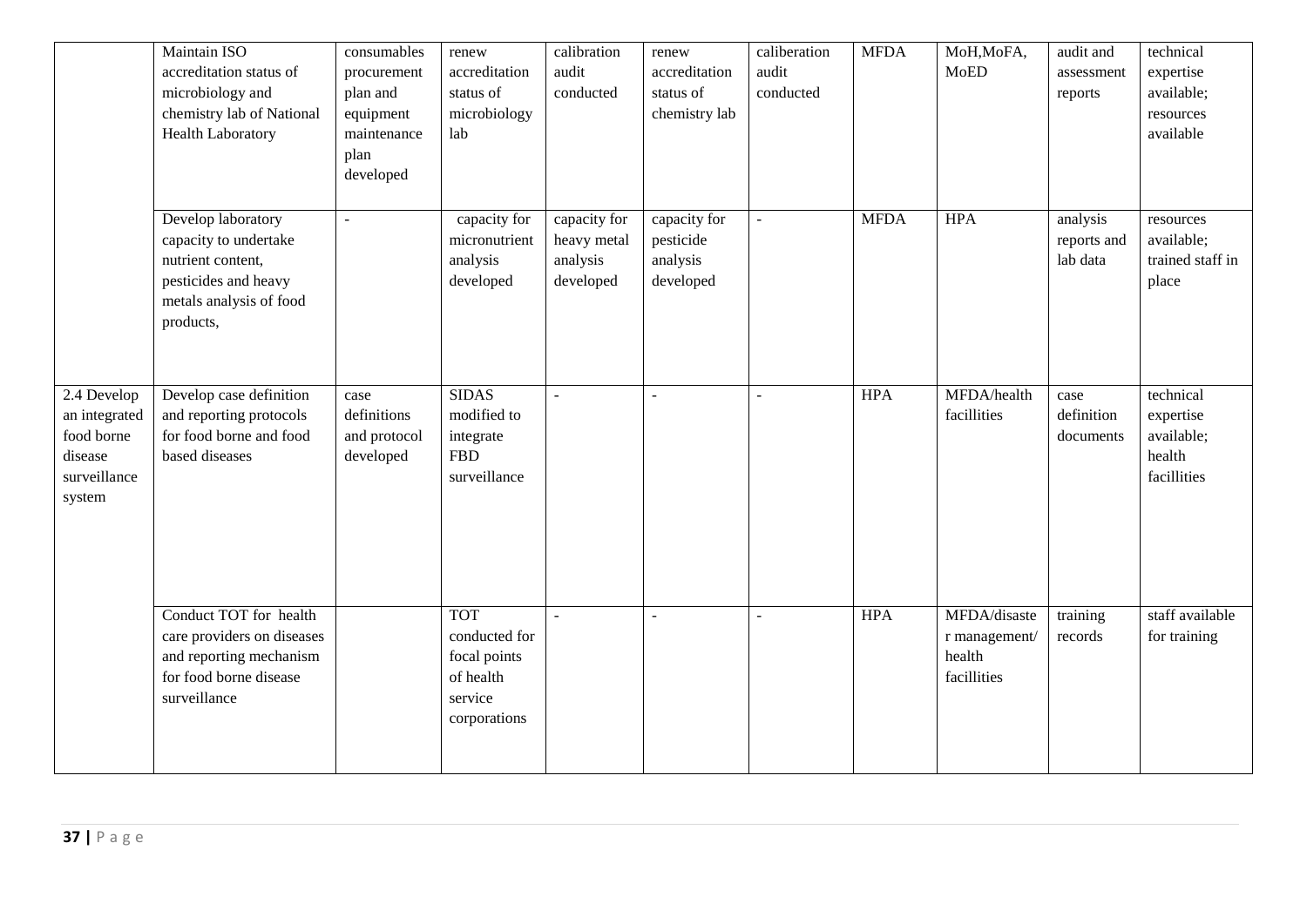| Provide training to<br>doctors on diseases and<br>reporting mechanism for<br>food borne disease<br>surveillance                                                                                                 |                                                                                         | Training<br>conducted in<br>for facilities<br>in 4 health<br>service<br>corporations | Training<br>conducted in<br>for facilities<br>in 4 other<br>health<br>service<br>corporations |                                                                | <b>HPA</b>  | health<br>facillities               | training<br>records                                                                                | staff available<br>for training                 |
|-----------------------------------------------------------------------------------------------------------------------------------------------------------------------------------------------------------------|-----------------------------------------------------------------------------------------|--------------------------------------------------------------------------------------|-----------------------------------------------------------------------------------------------|----------------------------------------------------------------|-------------|-------------------------------------|----------------------------------------------------------------------------------------------------|-------------------------------------------------|
| Identify roles and<br>responsibilities of health<br>care providers, public<br>health officers and food<br>safety enforcement<br>officers and key agencies<br>in food borne surveillance<br>and outbreak control | SOP for case<br>investigation<br>and outbreak<br>control for<br><b>FBD</b><br>developed | stakeholder<br>agencies<br>oriented to<br>the SOP                                    |                                                                                               | refresher<br>training<br>provided to<br>stakeholders<br>on SOP | <b>HPA</b>  | MFDA/MoFA/<br>health<br>facillities | <b>SOP</b><br>document;<br>roles and<br>responsibili<br>ties known<br>to<br>institutions/<br>staff | good<br>coordination<br>between<br>stakeholders |
| Develop SOPs for risk<br>assessment, risk<br>communication and<br>management related to<br>food borne diseases and<br>food based health hazards                                                                 | SOP for risk<br>assessment,<br>communicati<br>on and mgmt<br>developed                  | stakeholder<br>agencies<br>oriented to<br>the SOP                                    |                                                                                               | refresher<br>training<br>provided to<br>stakeholders<br>on SOP | <b>MFDA</b> | HPA/MoFA/<br>health<br>facillities  | <b>SOP</b><br>document:<br>roles and<br>responsibili<br>ties known<br>to<br>institutions/<br>staff | good<br>coordination<br>between<br>stakeholders |
| ACTION AREA 3: PROVIDE INFORMATION AND COMMUNICATION FOR BEHAVIOUR CHANGE                                                                                                                                       |                                                                                         |                                                                                      |                                                                                               |                                                                |             |                                     |                                                                                                    |                                                 |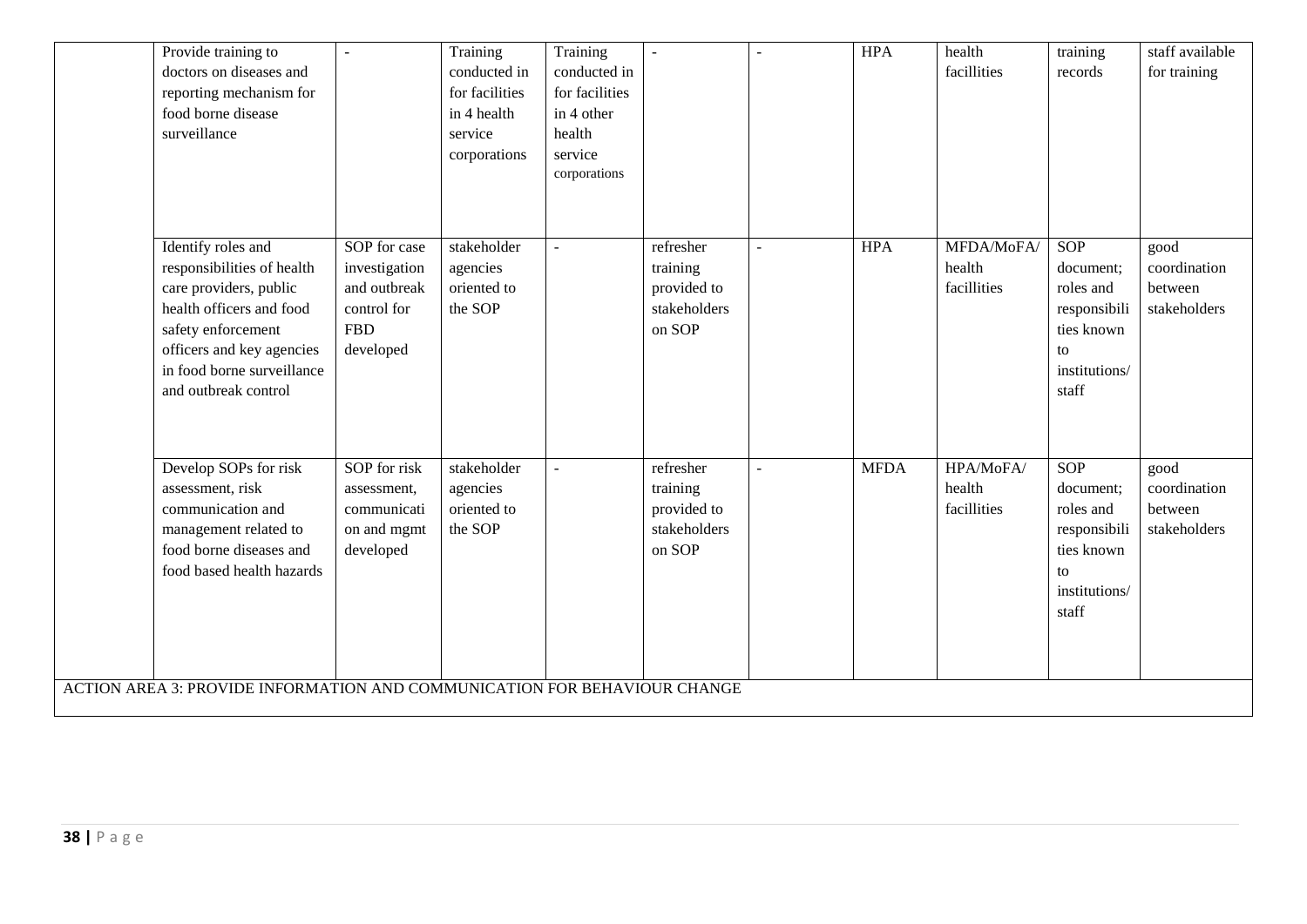| 3.1          | Conduct analysis of         | cost benefit   |              |                |             | $\sim$         | Maldives   | MoH/HPA    | analysis   | technical        |
|--------------|-----------------------------|----------------|--------------|----------------|-------------|----------------|------------|------------|------------|------------------|
| According    | estimated economic          | analysis done  |              |                |             |                | National   |            | report     | expertise        |
| priority to  | impact of current nutrition |                |              |                |             |                | University |            |            | available        |
| nutrition in | status and cost/benefit of  |                |              |                |             |                |            |            |            |                  |
| development  | implementing the            |                |              |                |             |                |            |            |            |                  |
|              | proposed nutrition          |                |              |                |             |                |            |            |            |                  |
|              | interventions in this plan  |                |              |                |             |                |            |            |            |                  |
|              |                             |                |              |                |             |                |            |            |            |                  |
|              |                             |                |              |                |             |                |            |            |            |                  |
|              | Conduct forum for policy    |                | Disseminatio |                |             |                | MoH        | <b>MNU</b> | report of  | interest and     |
|              | makers to disseminate       |                | n meeting    |                |             |                |            |            | meeting    | participation of |
|              | findings of the economic    |                | held         |                |             |                |            |            |            | policy makers    |
|              | analysis                    |                |              |                |             |                |            |            |            |                  |
|              |                             |                |              |                |             |                |            |            |            |                  |
|              |                             |                |              |                |             |                |            |            |            |                  |
|              |                             |                |              |                |             |                |            |            |            |                  |
|              | Prepare projects to obtain  |                | 2 projects   | $\overline{a}$ | 2 projects  | $\blacksquare$ | <b>HPA</b> | MFDA/      | project    | technical        |
|              | external support to         |                | developed    |                | developed   |                |            | MoFA/      | documents  | expertise        |
|              | improve nutrition status of |                |              |                |             |                |            | UNICEF/    |            | available        |
|              | population in regions that  |                |              |                |             |                |            | WHO/FAO    |            |                  |
|              | lag behind national         |                |              |                |             |                |            |            |            |                  |
|              | average                     |                |              |                |             |                |            |            |            |                  |
|              |                             |                |              |                |             |                |            |            |            |                  |
|              |                             |                |              |                |             |                |            |            |            |                  |
| 3.2 Provide  | Develop mass media          | $\overline{a}$ | campaign on  | campaign on    | Campaign on |                | <b>HPA</b> | MFDA/      | media      | resources        |
| nutrition    | campaigns to improve        |                | <b>IYCF</b>  | <b>MN</b>      | obesity     |                |            | MoFA/all   | materials; | available;       |
| information  | situation of IYCF           |                | conducted    | deficiencies   | conducted   |                |            | councils/  | broadcast  | media            |
| and          | practices, micronutrient    |                |              | conducted      |             |                |            | Health     | times      | partnership      |
| education    | deficiencies and obesity    |                |              |                |             |                |            | facilities |            | under CSR        |
| through      |                             |                |              |                |             |                |            |            |            |                  |
| audiovisual  |                             |                |              |                |             |                |            |            |            |                  |
| and print    |                             |                |              |                |             |                |            |            |            |                  |
| media        |                             |                |              |                |             |                |            |            |            |                  |
|              |                             |                |              |                |             |                |            |            |            |                  |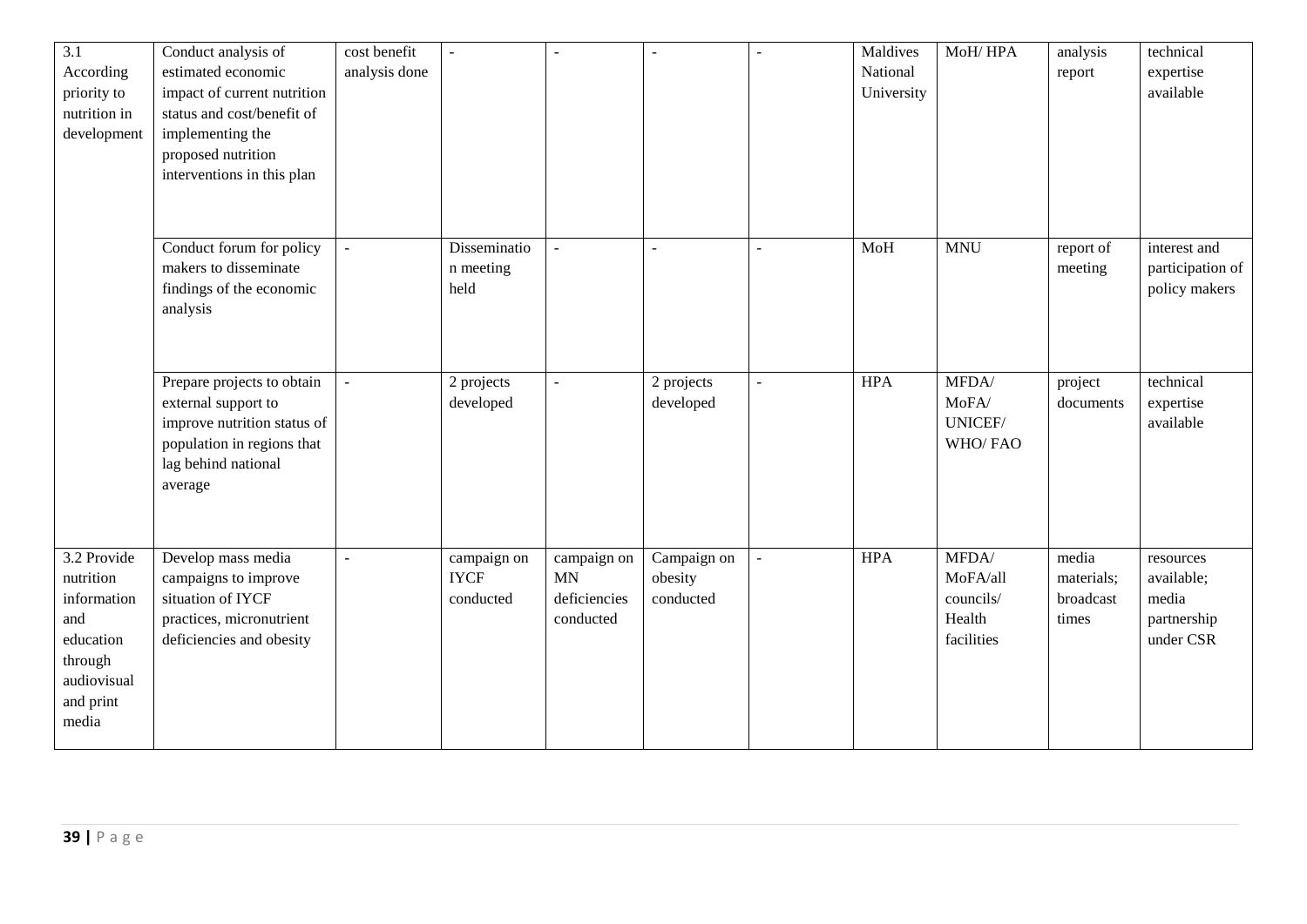|                                                                        | Produce IEC materials to<br>support dissemination of<br>nutrition information<br>through health care<br>facilities and schools to<br>specific target groups                       | $\sim$                                         | <b>IEC</b> material<br>on IYCF<br>developed                                            | IEC material<br>on MN<br>developed                                                          | IEC material<br>on obesity<br>developed                                             | $\mathbf{L}$                                                                        | <b>HPA</b> | MoE/ schools/<br>health<br>facillities                                        | <b>IEC</b><br>materials in<br>schools and<br>health<br>facilities | resources<br>available;<br>health service<br>providers and<br>school<br>management<br>supportive |
|------------------------------------------------------------------------|-----------------------------------------------------------------------------------------------------------------------------------------------------------------------------------|------------------------------------------------|----------------------------------------------------------------------------------------|---------------------------------------------------------------------------------------------|-------------------------------------------------------------------------------------|-------------------------------------------------------------------------------------|------------|-------------------------------------------------------------------------------|-------------------------------------------------------------------|--------------------------------------------------------------------------------------------------|
|                                                                        | Utilize popular local<br>websites and internet<br>social networking tools to<br>disseminate healthy food<br>selection and dietary<br>practices to adolescents<br>and young people | ÷,                                             | messages<br>uploaded on<br>popular local<br>websites                                   | messages<br>uploaded on<br>popular<br>local<br>websites                                     | messages<br>uploaded on<br>popular local<br>websites                                | messages<br>uploaded on<br>popular local<br>websites                                | <b>HPA</b> | internet<br>service<br>providers;<br>popular<br>websites                      | nutrition<br>messages<br>displayed<br>on websites                 | website<br>owners support                                                                        |
| $\overline{3.3}$<br>Strengthen<br>behaviour<br>change<br>interventions | Conduct positive deviance<br>programmes in<br>island/atolls with poor<br>nutrition status of children                                                                             | PD<br>implemented<br>in 10 islands             | $\overline{PD}$<br>implemented<br>in 10<br>additional<br>islands<br>(cumulative<br>20) | $\overline{PD}$<br>implemente<br>$d$ in $10$<br>additional<br>islands<br>(cumulative<br>30) | PD<br>implemented<br>in 10<br>additional<br>islands<br>(cumulative<br>40)           | PD<br>implemented<br>in 10<br>additional<br>islands<br>(cumulative<br>50)           | <b>HPA</b> | <b>UNICEF</b>                                                                 | monitoring<br>reports;<br>island<br>council<br>records            | technical staff<br>in place;<br>councillors<br>support;<br>women's<br>groups support             |
|                                                                        | Develop target group<br>specific BCC<br>interventions targeting<br>overweight and obese<br>adults                                                                                 | 20 group<br>education<br>sessions<br>conducted | 30 additional<br>group<br>education<br>sessions<br>conducted<br>(cumulative<br>50)     | 20<br>additional<br>group<br>education<br>sessions<br>conducted<br>(cumulative<br>70)       | 30 additional<br>group<br>education<br>sessions<br>conducted<br>(cumulative<br>100) | 30 additional<br>group<br>education<br>sessions<br>conducted<br>(cumulative<br>130) | <b>HPA</b> | MFDA, MoE.<br>Youth and<br>Sports, All<br>councils,<br>fitness clubs,<br>ngos | monitoring<br>reports;<br>island<br>council<br>records            | technical staff<br>in place;<br>councillors<br>support;<br>women's<br>groups &<br>CBOs support   |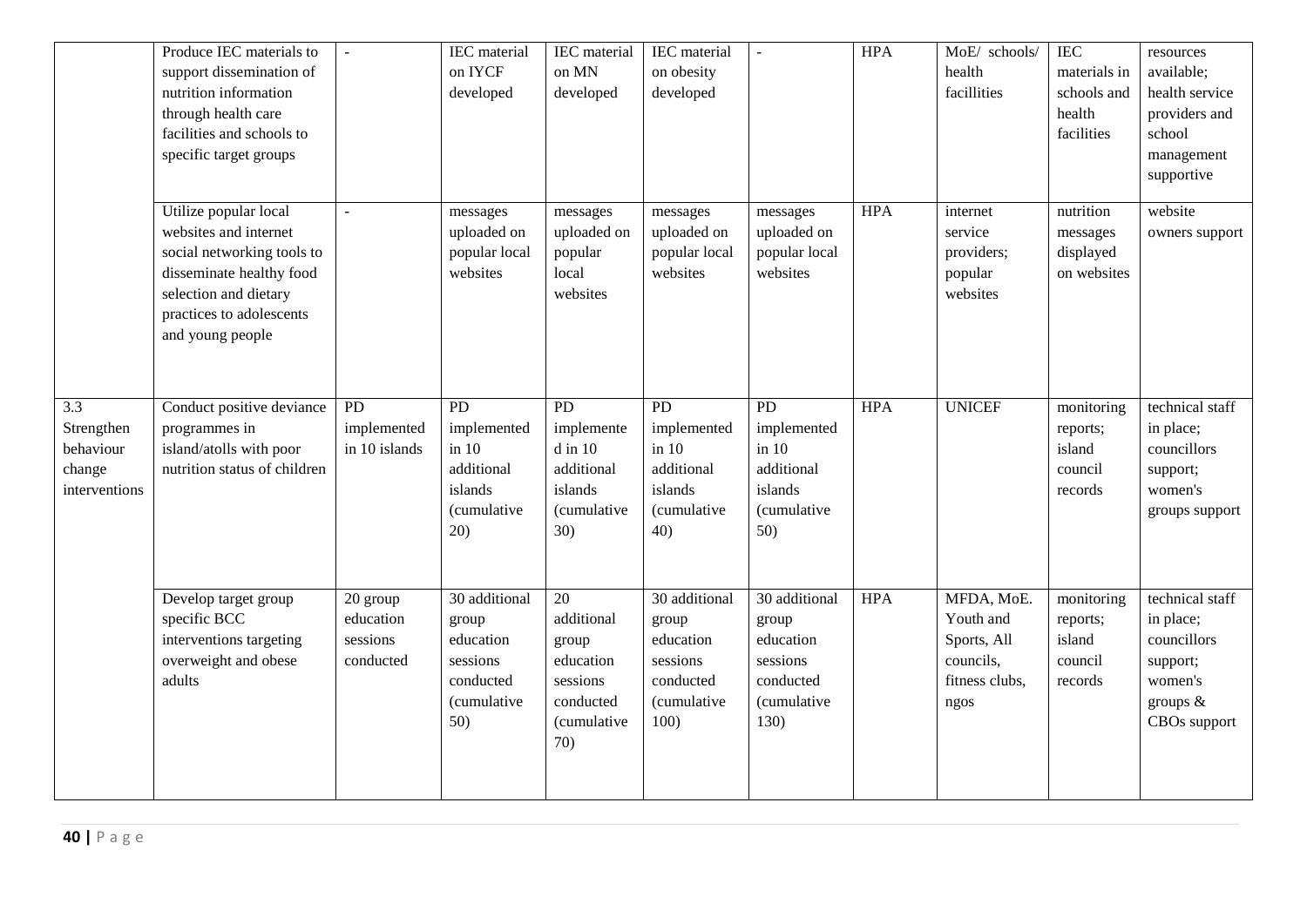|                                                                                      | Develop skill based<br>education programmes<br>targeting women in food<br>selection and healthy food<br>preparation                      | 10 group<br>education<br>sessions<br>conducted | 10 additional<br>group<br>education<br>sessions<br>conducted<br>(cumulative<br>20) | 10<br>additional<br>group<br>education<br>sessions<br>conducted<br><i>(cumulative)</i><br>30) | 10 additional<br>group<br>education<br>sessions<br>conducted<br><i>(cumulative</i><br>40) | 10 additional<br>group<br>education<br>sessions<br>conducted<br><i>(cumulative</i><br>50) | <b>HPA</b> | MFDA, health<br>facilities,<br>women's<br>committees,<br>ngos | monitoring<br>reports;<br>island<br>council<br>records           | technical staff<br>in place;<br>councillors<br>support;<br>women's<br>groups $\&$<br>CBOs support |
|--------------------------------------------------------------------------------------|------------------------------------------------------------------------------------------------------------------------------------------|------------------------------------------------|------------------------------------------------------------------------------------|-----------------------------------------------------------------------------------------------|-------------------------------------------------------------------------------------------|-------------------------------------------------------------------------------------------|------------|---------------------------------------------------------------|------------------------------------------------------------------|---------------------------------------------------------------------------------------------------|
| 3.4 Develop<br>healthy<br>dietary<br>practices in<br>students and<br>young<br>people | Develop skill based<br>nutrition education<br>modules targeting key<br>stages of learning aligned<br>to national curriculum              |                                                | nutrition<br>education<br>modules<br>developed<br>and piloted                      |                                                                                               | ÷,                                                                                        | $\overline{a}$                                                                            | <b>MOE</b> | HPA/ MNU                                                      | curriculum<br>and<br>modules                                     | technical<br>expertise<br>available                                                               |
|                                                                                      | Train peer educators in<br>schools and conduct peer<br>education interventions at<br>school level                                        |                                                | 15 peer<br>educators<br>trained in<br>Male'                                        | 15 peer<br>educators<br>trained in 5<br>atolls each                                           | 15 peer<br>educators<br>trained in 7<br>atolls each                                       | 15 peer<br>educators<br>trained in 7<br>atolls each                                       | <b>MOE</b> | HPA/MNU                                                       | training<br>records of<br>school<br>health<br>programme<br>, MOE | technical<br>expertise and<br>resources<br>available                                              |
|                                                                                      | Train school health<br>assistants to conduct<br>school based nutrition<br>education interventions<br>targeting whole school<br>community |                                                | Training<br>given to SHA<br>in Male'<br>schools                                    | Training<br>given to<br>SHA in 5<br>atoll schools                                             | Training<br>given to SHA<br>in 7 atoll<br>schools                                         | Training<br>given to SHA<br>in 7 atoll<br>schools                                         | <b>MOE</b> | MNU(FHS),<br><b>CCE</b>                                       | training<br>records of<br>school<br>health<br>programme<br>, MOE | technical<br>expertise and<br>resources<br>available                                              |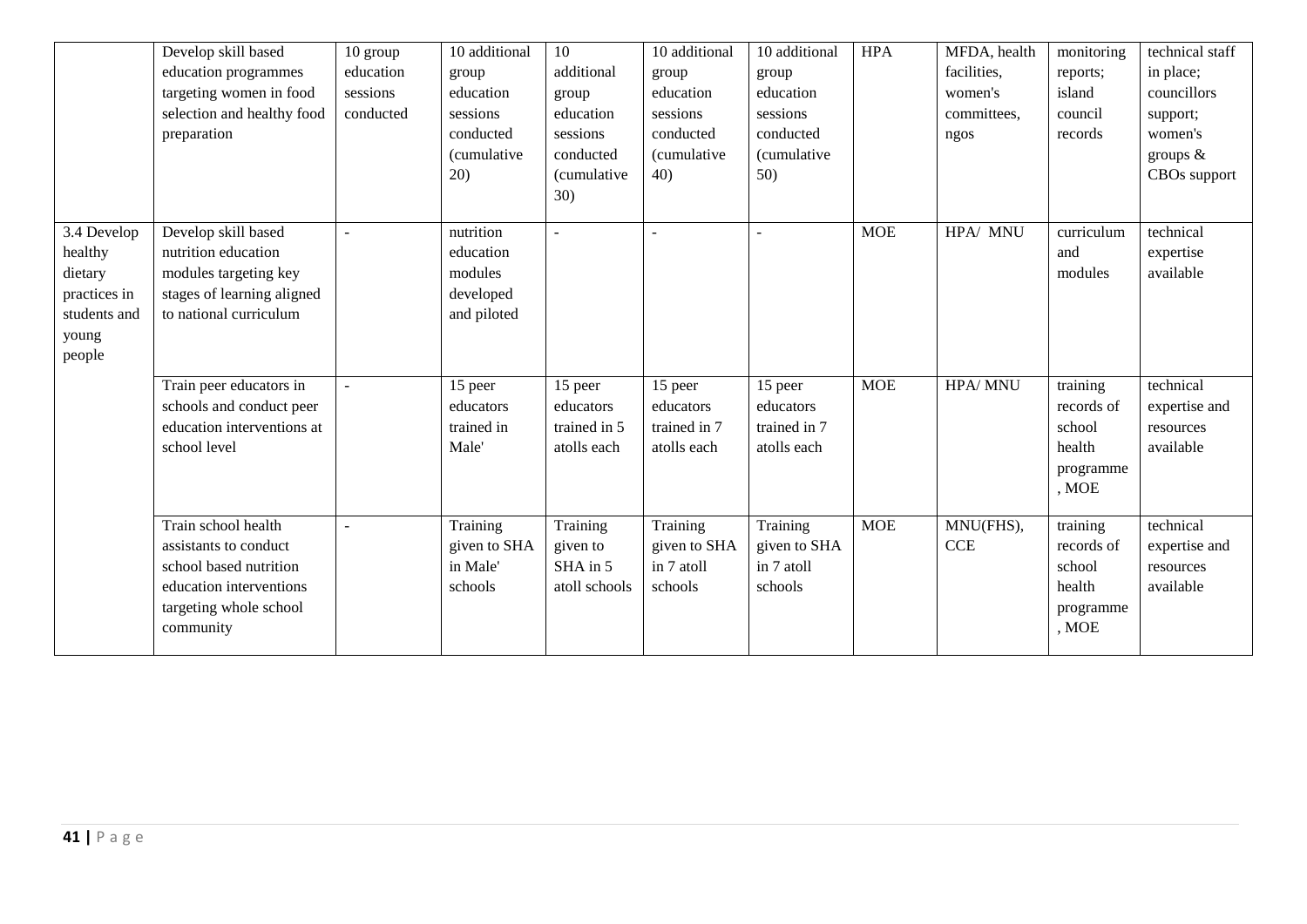|                                                                                                                                                | Provide training to<br>primary and secondary<br>teachers to deliver skill<br>based nutrition education<br>through curriculum<br>through teacher training<br>courses at Faculty of<br>education |                                                                            | modules for<br>teacher<br>training<br>developed                                                                |                                                                                                                          | nutrition<br>education<br>included in<br>primary<br>teacher<br>training<br>course at FE                        | nutrition<br>education<br>included in<br>secondary<br>teacher<br>training<br>course at FE                      | <b>MOE</b>  | MNU(FoE),<br><b>HPA</b>                                              | curriculum<br>and<br>modules   | eligible<br>candidates and<br>lecturers<br>available |
|------------------------------------------------------------------------------------------------------------------------------------------------|------------------------------------------------------------------------------------------------------------------------------------------------------------------------------------------------|----------------------------------------------------------------------------|----------------------------------------------------------------------------------------------------------------|--------------------------------------------------------------------------------------------------------------------------|----------------------------------------------------------------------------------------------------------------|----------------------------------------------------------------------------------------------------------------|-------------|----------------------------------------------------------------------|--------------------------------|------------------------------------------------------|
|                                                                                                                                                | Engage parents and<br>students in provision of<br>healthy meals and snack<br>in school functions and<br>fairs                                                                                  | information<br>session<br>conducted for<br>patents in 5<br>schools         | information<br>session<br>conducted for<br>patents in<br>10addiitonal<br>schools<br>(cumulative<br>15 schools) | information<br>session<br>conducted<br>for patents<br>in<br>10addiitonal<br>schools<br><i>(cumulative</i><br>25 schools) | information<br>session<br>conducted for<br>patents in<br>10addiitonal<br>schools<br>(cumulative<br>35 schools) | information<br>session<br>conducted for<br>patents in<br>10addiitonal<br>schools<br>(cumulative<br>45 schools) | Schools     | MoE/private<br>food service<br>providers                             | school<br>records of<br>events | parents and<br>teachers aware<br>and supportive      |
| 3.5 Inform<br>food<br>producers,<br>traders and<br>service<br>providers on<br>the food and<br>nutrition<br>requirement<br>of the<br>population | Conduct awareness<br>session for food importers<br>and traders on the need to<br>make available healthier<br>food products                                                                     | one<br>information<br>session<br>conducted for<br>importers and<br>traders | one<br>information<br>session<br>conducted for<br>importers and<br>traders                                     | one<br>information<br>session<br>conducted<br>for<br>importers<br>and traders                                            | one<br>information<br>session<br>conducted for<br>importers and<br>traders                                     | one<br>information<br>session<br>conducted for<br>importers and<br>traders                                     | <b>MFDA</b> | MED,<br>Customs,<br>Maldives<br>chamber of<br>commerce, MP<br>L, HPA | meeting<br>records             | participation of<br>traders,<br>importers            |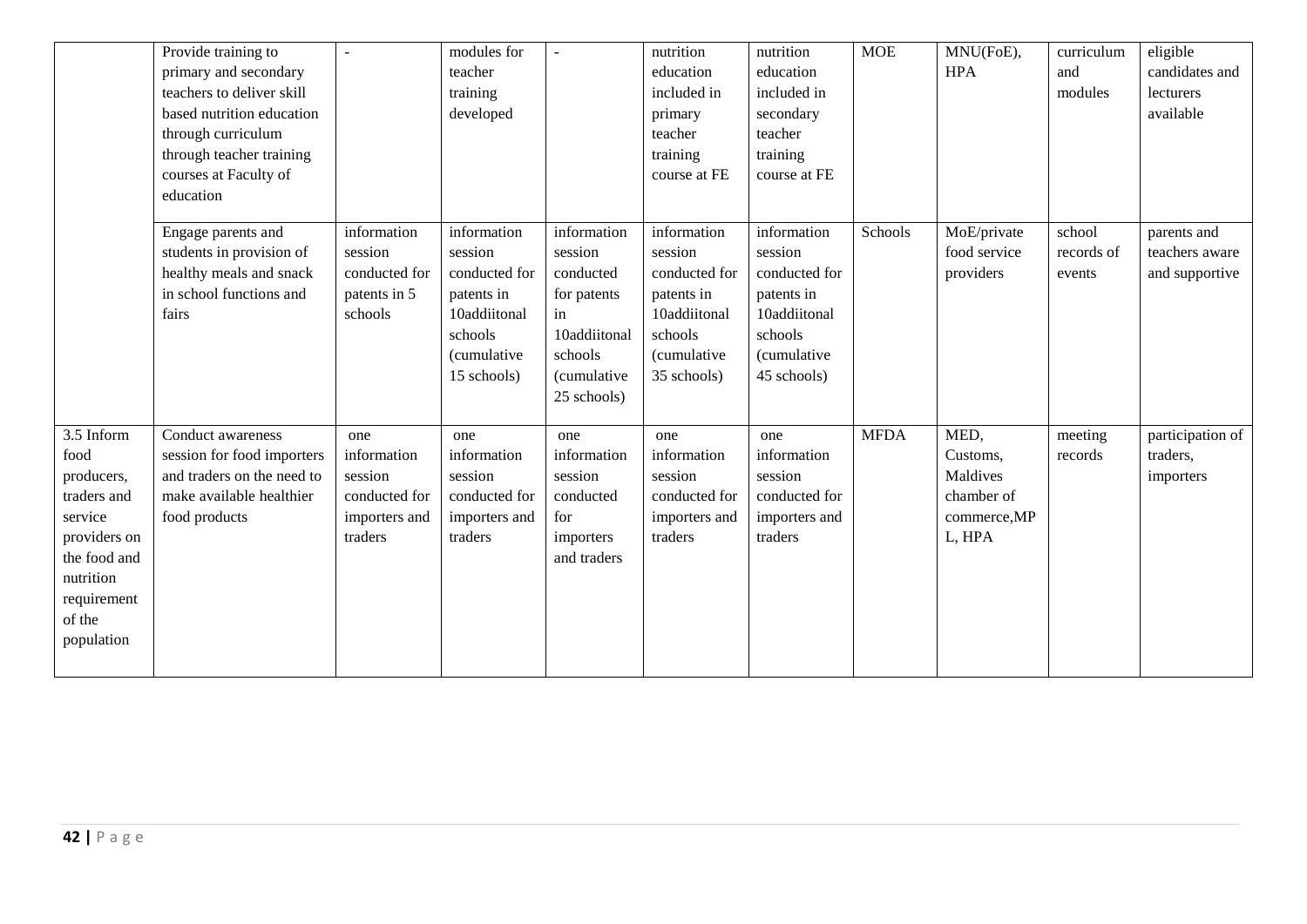|                                                                             | Provide simple guidelines<br>and reminders on<br>appropriate storage,<br>transport and handling of<br>food and food products                       | guidelines on<br>handling<br>storage and<br>transport of<br>health<br>sensible food<br>developed | guidelines on<br>handling<br>storage and<br>transport of<br>perishable<br>items<br>developed | $\sim$                                                                                      | <b>IEC</b> material<br>on the<br>guidelines<br>developed<br>and<br>disseminated<br>to traders | $\omega$                                                                                    | <b>MFDA</b> | MED,<br>Customs,<br>Maldives<br>chamber of<br>commerce/MP<br>L/transport<br>authority | standard<br>and<br>guideline<br>documents        | technical<br>expertise<br>available   |
|-----------------------------------------------------------------------------|----------------------------------------------------------------------------------------------------------------------------------------------------|--------------------------------------------------------------------------------------------------|----------------------------------------------------------------------------------------------|---------------------------------------------------------------------------------------------|-----------------------------------------------------------------------------------------------|---------------------------------------------------------------------------------------------|-------------|---------------------------------------------------------------------------------------|--------------------------------------------------|---------------------------------------|
|                                                                             | Educate agricultural land<br>owners/workers and<br>community based<br>producer organization on<br>appropriate use of<br>fertilizers and pesticides | Training<br>provided to<br>CBPOs and<br>agri workers<br>in 5 islands                             | Training<br>provided to<br>CBPOs and<br>agri workers<br>in 10 islands<br>(cumulative<br>15)  | Training<br>provided to<br>CBPOs and<br>agri workers<br>in 10 islands<br>(cumulative<br>25) | Training<br>provided to<br>CBPOs and<br>agri workers<br>in 10 islands<br>(cumulative<br>35)   | Training<br>provided to<br>CBPOs and<br>agri workers<br>in 10 islands<br>(cumulative<br>45) | <b>MoFA</b> | MFDA, HPA                                                                             | training<br>records and<br>monitoring<br>reports | technical staff<br>available          |
|                                                                             | ACTION AREA 4: FACILITATING NATIONAL COORDINATION                                                                                                  |                                                                                                  |                                                                                              |                                                                                             |                                                                                               |                                                                                             |             |                                                                                       |                                                  |                                       |
| $\overline{4.1}$<br>Supporting<br>national food<br>and nutrition<br>council | Develop relevant policy<br>briefs for evidence based<br>decision making in the<br>council                                                          | policy brief<br>on food<br>basket<br>developed                                                   | policy brief<br>on BMS code<br>developed                                                     | policy brief<br>on role of<br>nutrition in<br>national<br>development<br>developed          | policy brief<br>on price<br>control of<br>food basket<br>developed                            | $\overline{\phantom{a}}$                                                                    | MoH         | Economic<br>Development,<br>Customs, Presi<br>dent<br>Office, MoFA                    | policy brief<br>documents                        | technical<br>expertise<br>available   |
|                                                                             | Ensure regular<br>participation of key<br>sectors in the council and<br>its task group meetings                                                    | all<br>stakeholders<br>participate in<br>meetings of<br>council and<br>task groups               | all<br>stakeholders<br>participate in<br>meetings of<br>council and<br>task groups           | all<br>stakeholders<br>participate<br>in meetings<br>of council<br>and task<br>groups       | all<br>stakeholders<br>participate in<br>meetings of<br>council and<br>task groups            | all<br>stakeholders<br>participate in<br>meetings of<br>council and<br>task groups          | PO          | stakeholders<br>agencies of the<br>council                                            | meeting<br>minutes                               | interest at<br>policy making<br>level |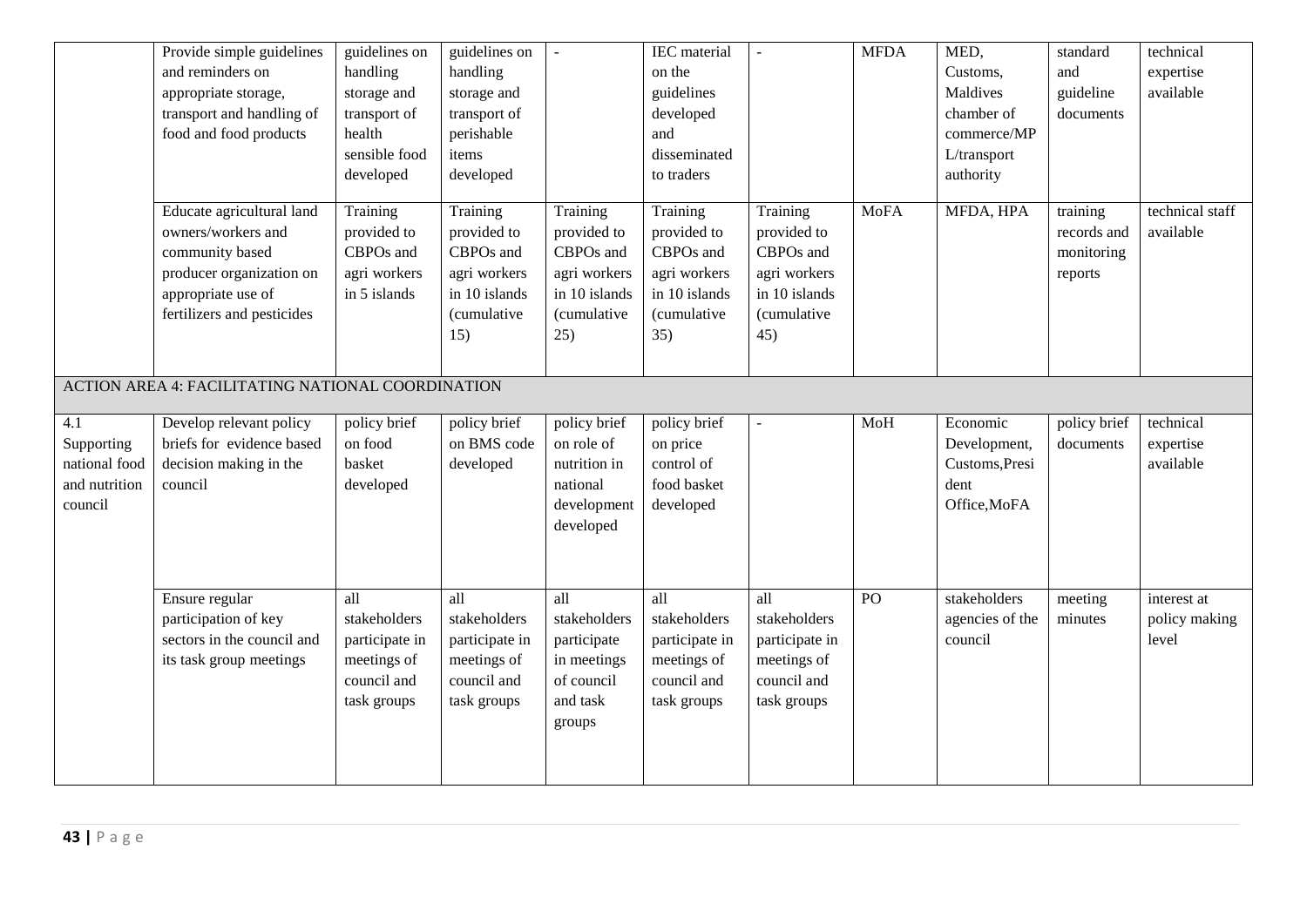|                                                                                                            | Develop procedure to<br>disseminate decisions of<br>the council across sectors<br>and within sectoral<br>institutions                                   | rules of<br>procedure for<br>the council<br>and task<br>groups<br>adopted |                                                                     |                | $\sim$         |        | PO/Counc<br>il<br>secretariat | stakeholders<br>agencies of the<br>council | ROP<br>document                                                                      | support from<br>council<br>members for<br>clear and<br>transparent<br>mechanism |
|------------------------------------------------------------------------------------------------------------|---------------------------------------------------------------------------------------------------------------------------------------------------------|---------------------------------------------------------------------------|---------------------------------------------------------------------|----------------|----------------|--------|-------------------------------|--------------------------------------------|--------------------------------------------------------------------------------------|---------------------------------------------------------------------------------|
| 4.2<br><b>Strengthen</b><br>coordinatio<br>n of<br>nutrition<br>services<br>within the<br>health<br>system | Define the nutrition<br>services to be delivered at<br>health facilities, together<br>with requirements of<br>records keeping, reporting                | services and<br>requirements<br>defined                                   | defined<br>services and<br>requirements<br>reviewed and<br>improved | $\overline{a}$ | $\overline{a}$ |        | MoH                           | All health<br>facilities                   | official<br>document<br>defining<br>services<br>from MoH<br>and Health<br>Facilities | policy support<br>for clear and<br>transparent<br>mechanisms                    |
|                                                                                                            | Define the nutrition<br>services to be delivered by<br>community based public<br>health workers with<br>requirements of record<br>keeping and reporting | services and<br>requirements<br>defined                                   | defined<br>services and<br>requirements<br>reviewed and<br>improved |                |                |        | MoH/HP<br>A                   | Health units at<br>island level            | official<br>document<br>defining<br>services<br>from MoH<br>and<br>Facilities        | policy support<br>for clear and<br>transparent<br>mechanisms                    |
|                                                                                                            | Develop reporting and<br>referral protocol between<br>health service providers<br>and community based<br>public health workers                          | protocol<br>developed<br>and<br>disseminated                              | protocol<br>reviewed and<br>improved                                |                |                |        | MoH                           | Health<br>facillities                      | protocol<br>document                                                                 | policy support<br>for clear and<br>transparent<br>mechanisms                    |
|                                                                                                            | Develop procedures for<br>communication and<br>coordination between<br>national nutrition<br>programme and atoll/city                                   | <b>SOP</b><br>developed                                                   | <b>SOP</b><br>reviewed and<br>improved                              | $\mathbf{r}$   | $\overline{a}$ | $\sim$ | MoH/HP<br>$\mathbf{A}$        | MoH/Councils                               | <b>SOP</b><br>document                                                               | policy support<br>for clear and<br>transparent<br>mechanisms                    |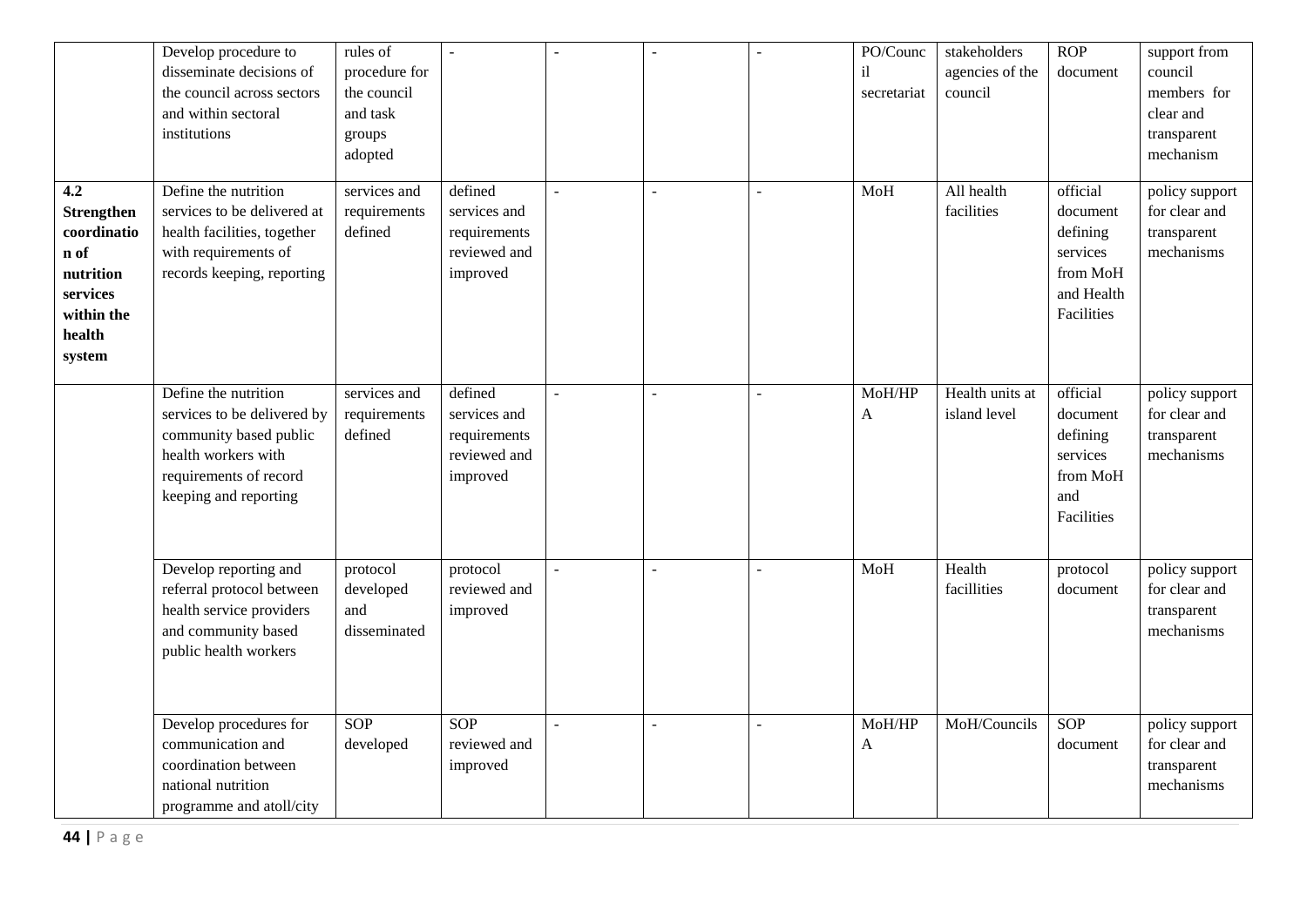| councils' health personnel<br>and health service<br>providers in the health<br>facilities                                                                                                                                                   |                  |                                                            |                                                         |                                                         |                          |             |                                                                   |                                                                      |                                                              |
|---------------------------------------------------------------------------------------------------------------------------------------------------------------------------------------------------------------------------------------------|------------------|------------------------------------------------------------|---------------------------------------------------------|---------------------------------------------------------|--------------------------|-------------|-------------------------------------------------------------------|----------------------------------------------------------------------|--------------------------------------------------------------|
| Develop procedure for<br>communication and<br>support to school health<br>nutrition services from<br>national public health<br>institutions                                                                                                 | SOP<br>developed | SOP<br>reviewed and<br>improved                            | $\omega$                                                | $\sim$                                                  | $\overline{\phantom{a}}$ | MoE         | <b>HPA</b>                                                        | SOP<br>document                                                      | policy support<br>for clear and<br>transparent<br>mechanisms |
| Develop procedure for<br>supply of essential<br>nutrition commodities<br>such as vitamin<br>supplements, to be<br>delivered, stored and<br>stock maintained at health<br>faculties in collaboration<br>with the health service<br>providers | SOP<br>developed | SOP<br>reviewed and<br>improved                            | $\omega$                                                | $\sim$                                                  | $\overline{a}$           | MoH/HP<br>A | All health<br>facilities                                          | SOP<br>document                                                      | policy support<br>for clear and<br>transparent<br>mechanisms |
| Develop guideline on<br>nutrition interventions and<br>advice that must be<br>provided at ANC and<br>PNC clinics or OP<br>consultations and conduct<br><b>TOT</b>                                                                           |                  | guideline<br>developed<br>and TOT<br>conducted in<br>Male' | <b>TOT</b><br>conducted<br>for 4 health<br>corporations | <b>TOT</b><br>conducted for<br>4 health<br>corporations |                          | <b>HPA</b>  | health<br>professional's<br>associations,<br>Health<br>Facilities | guideline<br>document<br>and<br>training<br>records at<br><b>HPA</b> | technical<br>expertise and<br>resources<br>available         |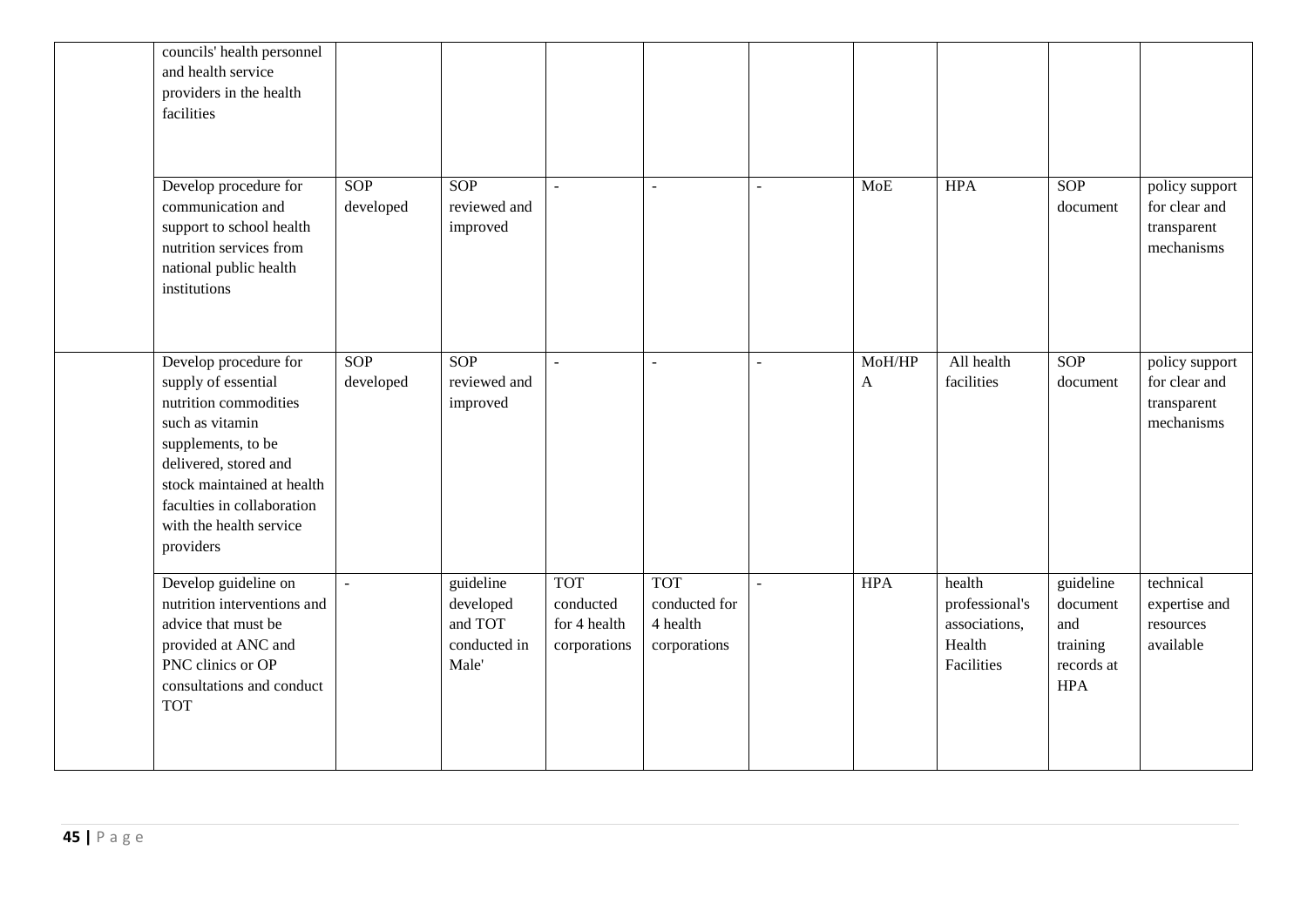| Provide training to nurses<br>on delivering these<br>information and<br>interventions                                                                                                                                      |                                            | nurses in<br>health<br>facilities in<br>Male' region<br>trained                                          | nurses in<br>health<br>facilities in<br>$\overline{4}$<br>corporations<br>trained | nurses in<br>health<br>facilities in 4<br>corporations<br>trained | $\sim$                                     | Health<br>Facillities | HPA,<br>Maldives<br>nurses<br>association                          | training<br>records at<br>Health<br>facilities                       | priority given<br>by<br>management<br>of health<br>facilities |
|----------------------------------------------------------------------------------------------------------------------------------------------------------------------------------------------------------------------------|--------------------------------------------|----------------------------------------------------------------------------------------------------------|-----------------------------------------------------------------------------------|-------------------------------------------------------------------|--------------------------------------------|-----------------------|--------------------------------------------------------------------|----------------------------------------------------------------------|---------------------------------------------------------------|
| Develop nutrition<br>guidelines on enteral and<br>parentral feeding for<br>bedridden patients and<br>train nurses on the<br>guideline                                                                                      | $\blacksquare$                             | guideline<br>developed<br>and TOT<br>conducted for<br>focal points<br>from all<br>health<br>corporations | $\sim$                                                                            |                                                                   | $\sim$                                     | <b>HPA</b>            | Health<br>Facillities,<br>health<br>professionals'<br>associations | guideline<br>document<br>and<br>training<br>records at<br><b>HPA</b> | technical<br>expertise and<br>resources<br>available          |
| Conduct forum of health<br>service providers,<br>atoll/city councils and<br>national nutrition<br>programme to discuss<br>situation, issues of<br>implementation and<br>coordination                                       |                                            | forum held                                                                                               |                                                                                   | forum held                                                        | $\sim$                                     | MoH/HP<br>A           | Health<br>Facillities and<br>All Councils                          | training<br>records at<br>health<br>facilities                       | priority given<br>by<br>management<br>of health<br>facilities |
| Conduct home visits by<br>community based public<br>health workers to monitor<br>nutrition status of children<br>under 5 and pregnant<br>mothers s well as<br>coverage of growth<br>monitoring, vitamin<br>supplementation | home visits<br>conducted in<br>all islands | home visits<br>conducted in<br>all islands                                                               | home visits<br>conducted in<br>all islands                                        | home visits<br>conducted in<br>all islands                        | home visits<br>conducted in<br>all islands | MoH/HP<br>A           | Health<br>facillities at<br>island level                           | records of<br>home visits<br>at island<br>councils                   | priority given<br>by island<br>councils                       |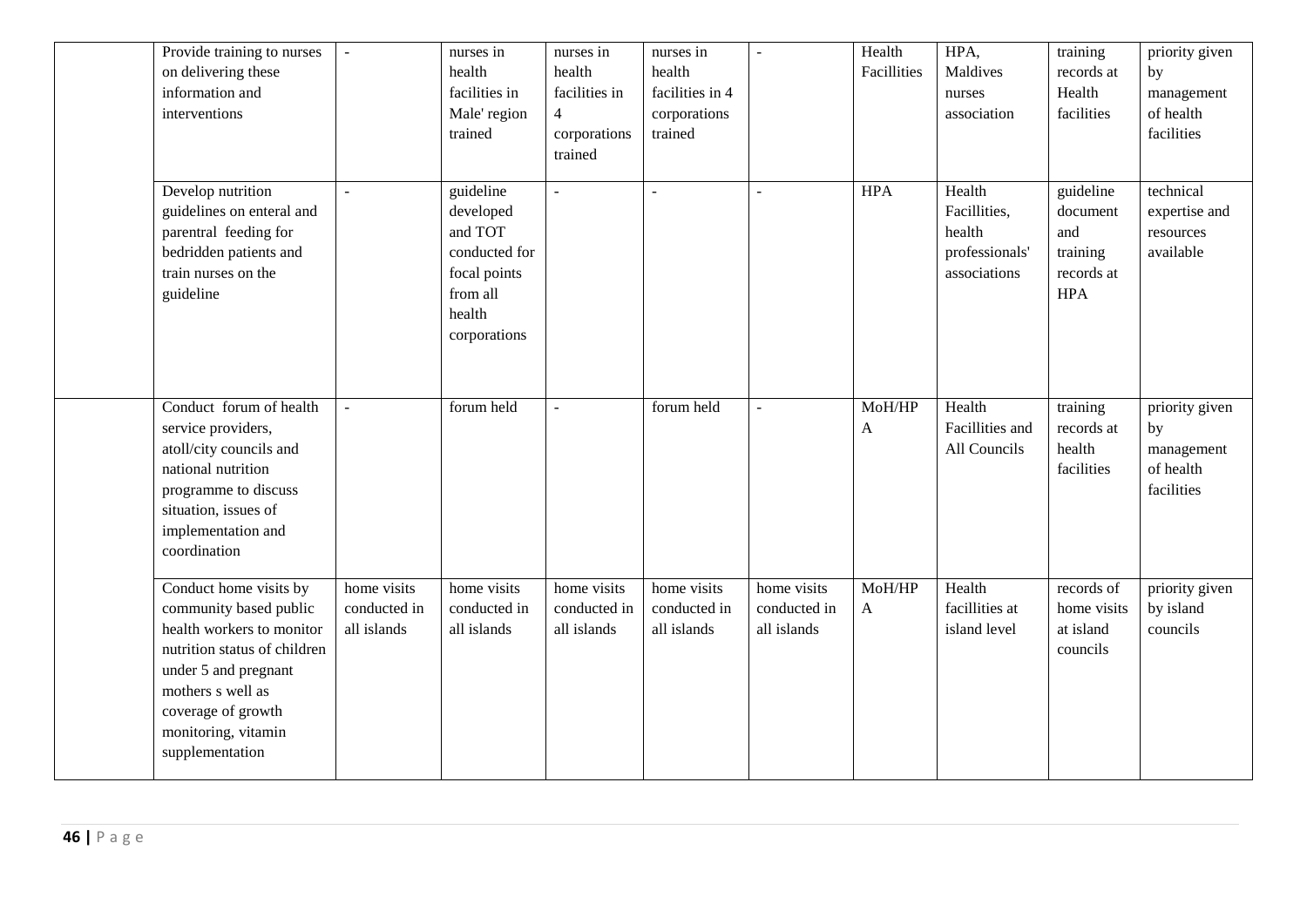|                                                                                                   | Provide support to<br>community based<br>organizations and<br>women's group to<br>implement nutrition<br>related peer education<br>programmes and positive<br>deviance programmes |                                                                  | <b>CBOs</b><br>supported in<br>10 islands | <b>CBOs</b><br>supported in<br>10<br>additional<br>islands<br>(cumulative<br>20) | <b>CBOs</b><br>supported in<br>10 additional<br>islands<br>(cumulative<br>30) | <b>CBOs</b><br>supported in<br>10 additional<br>islands<br><i>(cumulative</i><br>40) | MoH/HP<br>$\mathbf{A}$ | All health<br>facillities at<br>island level | reports of<br>activities<br>supported<br>by<br>HPA/MoH | CBOs interest<br>in nutrition<br>promotion           |
|---------------------------------------------------------------------------------------------------|-----------------------------------------------------------------------------------------------------------------------------------------------------------------------------------|------------------------------------------------------------------|-------------------------------------------|----------------------------------------------------------------------------------|-------------------------------------------------------------------------------|--------------------------------------------------------------------------------------|------------------------|----------------------------------------------|--------------------------------------------------------|------------------------------------------------------|
|                                                                                                   | Develop procedure for<br>monitoring of nutrition<br>programmes and services<br>at health faculties                                                                                | monitoring<br>tools and<br>procedure<br>developed<br>and adopted | monitoring<br>conducted in<br>5 atolls    | monitoring<br>conducted in<br>3 atolls & in<br>Male region                       | monitoring<br>conducted in<br>6 atolls                                        | monitoring<br>conducted in<br>6 atolls                                               | MoH/HP<br>A            | Health<br>facillities/Cou<br>ncils           | monitoring<br>reports                                  | technical staff<br>and resources<br>available        |
| 4.3<br>Facilitate<br>atoll/city<br>level<br>planning of<br>nutrition of<br>nutrition<br>programme | Provide guidance and<br>support to atoll/city<br>councils to develop<br>nutrition projects and<br>interventions as part of<br>their development projects<br>and plans             | support<br>provided                                              | support<br>provided                       | support<br>provided                                                              | support<br>provided                                                           | support<br>provided                                                                  | MoH/HP<br>A            | HPA/MFDA/<br>MoFA/island<br>Councils         | reports of<br>activities<br>supported<br>by<br>HPA/MoH | Councillors<br>interest in<br>nutrition<br>promotion |
| S                                                                                                 | Support implementation<br>of selective nutrition<br>interventions based on<br>local nutrition situation                                                                           | support<br>provided                                              | support<br>provided                       | support<br>provided                                                              | support<br>provided                                                           | support<br>provided                                                                  | MoH/HP<br>A            | HPA/MFDA/<br>MoFA/island<br>Councils         | reports of<br>activities<br>supported<br>by<br>HPA/MoH | Councillors<br>interest in<br>nutrition<br>promotion |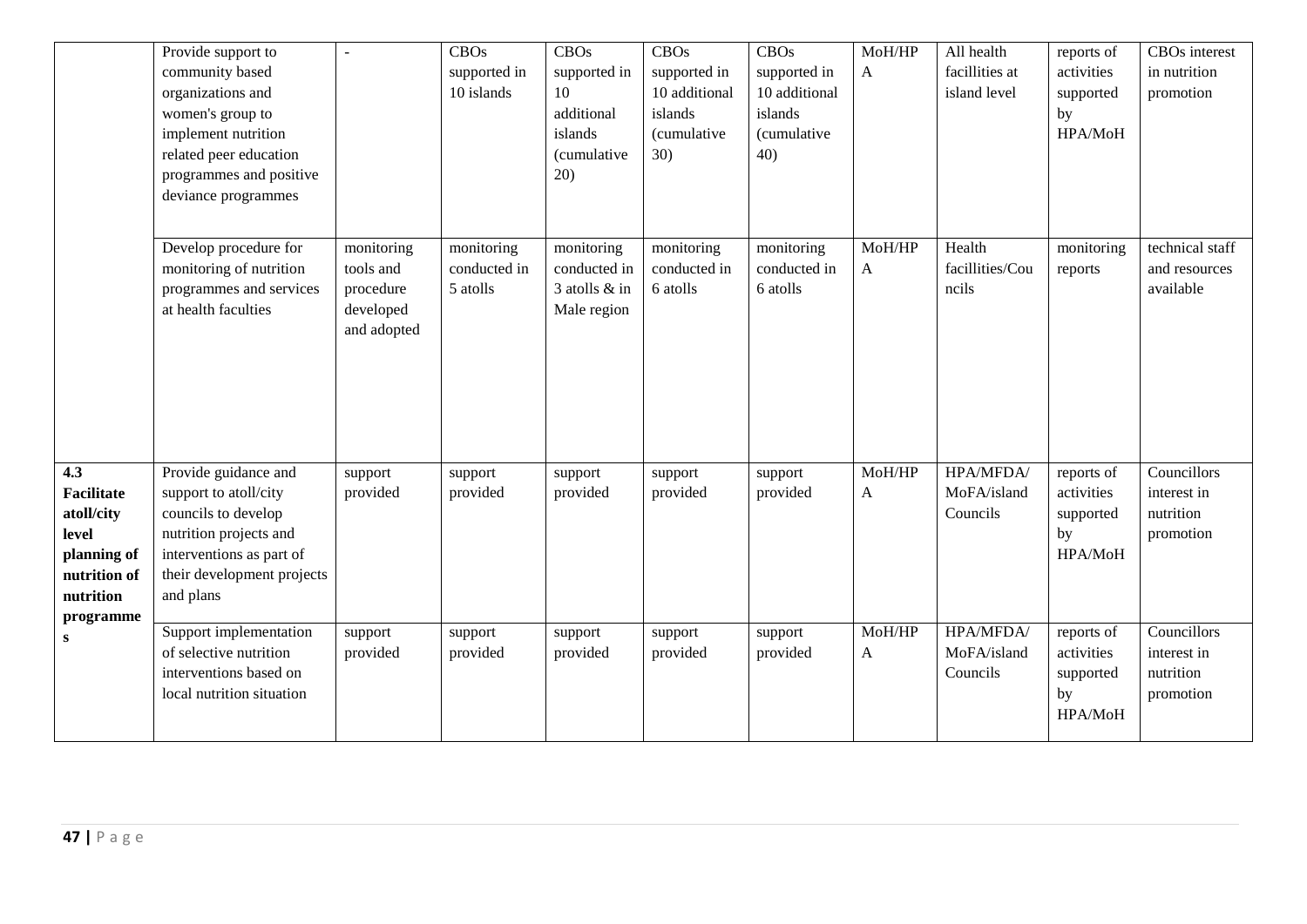|                                                                   | Conduct city/atoll level<br>nutrition problem solving<br>workshops involving<br>community groups and<br>decision makers                 |                                                    | workshop<br>held in 6atolls                        | workshop<br>held in 4<br>other atolls             | workshop<br>held in 6<br>other atolls                                                | workshop<br>held in 4<br>other atolls                 | City/Atoll<br>Councils      | HPA/MFDA/<br>MoFA/island<br>Councils                                   | workshop<br>reports                                                                                    | Councillors<br>interest in<br>nutrition<br>promotion;<br>technical<br>expertise<br>available                                            |
|-------------------------------------------------------------------|-----------------------------------------------------------------------------------------------------------------------------------------|----------------------------------------------------|----------------------------------------------------|---------------------------------------------------|--------------------------------------------------------------------------------------|-------------------------------------------------------|-----------------------------|------------------------------------------------------------------------|--------------------------------------------------------------------------------------------------------|-----------------------------------------------------------------------------------------------------------------------------------------|
|                                                                   | Support use of city/atoll<br>level information for<br>project planning purposes                                                         | information<br>analysed at<br>city/ atoll<br>level | information<br>analysed at<br>city/ atoll<br>level | information<br>analysed at<br>city/atoll<br>level | information<br>analysed at<br>city/ atoll<br>level                                   | information<br>analysed at<br>city/ atoll<br>level    | City/Atoll<br>Councils      | Councils                                                               | city/atoll<br>level<br>analysis<br>reports/stati<br>stics                                              | technical staff<br>available at<br>city/atoll level                                                                                     |
| 4.4 Develop<br>technical<br>capacity for<br>nutrition<br>services | Identify local candidates<br>that could be trained in<br>nutrition who would work<br>at island level with<br>support of island councils |                                                    | candidates<br>identified                           | candidates<br>identified                          | candidates<br>who are<br>financed by<br>the councils<br>bonded to<br>serve the atoll |                                                       | Island<br>Council           | ,Atoll Council,<br>Health<br>facillities,<br>HPA, MFDA,<br><b>MoFA</b> | city/atoll/is<br>land<br>council<br>records of<br>list of<br>bonded<br>candidates<br>under<br>training | eligible<br>candidate<br>available;<br>priority<br>accorded to<br>training in<br>food and<br>nutrition by the<br>city/atoll<br>councils |
|                                                                   | Develop projects for fund<br>mobilization to support<br>training of candidates who<br>are willing to work at atoll<br>and island levels |                                                    | project<br>developed                               |                                                   |                                                                                      |                                                       | Atoll/Loc<br>al<br>Councils | Atoll<br>Council/HPA/<br>MFDA/MoFA                                     | project<br>document                                                                                    | nutrition<br>prioritised for<br>development                                                                                             |
|                                                                   | Conduct short course on<br>nutrition through FHS                                                                                        | short course<br>on nutrition<br>announced          | 10 candidates<br>trained                           | 20<br>candidates<br>trained<br>(cumulative<br>30) | 20 candidates<br>trained<br><i>(cumulative</i><br>50)                                | 20 candidates<br>trained<br><i>(cumulative</i><br>70) | MNU/FH<br>S                 | HPA,<br>MFDA, Counci<br>ls.                                            | course<br>announcem<br>ent; list of<br>trained<br>candidates                                           | eligible<br>candidate<br>available;<br>lectureres<br>available                                                                          |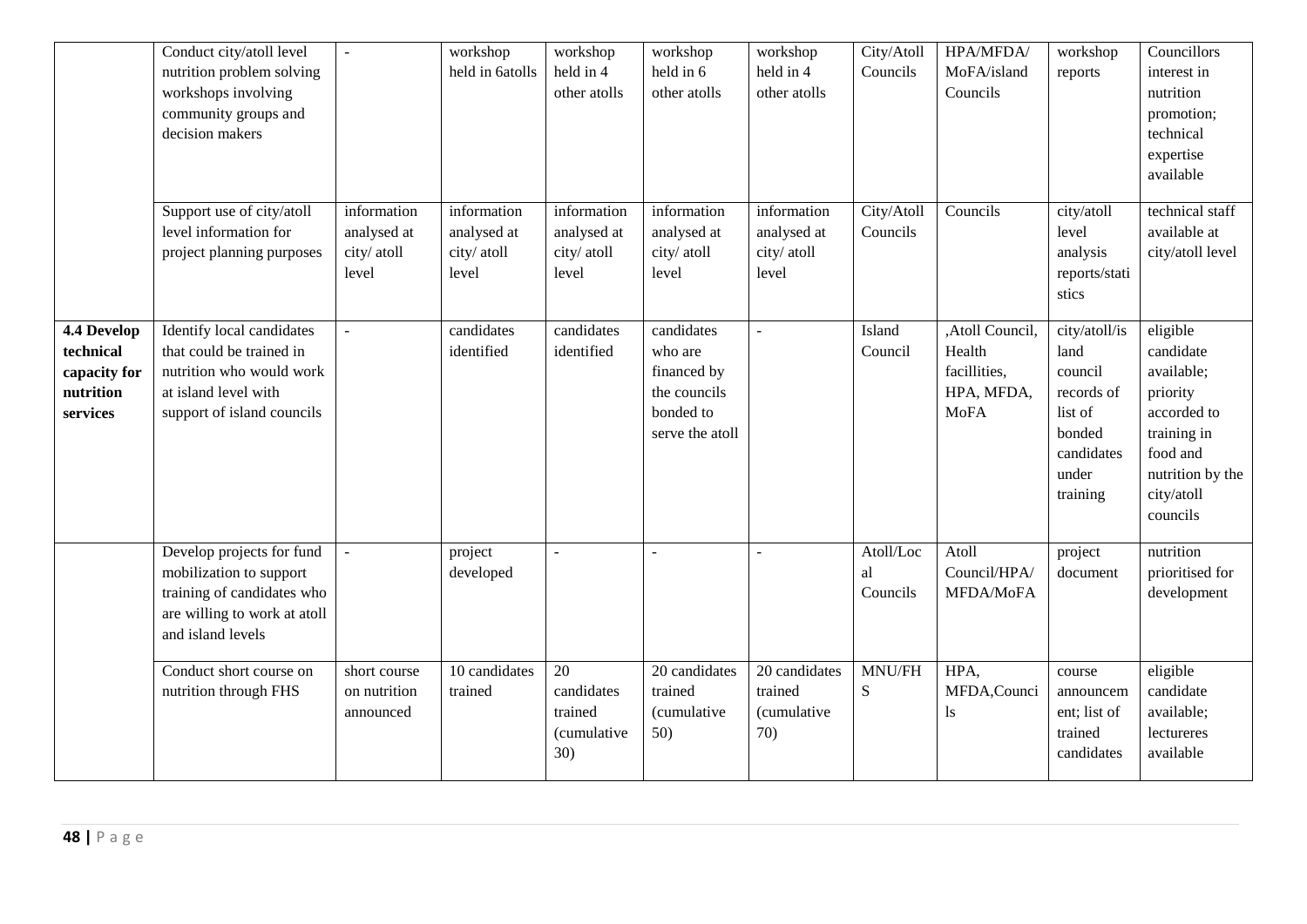|                                                           | Provide training to<br>community based public<br>health workers on<br>nutrition and food safety<br>enforcement functions                                  | training<br>session<br>conducted in<br>Male' region | training<br>session<br>conducted in<br>6 atolls           | training<br>session<br>conducted in<br>4 other<br>atolls  | training<br>session<br>conducted in<br>6 other atolls     | training<br>session<br>conducted in<br>4 other atolls     | HPA/MF<br>DA | MoED, MOFA,<br>local councils                                                                          | training<br>records at<br>HPA/<br>MFDA and<br>city/atoll<br>councils             | technical<br>expertise and<br>resources<br>available; staff<br>in place                                                                  |
|-----------------------------------------------------------|-----------------------------------------------------------------------------------------------------------------------------------------------------------|-----------------------------------------------------|-----------------------------------------------------------|-----------------------------------------------------------|-----------------------------------------------------------|-----------------------------------------------------------|--------------|--------------------------------------------------------------------------------------------------------|----------------------------------------------------------------------------------|------------------------------------------------------------------------------------------------------------------------------------------|
|                                                           | Provide training to<br>community based public<br>health workers on<br>health/nutrition promotion<br>and BCC                                               | training<br>session<br>conducted in<br>Male' region | training<br>session<br>conducted in<br>6 atolls           | training<br>session<br>conducted in<br>4 atolls           | training<br>session<br>conducted in<br>6 atolls           | training<br>session<br>conducted in<br>4 atolls           | <b>HPA</b>   | MFDA, Health<br>Facillities, islan<br>d councils                                                       | training<br>records at<br>HPA/<br>MFDA and<br>city/atoll<br>councils             | technical<br>expertise and<br>resources<br>available; staff<br>in place                                                                  |
|                                                           | Explore opportunity to<br>increase number of staff<br>trained in food and<br>nutrition up to<br>postgraduate level at<br>central and atoll/city<br>levels | $\sim$                                              | scholarship<br>opportunity<br>provided for<br>1 candidate | scholarship<br>opportunity<br>provided for<br>1 candidate | scholarship<br>opportunity<br>provided for<br>1 candidate | scholarship<br>opportunity<br>provided for<br>1 candidate | MoH          | stakeholders of<br>the food and<br>nutrition<br>council, Dept<br>of higher<br>education,<br><b>MNU</b> | training<br>records of<br>dept of<br>higher<br>education/<br>MoH/<br><b>MOFA</b> | eligible<br>candidates<br>available;<br>resources<br>available; food<br>and nutrition<br>accorded<br>priority for<br>higher<br>education |
|                                                           | <b>ACTION AREA 5: SUPPORTING POLICY WITH INFORMATION AND RESEARCH</b>                                                                                     |                                                     |                                                           |                                                           |                                                           |                                                           |              |                                                                                                        |                                                                                  |                                                                                                                                          |
| 5.1 Conduct<br>primary<br>and<br>secondary<br>research in | Conduct a population<br>based food consumption<br>study                                                                                                   | $\blacksquare$                                      | food<br>consumption<br>study<br>conducted                 |                                                           |                                                           |                                                           | <b>MNU</b>   | HPA, MFDA,<br>MoFA,UN<br>technical<br>agencies                                                         | study<br>protocol,<br>study<br>report                                            | technical<br>expertise and<br>resources<br>available                                                                                     |
| priority<br>areas of<br>food and<br>nutrition             | Conduct a total dietary<br>study                                                                                                                          | ÷,                                                  |                                                           | <b>TDS</b><br>conducted                                   | $\sim$                                                    | $\overline{a}$                                            | <b>MNU</b>   | MFDA,<br>HPA,<br>MoFA,UN<br>technical                                                                  | study<br>protocol,<br>study<br>report                                            | technical<br>expertise and<br>resources<br>available                                                                                     |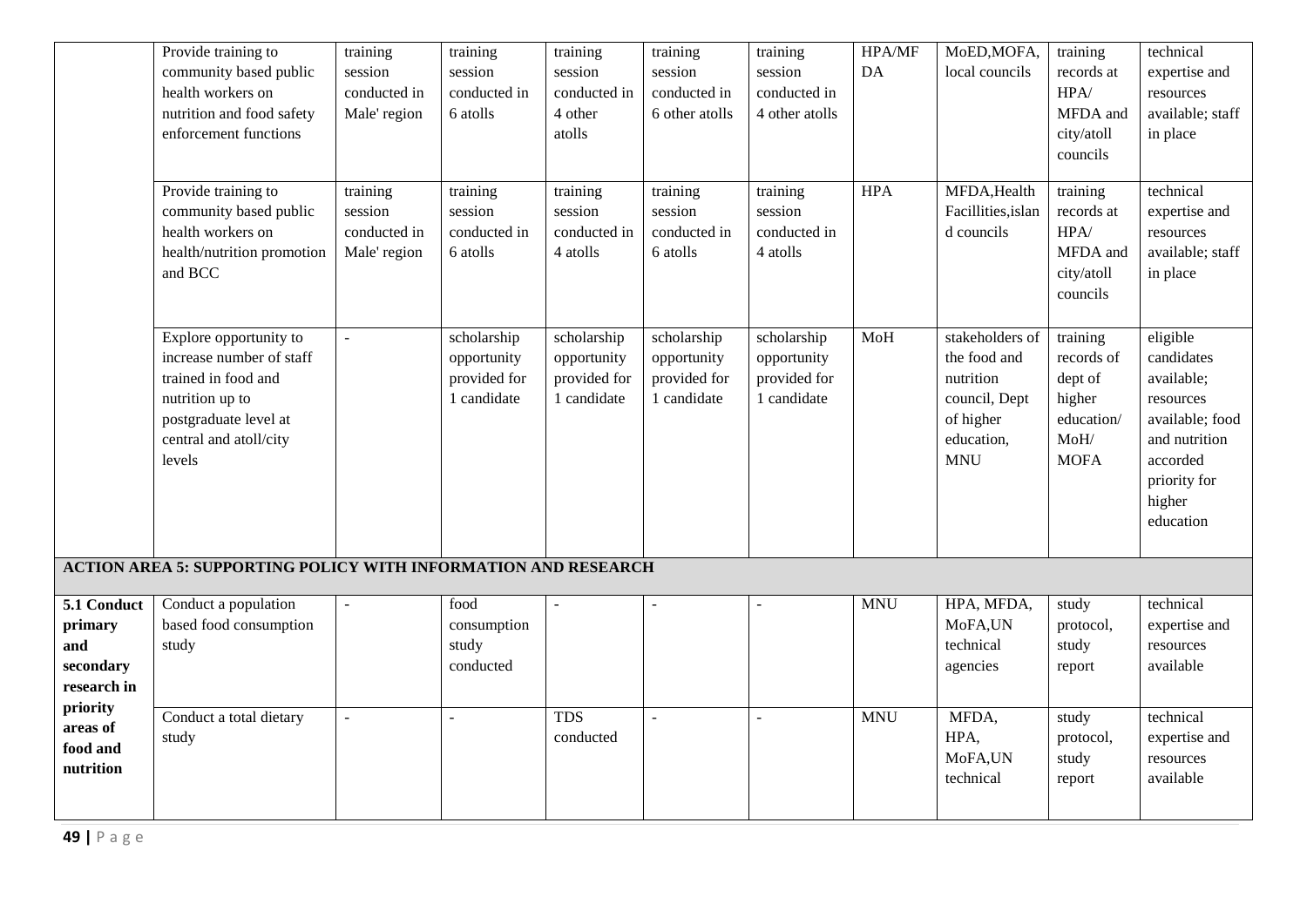|                                                                                                                                                                                  |                                 |                                                |                |                                     |                |            | agencies                                                      |                         |                                                                         |
|----------------------------------------------------------------------------------------------------------------------------------------------------------------------------------|---------------------------------|------------------------------------------------|----------------|-------------------------------------|----------------|------------|---------------------------------------------------------------|-------------------------|-------------------------------------------------------------------------|
| Undertake analysis of<br>existing data sets to<br>determine disparity in<br>nutrition due to<br>socioeconomic status                                                             | $\blacksquare$                  | disparity<br>analysis<br>conducted             | $\overline{a}$ | $\sim$                              | $\overline{a}$ | <b>DNP</b> | MoH, HPA                                                      | analysis<br>report      | technical<br>expertise<br>available                                     |
| Undertake analysis of<br>students' height and<br>weight data to determine<br>prevalence of<br>undernutrtion and obesity<br>among students in<br>primary and secondary<br>schools | students ht/wt<br>data analysed | ÷,                                             | $\equiv$       | $\sim$                              | $\blacksquare$ | <b>MoE</b> | Schools, HPA                                                  | analysis<br>report      | data readily<br>available                                               |
| Conduct assessment of<br>growth monitoring<br>coverage                                                                                                                           | $\overline{a}$                  | coverage<br>assessed                           | $\mathbb{Z}^2$ |                                     | ÷.             | <b>HPA</b> | Health<br>facilities                                          | report of<br>assessment | technical<br>expertise and<br>resources<br>available                    |
| Conduct functional<br>analysis of health care<br>workers engaged in<br>nutrition services in health<br>facilities                                                                | $\mathbb{L}$                    | $\overline{a}$                                 | $\equiv$       | functional<br>analysis<br>conducted | $\mathbb{L}$   | <b>MNU</b> | Health<br>facillities,<br>HPA, MFDA                           | analysis<br>report      | technical<br>capacity and<br>resources<br>available                     |
| Conduct hospital based<br>research to estimate the<br>prevalence of food<br>borne/based diseases                                                                                 | $\overline{a}$                  | <b>FBD</b><br>prevalence<br>study<br>conducted | $\mathbb{L}$   |                                     | $\overline{a}$ | <b>MNU</b> | HPA, Health<br>facillities,<br>local Councils,<br><b>MFDA</b> | study<br>report         | medical<br>records<br>available;<br>technical<br>expertise<br>available |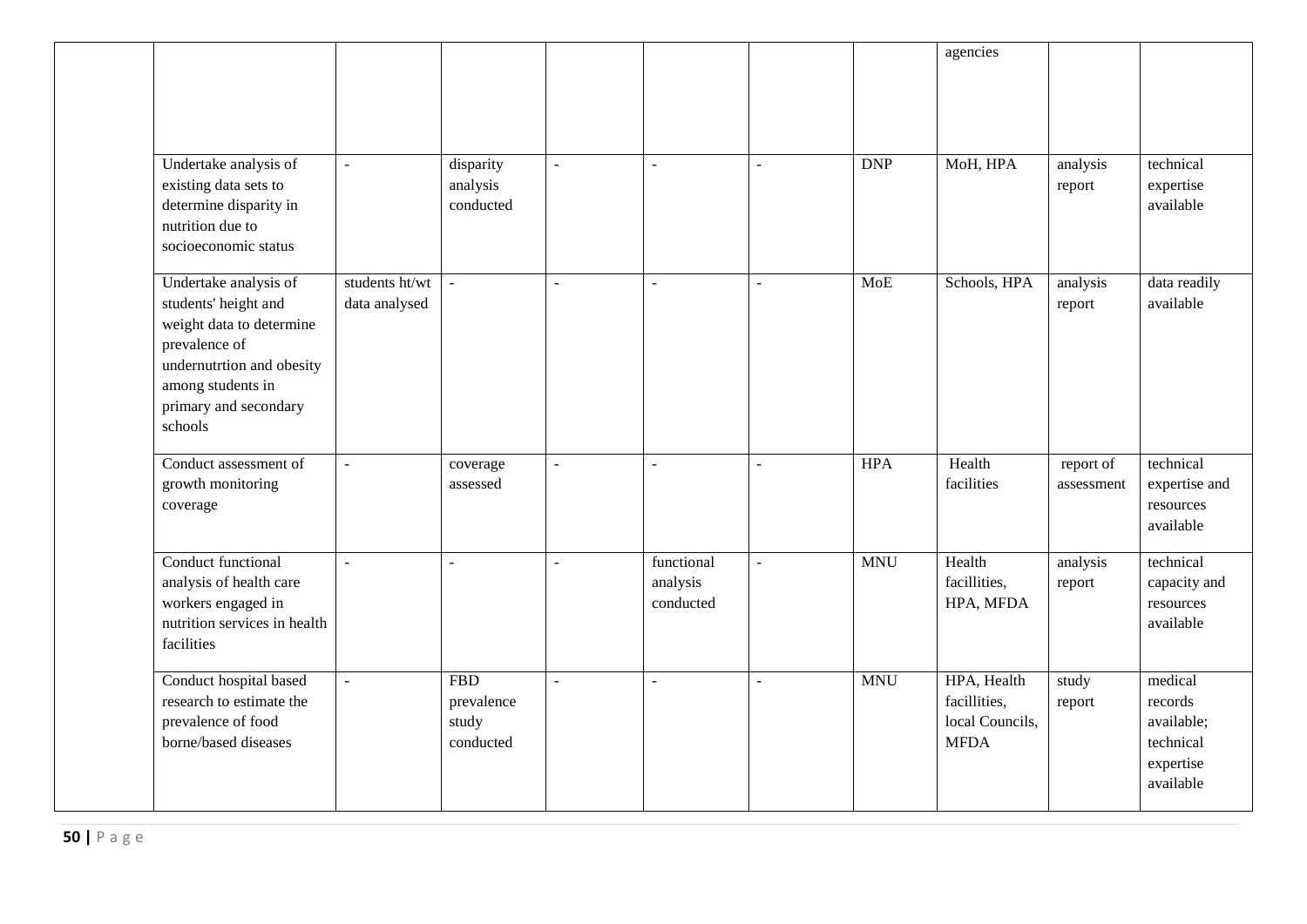|                                                                   | Conduct study on<br>effectiveness of the<br>community based BCC<br>interventions                                                                                                                                                           |                                                                                    |                                                                 |                                                                 | <b>BCC</b><br>interventions<br>assessed                         | $\sim$                                                          | <b>MNU</b>             | HPA/Health<br>Facilities<br><b>NGOs</b>       | report of<br>assessment                          | technical<br>expertise and<br>resources<br>available |
|-------------------------------------------------------------------|--------------------------------------------------------------------------------------------------------------------------------------------------------------------------------------------------------------------------------------------|------------------------------------------------------------------------------------|-----------------------------------------------------------------|-----------------------------------------------------------------|-----------------------------------------------------------------|-----------------------------------------------------------------|------------------------|-----------------------------------------------|--------------------------------------------------|------------------------------------------------------|
| 5.2<br>Strengthen<br>food and<br>nutrition<br>data<br>collection, | Develop the child health<br>and nutrition surveillance<br>system, with SOPs for<br>data flow and feedback                                                                                                                                  | System<br>launched                                                                 | system<br>reviewed                                              |                                                                 | $\overline{a}$                                                  | $\overline{a}$                                                  | MoH/HP<br>$\mathbf{A}$ | <b>UNICEF,</b><br><b>WHO</b>                  | reports<br>generated<br>from the<br>system       | technical<br>expertise and<br>resources<br>available |
| analysis and<br>disseminati<br>on                                 | Produce annual report of<br>growth monitoring<br>coverage and child<br>nutrition status<br>disaggregated by gender<br>and atolls/cities and<br>provide data for<br>publication in statistical<br>year book                                 | annual data<br>on nutrition<br>status<br>produced and<br>provided to<br><b>DNP</b> | nutrition data<br>published in<br>statistical<br>year book      | nutrition<br>data<br>published in<br>statistical<br>year book   | nutrition data<br>published in<br>statistical<br>year book      | nutrition data<br>published in<br>statistical<br>year book      | <b>HPA</b>             | DNP, Health<br>facilities,<br>island councils | published<br>data in<br>statistical<br>year book | routine data<br>maintained                           |
|                                                                   | Produce information<br>dataset on import and post<br>market surveillance<br>information annually,<br>covering compliance with<br>food safety and nutrition<br>requirements and provide<br>data for publication in<br>statistical year book | annual data<br>on food<br>safety<br>produced and<br>provided to<br><b>DNP</b>      | food safety<br>data<br>published in<br>statistical<br>year book | food safety<br>data<br>published in<br>statistical<br>year book | food safety<br>data<br>published in<br>statistical<br>year book | food safety<br>data<br>published in<br>statistical<br>year book | <b>MFDA</b>            | MoED,<br>Customs<br>Services, DNP             | published<br>data in<br>statistical<br>year book | routine data<br>maintained                           |
|                                                                   | Integrate food borne<br>disease surveillance with<br><b>SIDAS</b>                                                                                                                                                                          |                                                                                    |                                                                 | <b>FBD</b><br>integrated<br>into SIDAS                          | $\mathbf{r}$                                                    | ÷.                                                              | <b>HPA</b>             | MFDA, Health<br>facilities                    | reports<br>generated<br>from<br><b>SIDAS</b>     | technical<br>expertise<br>available                  |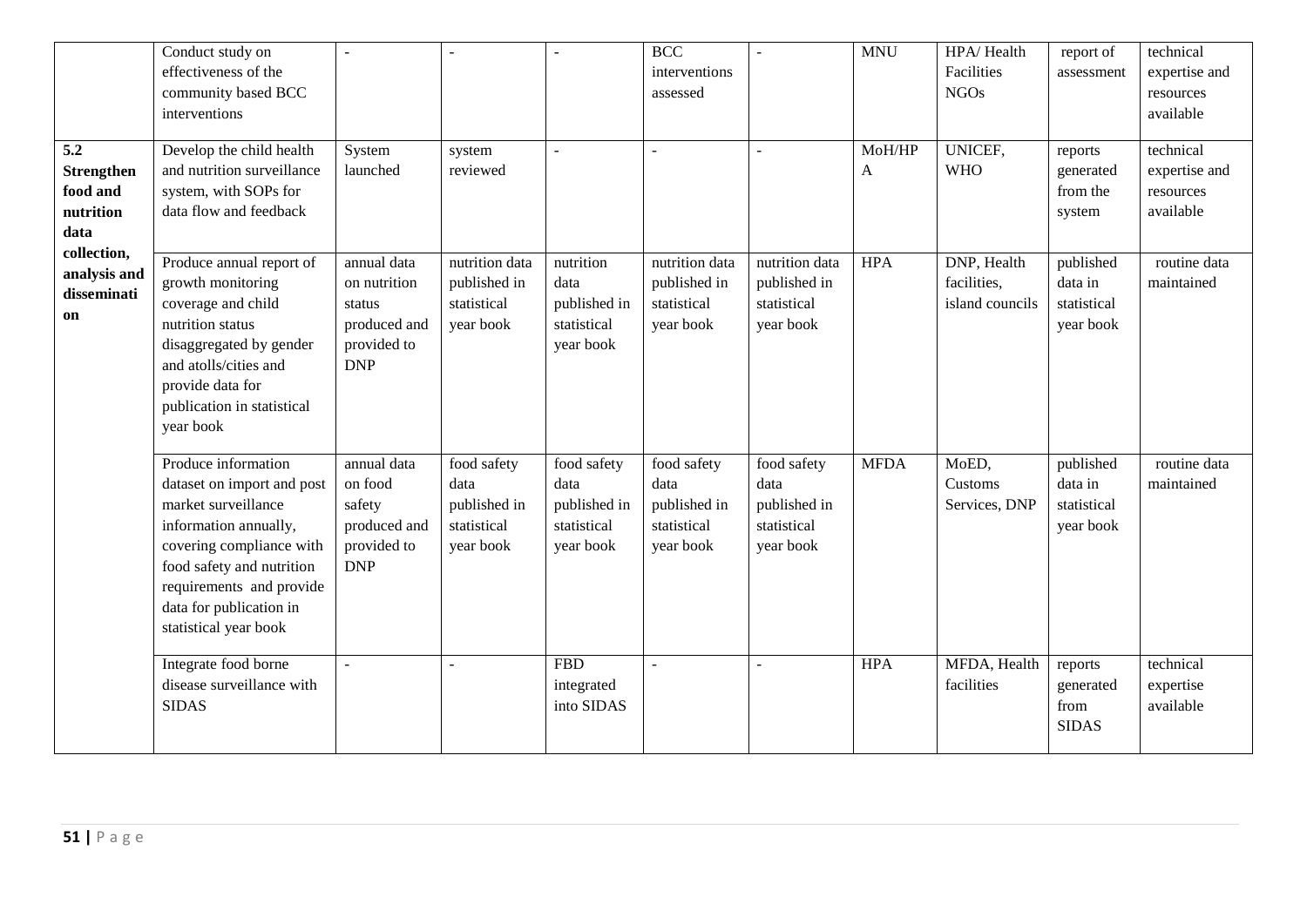|                                                                         | Establish linkages with<br>food availability data<br>collection mechanism and<br>nutrition information                                                                                                               | linkages<br>identified                                                                               | nutrition<br>status<br>analyzed in<br>the context of<br>food security                           | $\sim$                                                                                             | nutrition<br>status<br>analyzed in<br>the context of<br>food security                           | $\mathbf{r}$                                                                                    | <b>DNP</b>             | HPA, MOFA,<br>MoED,<br>councils                                          | cross<br>linked data                             | good<br>coordination<br>exist between<br>agencies |
|-------------------------------------------------------------------------|----------------------------------------------------------------------------------------------------------------------------------------------------------------------------------------------------------------------|------------------------------------------------------------------------------------------------------|-------------------------------------------------------------------------------------------------|----------------------------------------------------------------------------------------------------|-------------------------------------------------------------------------------------------------|-------------------------------------------------------------------------------------------------|------------------------|--------------------------------------------------------------------------|--------------------------------------------------|---------------------------------------------------|
|                                                                         | Publish food availability<br>information in statistical<br>year book                                                                                                                                                 | annual data<br>on food<br>availability in<br>all atolls<br>produced and<br>provided to<br><b>DNP</b> | food<br>availability<br>data covering<br>all atolls<br>published in<br>statistical<br>year book | food<br>availability<br>data<br>covering all<br>atolls<br>published in<br>statistical<br>year book | food<br>availability<br>data covering<br>all atolls<br>published in<br>statistical<br>year book | food<br>availability<br>data covering<br>all atolls<br>published in<br>statistical<br>year book | <b>DNP</b>             | MoFA, MFDA,<br>Maldives<br>Customs<br>Service,<br>city/atoll<br>councils | published<br>data in<br>statistical<br>year book | routine data<br>maintained                        |
| 5.3<br><b>Establish</b><br>monitoring<br>and<br>evaluation<br>mechanism | Develop methodology and<br>tools for monitoring of<br>nutrition services and<br>interventions at health<br>facilities and in<br>community                                                                            | methodology<br>for<br>monitoring<br>defined and<br>adopted                                           | methodology<br>reviewed and<br>improved                                                         | $\mathbb{Z}^2$                                                                                     | $\mathbf{r}$                                                                                    | $\mathbf{r}$                                                                                    | MoH/HP<br>$\mathbf{A}$ | Local<br>Councils,<br>Health<br>Facilities                               | monitoring<br>methodolo<br>gy<br>document        | technical<br>expertise<br>available               |
|                                                                         | Develop procedure to<br>undertake regular<br>monitoring of nutrition<br>services and interventions<br>at health facilities and in<br>community, with clear<br>roles and responsibilities<br>of institutions involved | procedure<br>developed<br>and adopted                                                                | procedure<br>reviewed and<br>improved                                                           | $\sim$                                                                                             |                                                                                                 |                                                                                                 | MoH/HP<br>$\mathbf{A}$ | Local<br>Councils,<br>Health<br>Facilities                               | SOP<br>document                                  | technical<br>expertise<br>available               |
|                                                                         | Conduct annual<br>monitoring visits from<br>national nutrition and<br>food safety programme to                                                                                                                       |                                                                                                      | monitoring<br>conducted in<br>5 atolls                                                          | monitoring<br>conducted in<br>3 atolls & in<br>Male region                                         | monitoring<br>conducted in<br>6 atolls                                                          | monitoring<br>conducted in<br>6 atolls                                                          | <b>HPA/MF</b><br>DA    | MoFA,Local<br>Councils,<br>Health<br>Facilities                          | monitoring<br>reports                            | resources<br>available                            |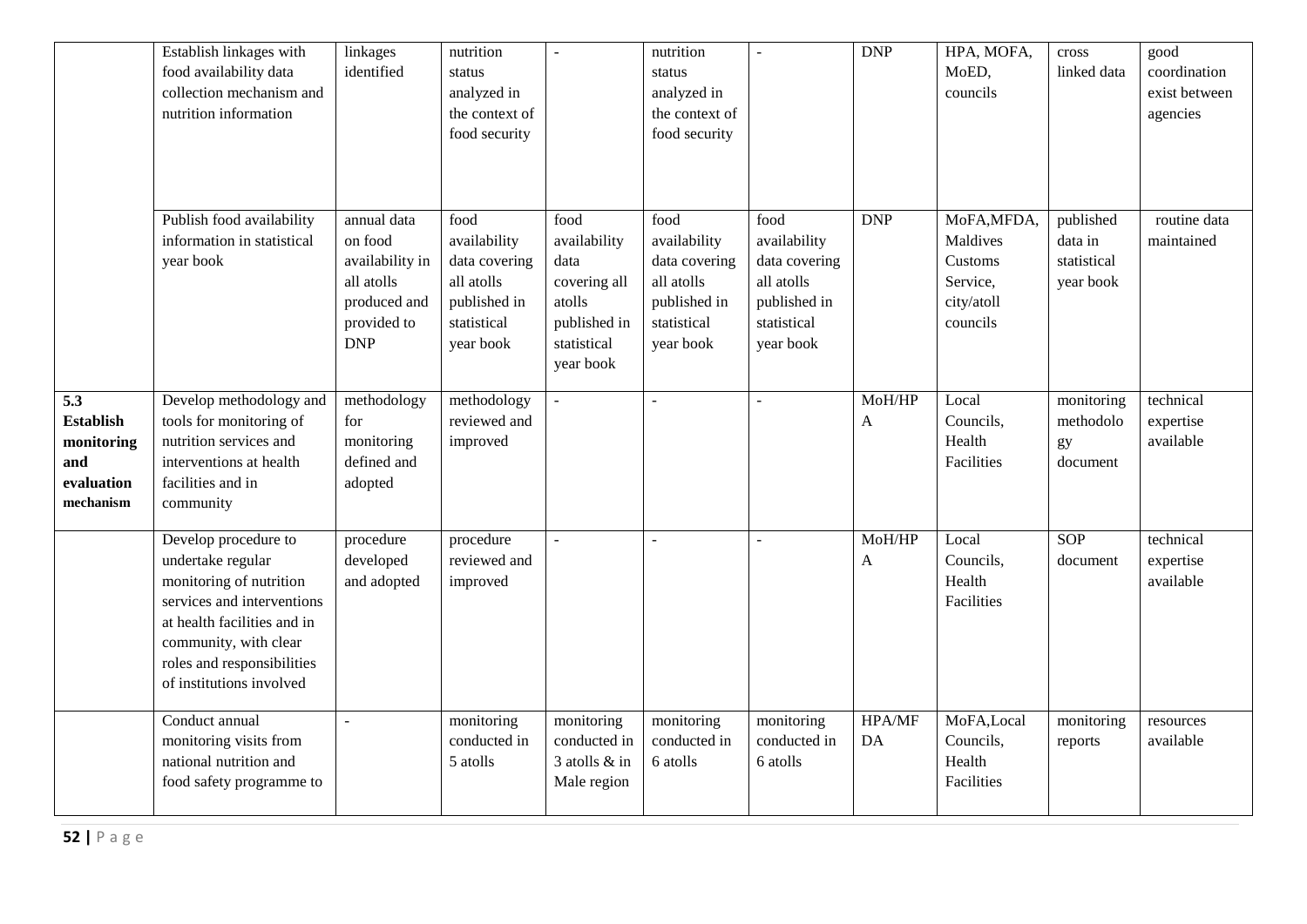| selected locations                                                                                           |                          |                                                                                       |                                                                                       |                                                                                        |                                                                                       |              |                                                                                                                        |                                            |                                                                                                |
|--------------------------------------------------------------------------------------------------------------|--------------------------|---------------------------------------------------------------------------------------|---------------------------------------------------------------------------------------|----------------------------------------------------------------------------------------|---------------------------------------------------------------------------------------|--------------|------------------------------------------------------------------------------------------------------------------------|--------------------------------------------|------------------------------------------------------------------------------------------------|
| Provide feedback to<br>health service providers<br>and island councils on<br>finding of monitoring           | $\overline{a}$           | feedback<br>meeting held<br>with<br>councillors<br>and health<br>service<br>providers | feedback<br>meeting held<br>with<br>councillors<br>and health<br>service<br>providers | feedback<br>meeting held<br>with<br>councillors<br>and health<br>service<br>providers  | feedback<br>meeting held<br>with<br>councillors<br>and health<br>service<br>providers | HPA/MF<br>DA | MoFA, Local<br>Councils,<br>Health<br>Facilities                                                                       | feedback<br>meetings<br>minutes            | interest at<br>decision<br>making levels                                                       |
| Develop Monitoring and<br>evaluation plan for this<br>action plan                                            | M&E plan<br>developed    | $\mathbf{r}$                                                                          | $\blacksquare$                                                                        | $\blacksquare$                                                                         | $\omega$                                                                              | <b>HPA</b>   | Stakeholders<br>of Food and<br>nutrition<br>council                                                                    | M&E plan<br>document                       | technical<br>expertise<br>available                                                            |
| Conduct review and<br>evaluation of national<br>food and nutrition<br>framework 3 years of<br>implementation | $\overline{\phantom{a}}$ |                                                                                       | $\blacksquare$                                                                        | review<br>conducted<br>and feedback<br>provided to<br>food and<br>nutrition<br>council | $\sim$                                                                                | MoH          | Atoll/City/Isla<br>nd councils,<br>Health<br>Facilities,<br><b>Stakeholders</b><br>of Food and<br>nutrition<br>council | review<br>report                           | technical<br>expertise and<br>resources<br>available                                           |
| Disseminate widely the<br>findings of evaluation and<br>programme review                                     | $\overline{a}$           | $\overline{\phantom{a}}$                                                              | $\overline{\phantom{a}}$                                                              | Disseminatio<br>n meeting<br>held in Male'<br>region and 2<br>other regions            | Disseminatio<br>n meeting<br>held in 5<br>other regions                               | MoH          | Health<br>Facilities,<br><b>Stakeholders</b><br>of Food and<br>nutrition,<br>councilAtoll/C<br>ity/Island<br>councils, | report of<br>disseminati<br>on<br>meetings | technical<br>expertise and<br>resources<br>available;<br>interest at<br>policy making<br>level |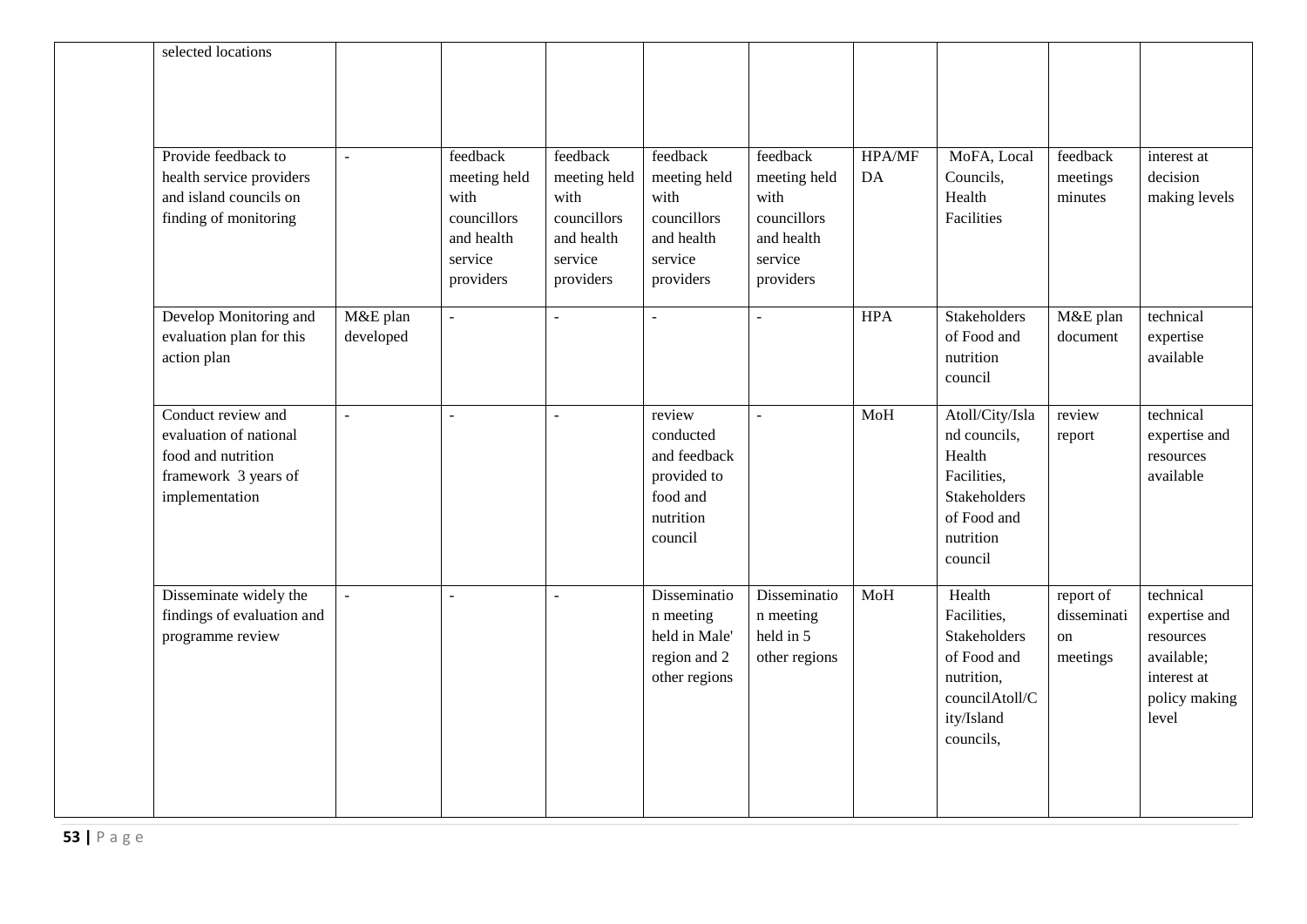|                                                                      | <b>ACTION AREA 6: ADDRESSING DETERMINANTS OF NUTRITION</b>                                                                               |                                                                                               |                                                                                                                                    |                                                                                                                                        |                                                                                                                              |                                                                                                                                     |                       |                                                         |                                                                    |                                                                       |
|----------------------------------------------------------------------|------------------------------------------------------------------------------------------------------------------------------------------|-----------------------------------------------------------------------------------------------|------------------------------------------------------------------------------------------------------------------------------------|----------------------------------------------------------------------------------------------------------------------------------------|------------------------------------------------------------------------------------------------------------------------------|-------------------------------------------------------------------------------------------------------------------------------------|-----------------------|---------------------------------------------------------|--------------------------------------------------------------------|-----------------------------------------------------------------------|
| <b>6.1 Promote</b><br>physical<br>activity<br>through life<br>course | Develop teaching modules<br>on physical activity for<br>key learning stages<br>aligned to the national<br>curriculum                     | $\bar{\phantom{a}}$                                                                           | teaching<br>modules<br>developed<br>and piloted                                                                                    | $\overline{\phantom{a}}$                                                                                                               |                                                                                                                              |                                                                                                                                     | $\rm{EDC}$            | FE (MNU)<br>MoHRYS,<br>MoH                              | modules;<br><b>EDC</b><br>administrat<br>ive records               | new<br>curriculum<br>endorsed;<br>technical<br>capacity<br>available, |
|                                                                      | Provide opportunity for<br>physical activity and<br>sports through regular<br>school sessions for<br>secondary school students           | physical<br>activity<br>classes held<br>during school<br>session in 2<br>secondary<br>schools | physical<br>activity<br>classes held<br>during school<br>session in 3<br>other<br>secondary<br>schools<br><i>(cumulative</i><br>5) | physical<br>activity<br>classes held<br>during<br>school<br>session in 5<br>other<br>secondary<br>schools<br><i>(cumulative</i><br>10) | physical<br>activity<br>classes held<br>during school<br>session in 5<br>other<br>secondary<br>schools<br>(cumulative<br>15) | physical<br>activity<br>classes held<br>during school<br>session in 5<br>other<br>secondary<br>schools<br><i>(cumulative</i><br>20) | <b>MoE</b>            | MoE, MoHRY<br>S, island<br>councils                     | School<br>time tables                                              | single school<br>sessions policy<br>implemented;<br>parents support   |
|                                                                      | Train primary and<br>secondary teachers on<br>delivering the modules on<br>physical education with<br>support of Faculty of<br>Education |                                                                                               | curriculum<br>and modules<br>for teacher<br>training<br>developed                                                                  |                                                                                                                                        | physical<br>education<br>included in<br>primary<br>teacher<br>training<br>course at FE                                       | physical<br>education<br>teacher<br>training<br>course<br>conducted at<br>$\rm FE$                                                  | MoE                   | Maldives<br>National<br>University and<br><b>MoHRYS</b> | curriculum;<br>modules;<br><b>FE</b><br>administrat<br>ive records | new<br>curriculum<br>endorsed;<br>technical<br>capacity<br>available, |
|                                                                      | Support women's groups<br>in islands to conduct<br>physical activity<br>programmes for women<br>of reproductive age                      | women's<br>groups<br>supported                                                                | women's<br>groups<br>supported                                                                                                     | women's<br>groups<br>supported                                                                                                         | women's<br>groups<br>supported                                                                                               | women's<br>groups<br>supported                                                                                                      | Atoll/City<br>Council | HPA/<br>MoHRYS/<br>Local Council                        | Council<br>office<br>administrat<br>ive records                    | women's<br>groups active                                              |

# **54 |** P a g e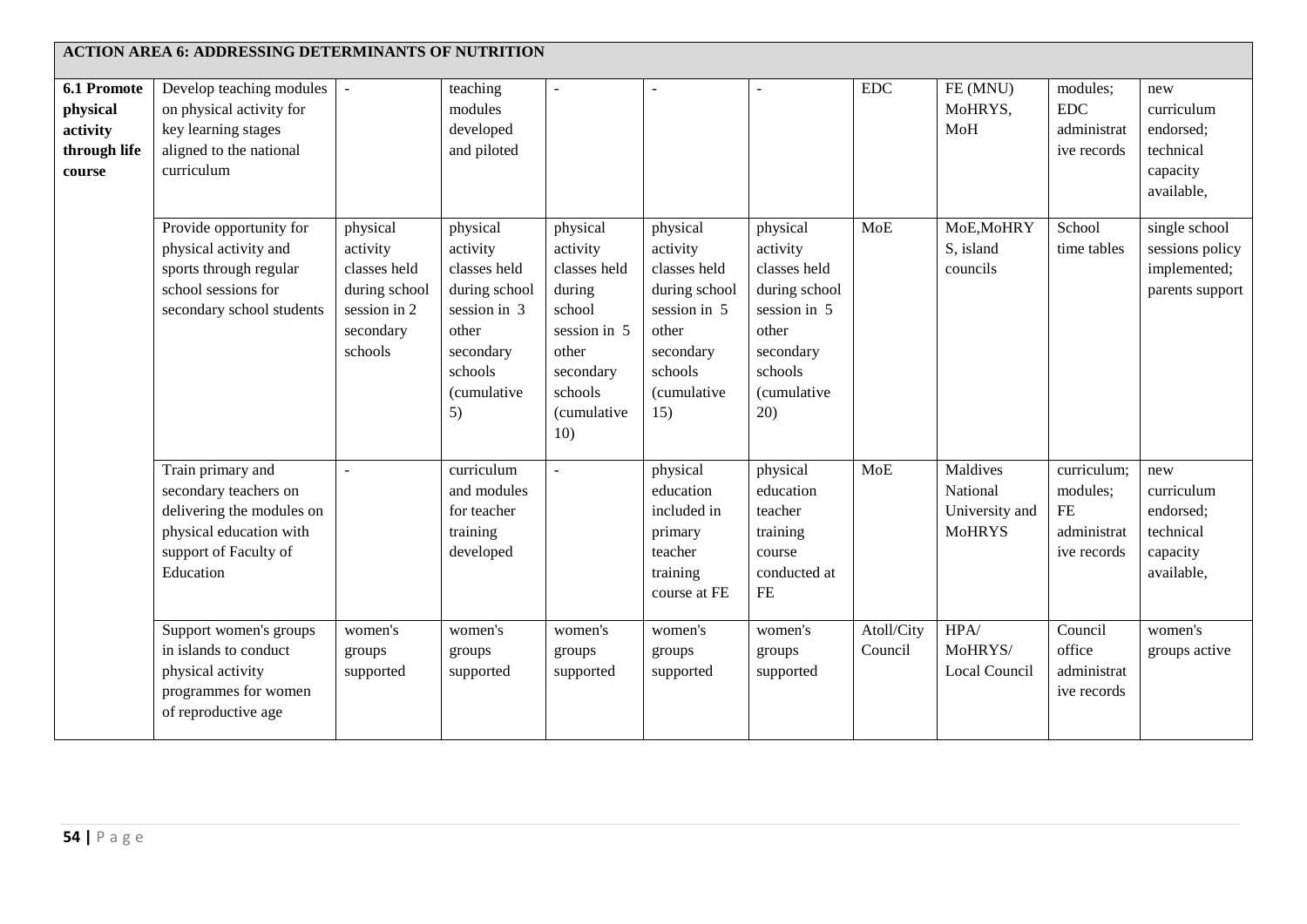|                                                                                 | Encourage weekly sports<br>events at island level for<br>young people and adults                                                             | weekly sports<br>events in 10<br>islands                                                 | weekly sports<br>events in 10<br>other islands<br>(cumulative<br>20)                                                    | weekly<br>sports events<br>in 10 other<br>islands<br>(cumulative<br>30)                                                           | weekly sports<br>events in 10<br>other islands<br>(cumulative<br>40)                                                           | weekly sports<br>events in 10<br>other islands<br><i>(cumulative</i><br>50)                                                    | Atoll/City<br>Council                                   | <b>NGOs</b>                                   | Council<br>office<br>administrat<br>ive records           | CBOs active;<br>councillors<br>support                      |
|---------------------------------------------------------------------------------|----------------------------------------------------------------------------------------------------------------------------------------------|------------------------------------------------------------------------------------------|-------------------------------------------------------------------------------------------------------------------------|-----------------------------------------------------------------------------------------------------------------------------------|--------------------------------------------------------------------------------------------------------------------------------|--------------------------------------------------------------------------------------------------------------------------------|---------------------------------------------------------|-----------------------------------------------|-----------------------------------------------------------|-------------------------------------------------------------|
|                                                                                 | Encourage wider use of<br>sports grounds, beach and<br>sea for physical activity                                                             | sports<br>grounds used<br>for physical<br>activity other<br>than sports in<br>10 islands | sports<br>grounds used<br>for physical<br>activity other<br>than sports in<br>10 other<br>islands<br>(cumulative<br>20) | sports<br>grounds<br>used for<br>physical<br>activity<br>other than<br>sports in 10<br>other islands<br><i>(cumulative</i><br>30) | sports<br>grounds used<br>for physical<br>activity other<br>than sports in<br>10 other<br>islands<br><i>(cumulative</i><br>40) | sports<br>grounds used<br>for physical<br>activity other<br>than sports in<br>10 other<br>islands<br><i>(cumulative</i><br>50) | Atoll/City<br>Council                                   | MoHRYS,<br><b>NGOs</b>                        | Council<br>office<br>administrat<br>ive records           | CBOs active;<br>councillors<br>support                      |
| 6.2 Improve<br>hygiene<br>behaviour<br>among<br>children<br>and young<br>people | Encourage children and<br>caregivers to wash hands<br>with soap and water<br>before eating, feeding and<br>food preparation                  | hand washing<br>messages<br>provided<br>during home<br>visits                            | hand washing<br>messages<br>provided<br>during home<br>visits                                                           | hand<br>washing<br>messages<br>provided<br>during home<br>visits                                                                  | hand washing<br>messages<br>provided<br>during home<br>visits                                                                  | hand washing<br>messages<br>provided<br>during home<br>visits                                                                  | island<br>councils                                      | $\overline{HP}A/$<br>MoE/MFDA                 | Council<br>office<br>records of<br>home visits            | Health care<br>providers<br>support                         |
|                                                                                 | Provide soap and water or<br>antiseptic hand wash in<br>toilets of schools, child<br>care facilities, health<br>facilities and public places | all schools<br>and health<br>facilities have<br>soap in toilets                          | all schools<br>and health<br>facilities have<br>soap in toilets                                                         | all schools<br>and health<br>facilities<br>have soap in<br>toilets                                                                | all schools<br>and health<br>facilities have<br>soap in toilets                                                                | all schools<br>and health<br>facilities have<br>soap in toilets                                                                | Schools,<br>health<br>facilities,<br>public<br>services | MoE, Health<br>facilities, local<br>councils, | school<br>administrat<br>ive records,<br>stock<br>records | school<br>management<br>support;<br>manageable<br>resources |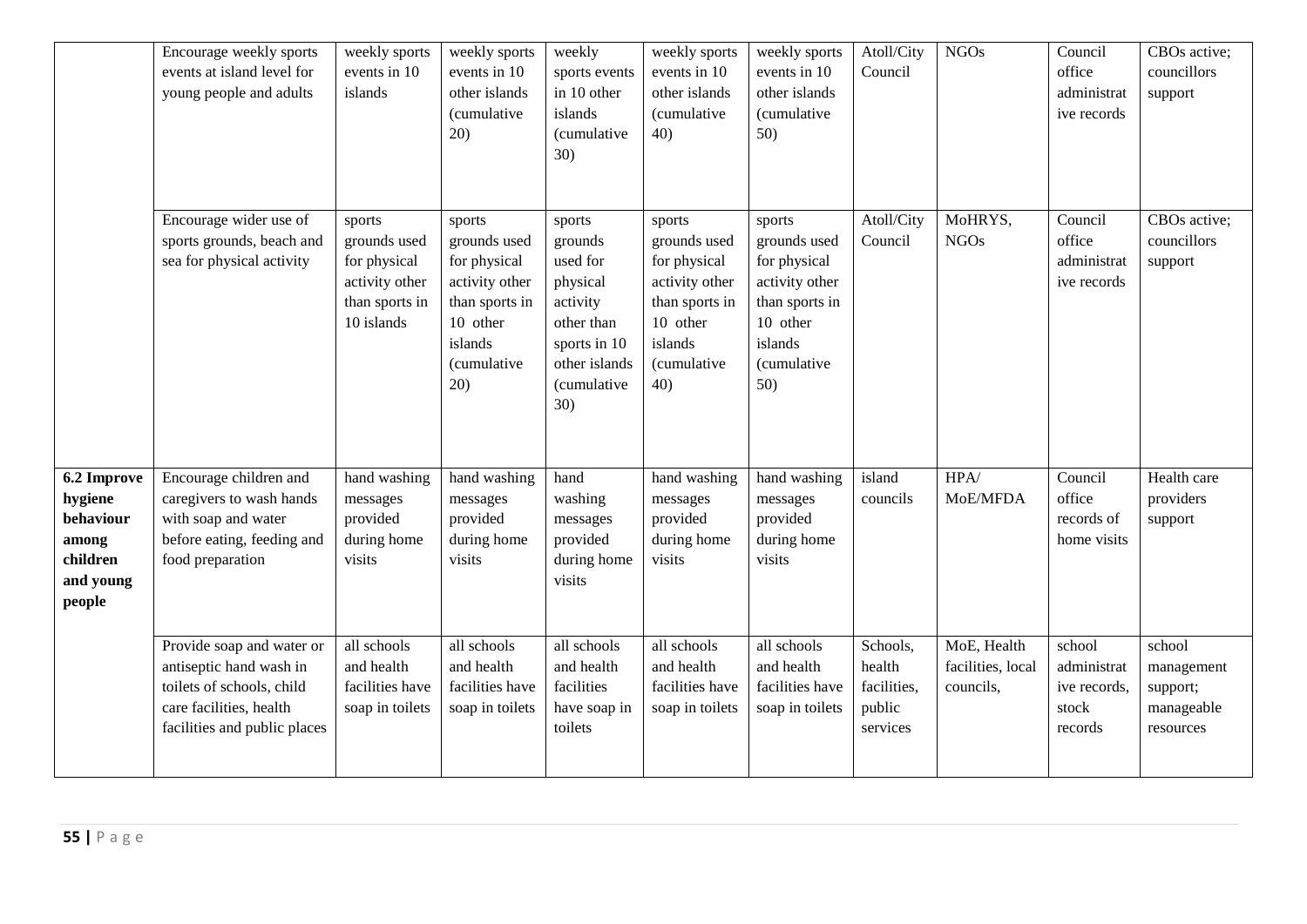|                                                                     | Disseminate hygiene and<br>hand washing messages<br>through mass media and<br>IEC materials                          | hand washing<br>messages<br>disseminated<br>through mass<br>media                    | hand washing<br>messages<br>disseminated<br>through mass<br>media                                               | hand<br>washing<br>messages<br>disseminate<br>d through<br>mass media                                              | hand washing<br>messages<br>disseminated<br>through mass<br>media                                               | hand washing<br>messages<br>disseminated<br>through mass<br>media                                                         | <b>HPA</b> | <b>MEDIA</b>                                       | broadcast<br>records                                                  | support of<br>mass media<br>institutions                                                            |
|---------------------------------------------------------------------|----------------------------------------------------------------------------------------------------------------------|--------------------------------------------------------------------------------------|-----------------------------------------------------------------------------------------------------------------|--------------------------------------------------------------------------------------------------------------------|-----------------------------------------------------------------------------------------------------------------|---------------------------------------------------------------------------------------------------------------------------|------------|----------------------------------------------------|-----------------------------------------------------------------------|-----------------------------------------------------------------------------------------------------|
| 6.3 Support<br>girls<br>education<br>beyond<br>primary<br>education | Provide opportunities for<br>secondary education<br>through distance learning                                        |                                                                                      | Distance<br>learning<br>opportunity<br>made<br>available                                                        |                                                                                                                    |                                                                                                                 |                                                                                                                           | CCE        | MoE,<br>MoHRYS,<br><b>MNU</b>                      | $\overline{CCE}$<br>administrat<br>ive records                        | technical and<br>technological<br>capacity<br>available;<br>community<br>support                    |
|                                                                     | Provide hostel facilities<br>for girls in islands with<br>secondary and higher<br>education                          | hostels for<br>secondary<br>students<br>established at<br>atoll level in<br>2 atolls | hostels for<br>secondary<br>students<br>established at<br>atoll level in<br>2 other atolls<br>(cumulative<br>4) | hostels for<br>secondary<br>students<br>established<br>at atoll level<br>in 2 other<br>atolls<br>(cumulative<br>6) | hostels for<br>secondary<br>students<br>established at<br>atoll level in<br>2 other atolls<br>(cumulative<br>8) | hostels for<br>secondary<br>students<br>established at<br>atoll level in<br>2 other atolls<br><i>(cumulative</i> )<br>10) | <b>MoE</b> | Atoll/city<br>council                              | project<br>records                                                    | recognized as a<br>priority by<br>councillors,<br>government;<br>adequate<br>resources<br>available |
|                                                                     | Provide free/subsidized<br>transport services for girls<br>to attend secondary<br>schools in other nearby<br>islands | criteria for<br>transport<br>subsidy<br>provision<br>adopted                         | transport<br>subsidy<br>provided for<br>girls                                                                   | transport<br>subsidy<br>provided for<br>girls                                                                      | transport<br>subsidy<br>provided for<br>girls                                                                   | transport<br>subsidy<br>provided for<br>girls                                                                             | <b>MoE</b> | MoTC, Local<br>Councils,<br>transport<br>providers | <b>NSPA</b><br>criteria for<br>subsidy;<br>administrat<br>ive records | recognized as a<br>priority by<br>government;                                                       |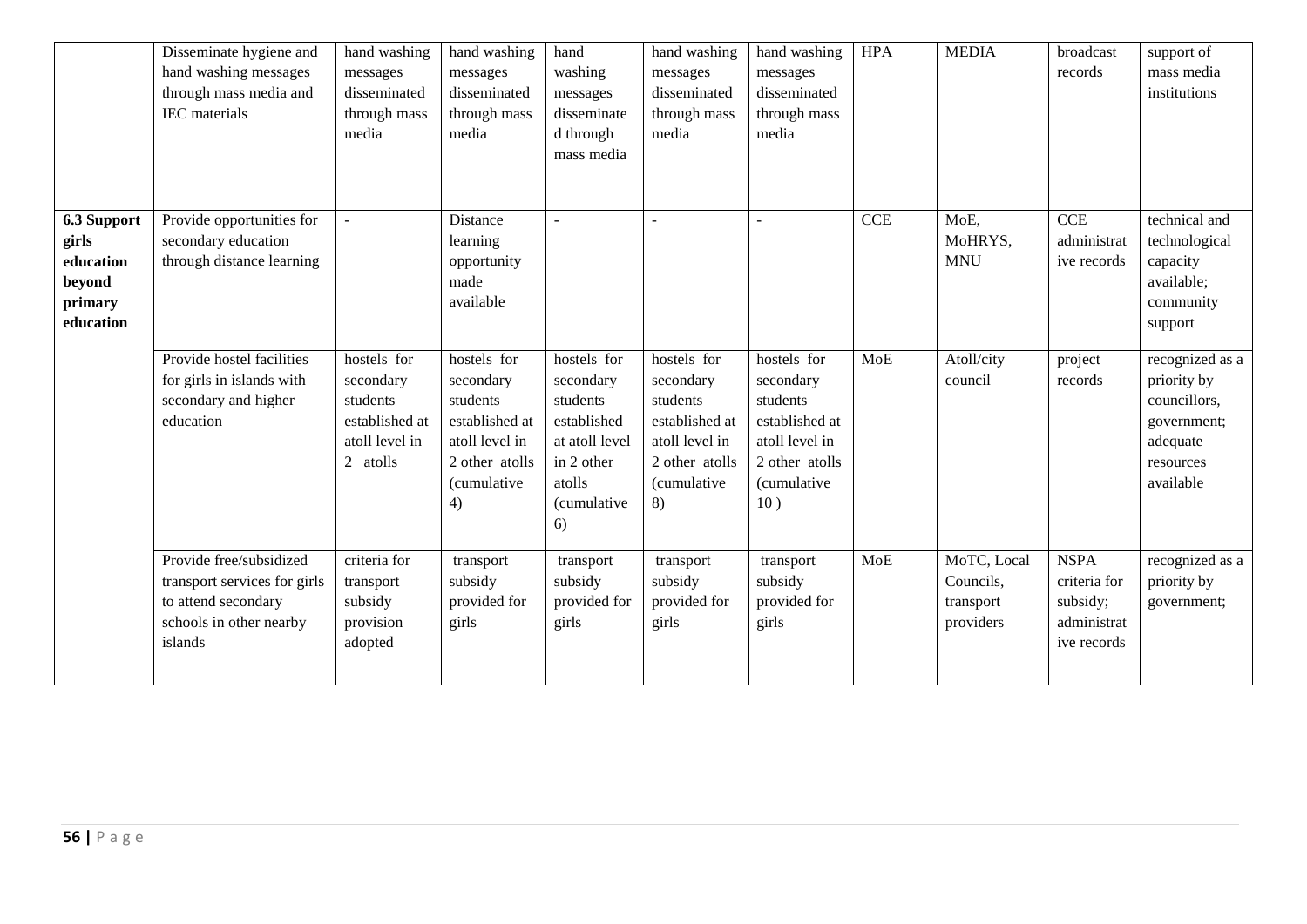# **Annex II: References**

- 1. National Nutrition Strategic Plan 2008-2010 Department of Public Health, Male, Republic of Maldives.
- 2. Maldives Demographic Health Survey 2009, Ministry of Health, Male' , Republic of Maldives
- 3. National Micronutrient Survey 2007, Ministry of Health, Male', Republic of Maldives
- 4. National Food and nutrition Framework, Draft, Unpublished, 2011, Health Protection Agency
- 5. Nutrition Situation assessment Report, Draft, Unpublished, 2010, Health Protection Agency
- 6. Multiple Indicator Cluster Survey 2001, UNICEF Maldives Country Office, Male'
- 7. Ministry of Education, CDC and WHO 2010; 2009 Maldives Global Student-based School Health Survey, GSHS Country Report; Ministry of Education, Male'
- 8. Health Statistics, 2009; Ministry of Health, Male'
- 9. WHO regional Nutrition Strategy : Addressing Malnutrition and micronutrient deficiencies (2011-2015), WHO, Regional Office For South Asia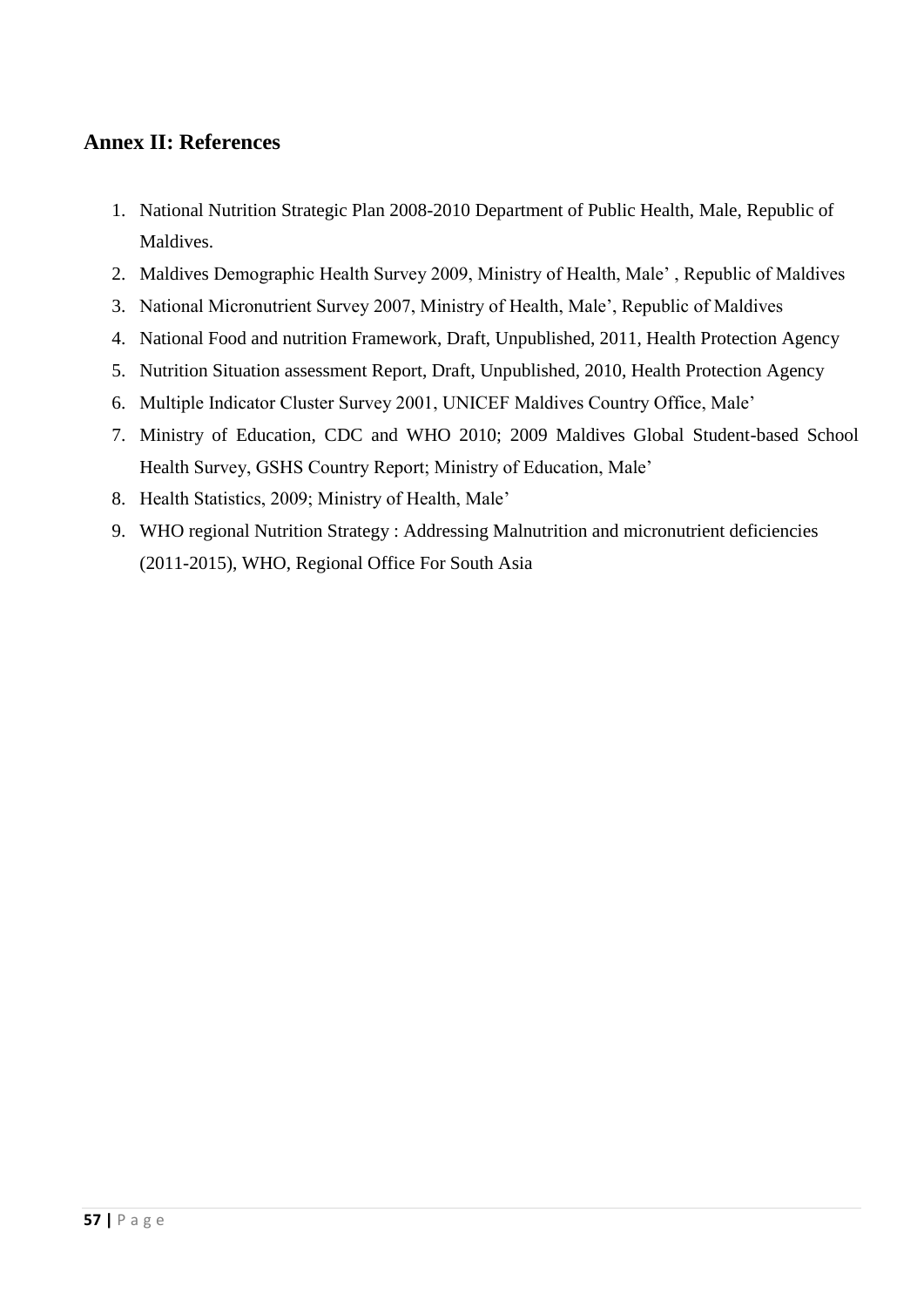# **Annex III: List of Acronyms**

| <b>ANC</b>    | <b>Antenatal Care</b>                               |
|---------------|-----------------------------------------------------|
| <b>BCC</b>    | <b>Behaviour Change Communication</b>               |
| <b>BFHI</b>   | <b>Baby Friendly Hospital Initiative</b>            |
| <b>BMS</b>    | <b>Breast Milk Substitute</b>                       |
| <b>BMI</b>    | <b>Body Mass Index</b>                              |
| <b>CBO</b>    | <b>Community Based Organization</b>                 |
| <b>CSC</b>    | Civil Service Commission                            |
| <b>DNP</b>    | Department of National Registration                 |
| <b>EBF</b>    | <b>Exclusive Breastfeeding</b>                      |
| <b>FAO</b>    | Food and Agriculture Organization                   |
| <b>FHS</b>    | <b>Faculty of Health sciences</b>                   |
| <b>FNC</b>    | Food and Nutrition Council                          |
| FoE           | <b>Faculty of Education</b>                         |
| <b>GSHS</b>   | Global School Health Survey                         |
| <b>HPA</b>    | <b>Health Protection Agency</b>                     |
| <b>HWU</b>    | <b>Health workers Union</b>                         |
| <b>HRC</b>    | Human Rights Commission                             |
| <b>IEC</b>    | Information, Education and Communication            |
| <b>ICN</b>    | <b>International Conference on Nutrition</b>        |
| <b>INNSP</b>  | <b>Integrated National Nutrition Strategic Plan</b> |
| <b>IYCF</b>   | Infant and Young Child Feeding                      |
| <b>MDHS</b>   | Maldives Demographic and Health Survey              |
| <b>MICS</b>   | Multiple Cluster Indicator Survey                   |
| <b>MNS</b>    | <b>Micronutrient Survey</b>                         |
| <b>MoE</b>    | Ministry of Education                               |
| <b>MoHRYS</b> | Ministry of Human Resource Youth and Sports         |
| <b>MFDA</b>   | Maldives Food and Drug Authority                    |
| <b>MoFA</b>   | Ministry of Fisheries and Agriculture               |
| <b>MoED</b>   | Ministry of Economic Development                    |
| MoH           | Ministry of Health                                  |
| <b>MNU</b>    | <b>Maldives National University</b>                 |
| <b>MNA</b>    | <b>Maldives Nurses Association</b>                  |
| <b>MMA</b>    | <b>Maldives Medical association</b>                 |
|               |                                                     |